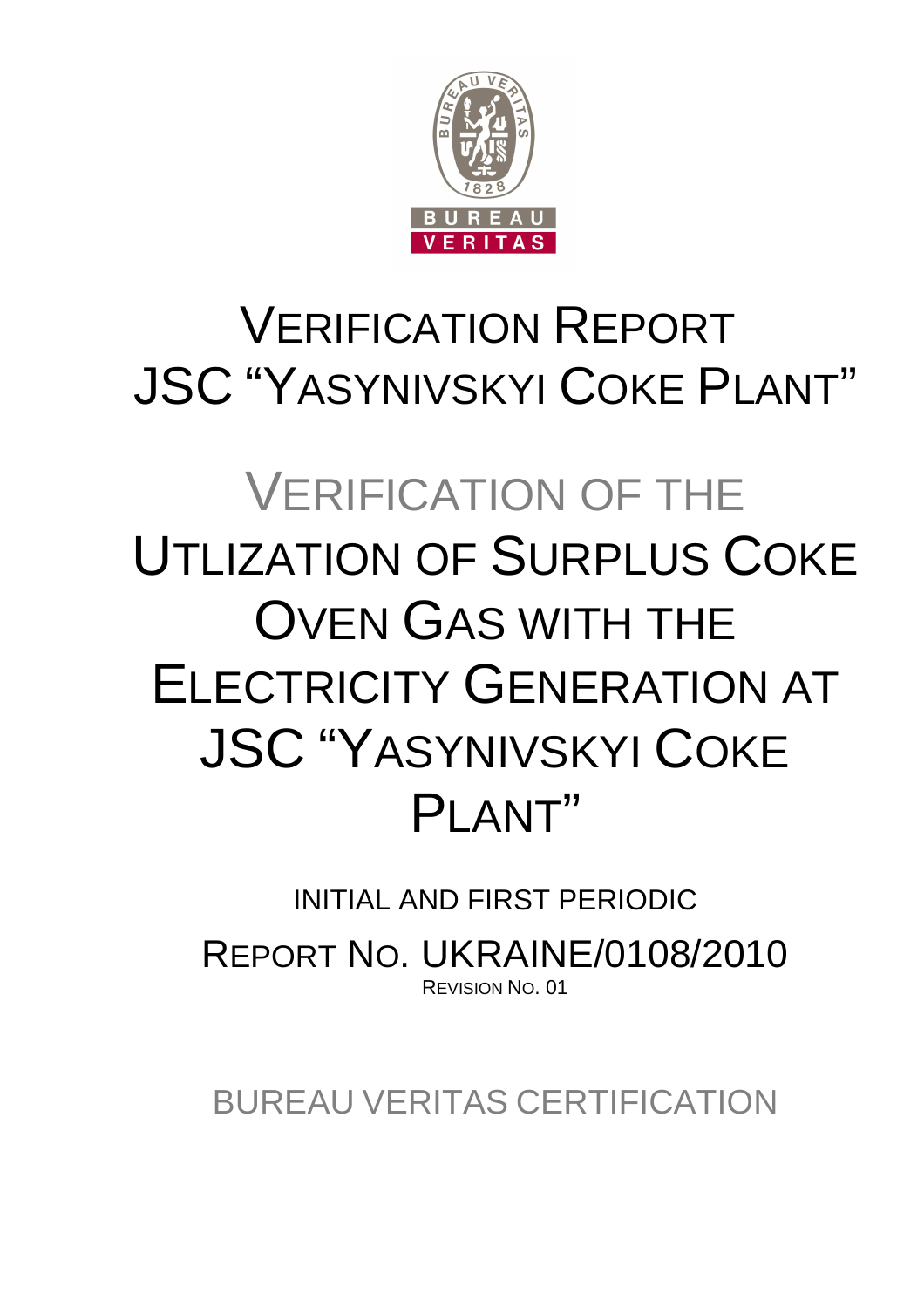

#### VERIFICATION REPORT

| Date of first issue:<br>13 July 2010                                                                                                                                                                                                                                                                                                                                                                                                                                                                                                                                                                                                                                                                                                                                                                                                                                                                                                                                                                                       | Organizational unit:<br><b>Holding SAS</b> | <b>Bureau Veritas Certification</b>                                                                     |  |
|----------------------------------------------------------------------------------------------------------------------------------------------------------------------------------------------------------------------------------------------------------------------------------------------------------------------------------------------------------------------------------------------------------------------------------------------------------------------------------------------------------------------------------------------------------------------------------------------------------------------------------------------------------------------------------------------------------------------------------------------------------------------------------------------------------------------------------------------------------------------------------------------------------------------------------------------------------------------------------------------------------------------------|--------------------------------------------|---------------------------------------------------------------------------------------------------------|--|
| Client:<br>JSC "Yasynivskyi Coke Plant"                                                                                                                                                                                                                                                                                                                                                                                                                                                                                                                                                                                                                                                                                                                                                                                                                                                                                                                                                                                    | Client ref.:<br><b>Viktor Chalenko</b>     |                                                                                                         |  |
|                                                                                                                                                                                                                                                                                                                                                                                                                                                                                                                                                                                                                                                                                                                                                                                                                                                                                                                                                                                                                            |                                            |                                                                                                         |  |
| Summary:<br>Bureau Veritas Certification has made the verification of the "Utilization of surplus coke oven gas with the<br>electricity generation at JSC "Yasynivskyi Coke Plant" project of Environmental (Green) Investments Fund LTD<br>in Makiyivka, Donetsk region, Ukraine on the basis of UNFCCC criteria for the JI except for ERU's generating<br>period, as well as criteria given to provide for consistent project operations, monitoring and reporting, as well<br>as the host country criteria.                                                                                                                                                                                                                                                                                                                                                                                                                                                                                                             |                                            |                                                                                                         |  |
| The verification scope is defined as a periodic independent review and post determination by the Accredited<br>Independent Entity of the monitored reductions in GHG emissions during defined verification period, and consisted of<br>the following three phases: i) desk review of the Monitoring Report, Project Design Document and the baseline and<br>monitoring plan; ii) follow-up interviews with project stakeholders; iii) resolution of outstanding issues and the<br>issuance of the final verification report and opinion. The overall verification, from Contract Review to Verification<br>Report & Opinion, was conducted using Bureau Veritas Certification internal procedures.<br>The first output of the verification process is a list of Clarification Requests, Corrective Actions Requests, Forward<br>Actions Requests (CL, CAR and FAR), presented in Appendix A.<br>One CAR remains open. CAR 1 is based on the finding that no documented approval is available from the<br>Parties involved. |                                            |                                                                                                         |  |
| The verification is based on the Monitoring Report (covers January 1 <sup>st</sup> 2006 – December 31 <sup>st</sup> 2009), the monitoring<br>plan, the determined PDD, version 4.0, and supporting documents made available to Bureau Veritas Certification by<br>the project participant.                                                                                                                                                                                                                                                                                                                                                                                                                                                                                                                                                                                                                                                                                                                                 |                                            |                                                                                                         |  |
| In summary, Bureau Veritas Certification confirms that the project is implemented as planned and described in<br>validated and registered project design documents. Installed equipment being essential for generating emission<br>reduction runs reliably and is calibrated appropriately. The monitoring system is in place and the project is<br>generating GHG emission reductions. The GHG emission reduction is calculated without material misstatements.                                                                                                                                                                                                                                                                                                                                                                                                                                                                                                                                                           |                                            |                                                                                                         |  |
| Our opinion relates to the project's GHG emissions and resulting GHG emissions reductions reported and related to<br>the valid and registered project baseline and monitoring, and its associated documents. Based on information seen<br>and evaluated we confirm that the implementation of the project has resulted in 224000 t CO <sub>2</sub> e reductions during<br>period from 01/01/2006 up to 31/12/2009.                                                                                                                                                                                                                                                                                                                                                                                                                                                                                                                                                                                                         |                                            |                                                                                                         |  |
| On the behalf of verification team, Flavio Gomes, the Bureau Veritas Certification Holding SAS Global Product<br>Manager for Climate Change, approved final version of the Verification Report and it is signed by Ivan Sokolov<br>authorized Bureau Veritas Certification Holding SAS Local product manager for Climate Change in Ukraine.                                                                                                                                                                                                                                                                                                                                                                                                                                                                                                                                                                                                                                                                                |                                            |                                                                                                         |  |
| Report No.:<br>Subject Group:<br>UKRAINE/0108/2010<br>JI                                                                                                                                                                                                                                                                                                                                                                                                                                                                                                                                                                                                                                                                                                                                                                                                                                                                                                                                                                   |                                            | Indexing terms                                                                                          |  |
| Project title:<br>Utilization of surplus coke oven gas with the<br>Climate Change, Kyoto Protocol, JI, Emission<br>generation at JSC "Yasynivskyi Coke<br>electricity<br>Reductions, Verification<br>Plant"                                                                                                                                                                                                                                                                                                                                                                                                                                                                                                                                                                                                                                                                                                                                                                                                                |                                            |                                                                                                         |  |
| Work carried out by:<br>Nadiia Kaiun<br><b>Team Leader</b><br>Julia Cumeniu Veritas Certification<br>Team Member:<br><b>Team Member</b><br>Svitlana Gariyen birkin SAS                                                                                                                                                                                                                                                                                                                                                                                                                                                                                                                                                                                                                                                                                                                                                                                                                                                     |                                            | $\boxtimes$<br>No distribution without permission from the<br>Client or responsible organizational unit |  |
| Work verified by:<br>Ivan Sokolov                                                                                                                                                                                                                                                                                                                                                                                                                                                                                                                                                                                                                                                                                                                                                                                                                                                                                                                                                                                          |                                            | Limited distribution                                                                                    |  |
| Date of this revision:<br>Rev. No.:<br>13.07.2010<br>1                                                                                                                                                                                                                                                                                                                                                                                                                                                                                                                                                                                                                                                                                                                                                                                                                                                                                                                                                                     | Number of pages:<br>66                     | Unrestricted distribution                                                                               |  |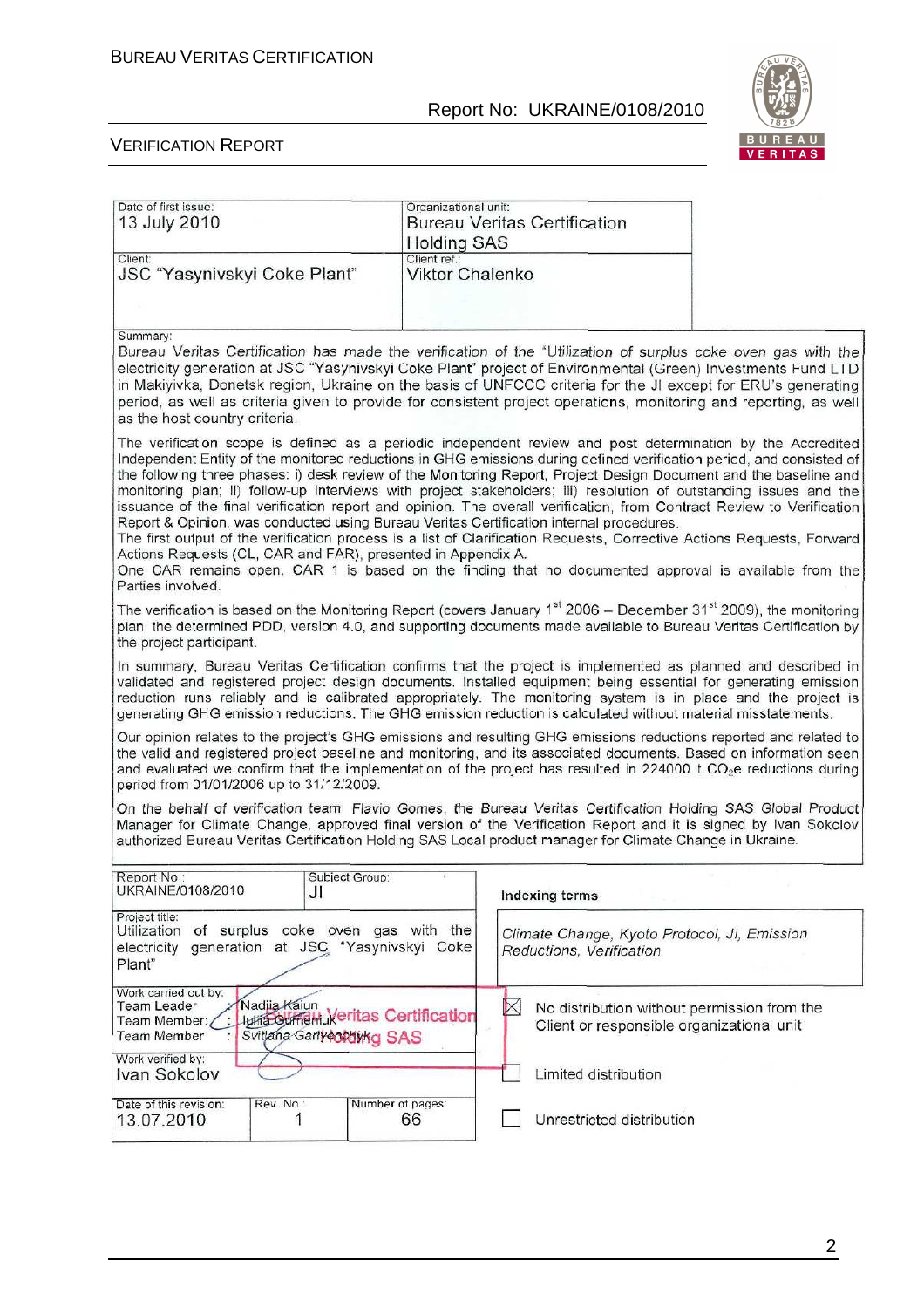

VERIFICATION REPORT

#### **Abbreviations**

| United Nations Framework Convention on Climate Change |
|-------------------------------------------------------|
|                                                       |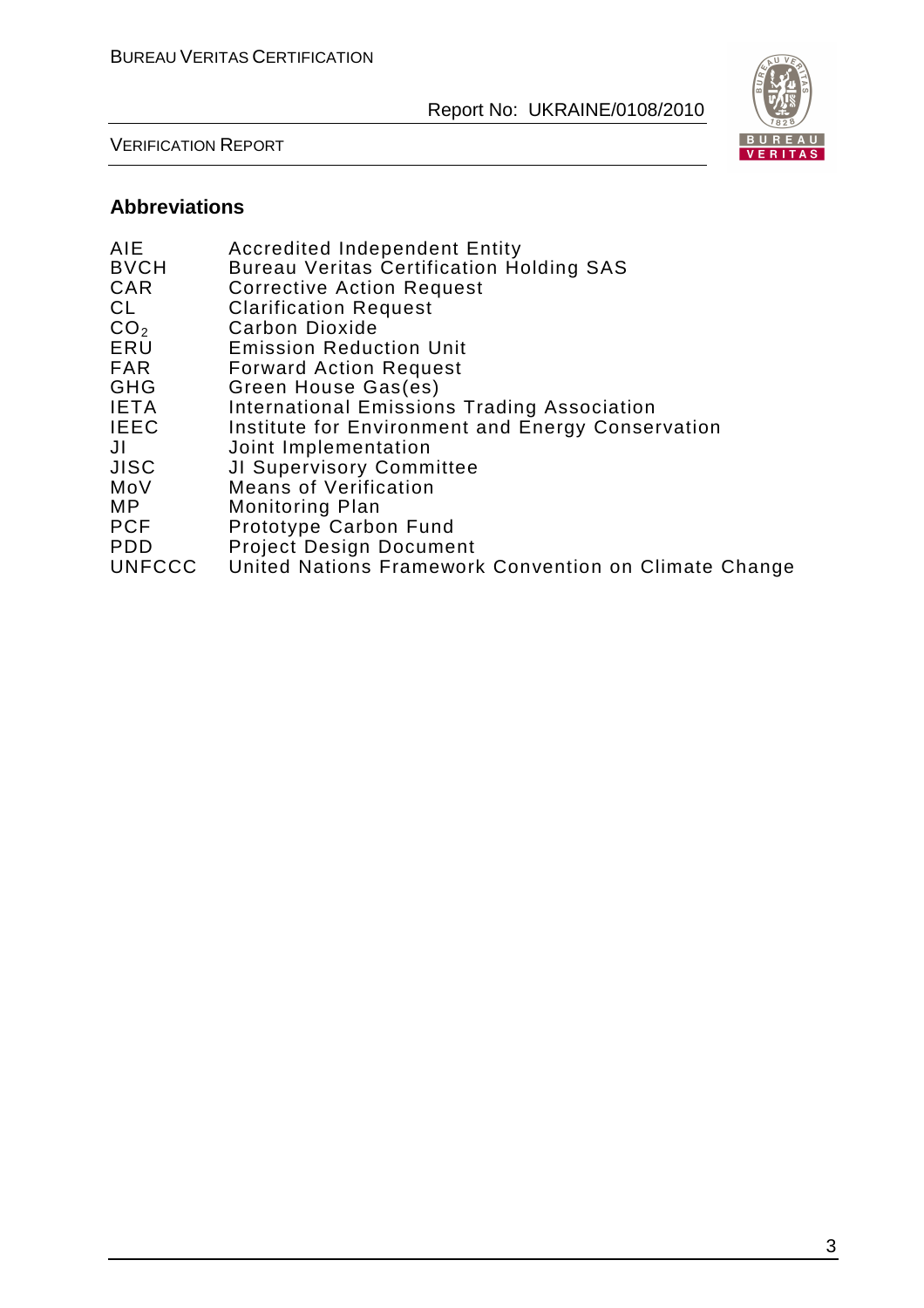

VERIFICATION REPORT

### **Table of Contents Page 2018**

| $\mathbf 1$    |                                                                           |    |
|----------------|---------------------------------------------------------------------------|----|
| 1.1            | Objective                                                                 | 5  |
| 1.2            | Scope                                                                     | 6  |
| 1.3            | <b>GHG Project Description</b>                                            | 6  |
| $\overline{2}$ |                                                                           |    |
| 2.1            | <b>Review of Documents</b>                                                | 14 |
| 2.2            | Follow-up Interviews                                                      | 14 |
| 2.3            | Resolution of Clarification, Corrective and Forward Action<br>Requests    | 15 |
| 3              |                                                                           |    |
| 3.1            | Remaining issues CAR's, FAR's from previous<br>determination/verification | 16 |
| 3.2            | <b>Project Implementation</b>                                             | 17 |
| 3.3            | <b>Internal and External Data</b>                                         | 18 |
| 3.4            | <b>Environmental and Social Indicators</b>                                | 20 |
| 3.5            | <b>Management and Operational System</b>                                  | 21 |
| 3.6            | <b>Completeness of Monitoring</b>                                         | 23 |
| 3.7            | <b>Accuracy of Emission Reduction Calculations</b>                        | 23 |
| 3.8            | Quality Evidence to Determine Emissions Reductions                        | 24 |
| 3.9            | Management System and Quality Assurance                                   | 25 |
| 4              |                                                                           |    |
| 5              |                                                                           |    |
| 6              |                                                                           |    |
|                |                                                                           |    |
|                |                                                                           |    |
|                | APPENDIX C: DOCUMENTS CHECKED DURING VERIFICATION 64                      |    |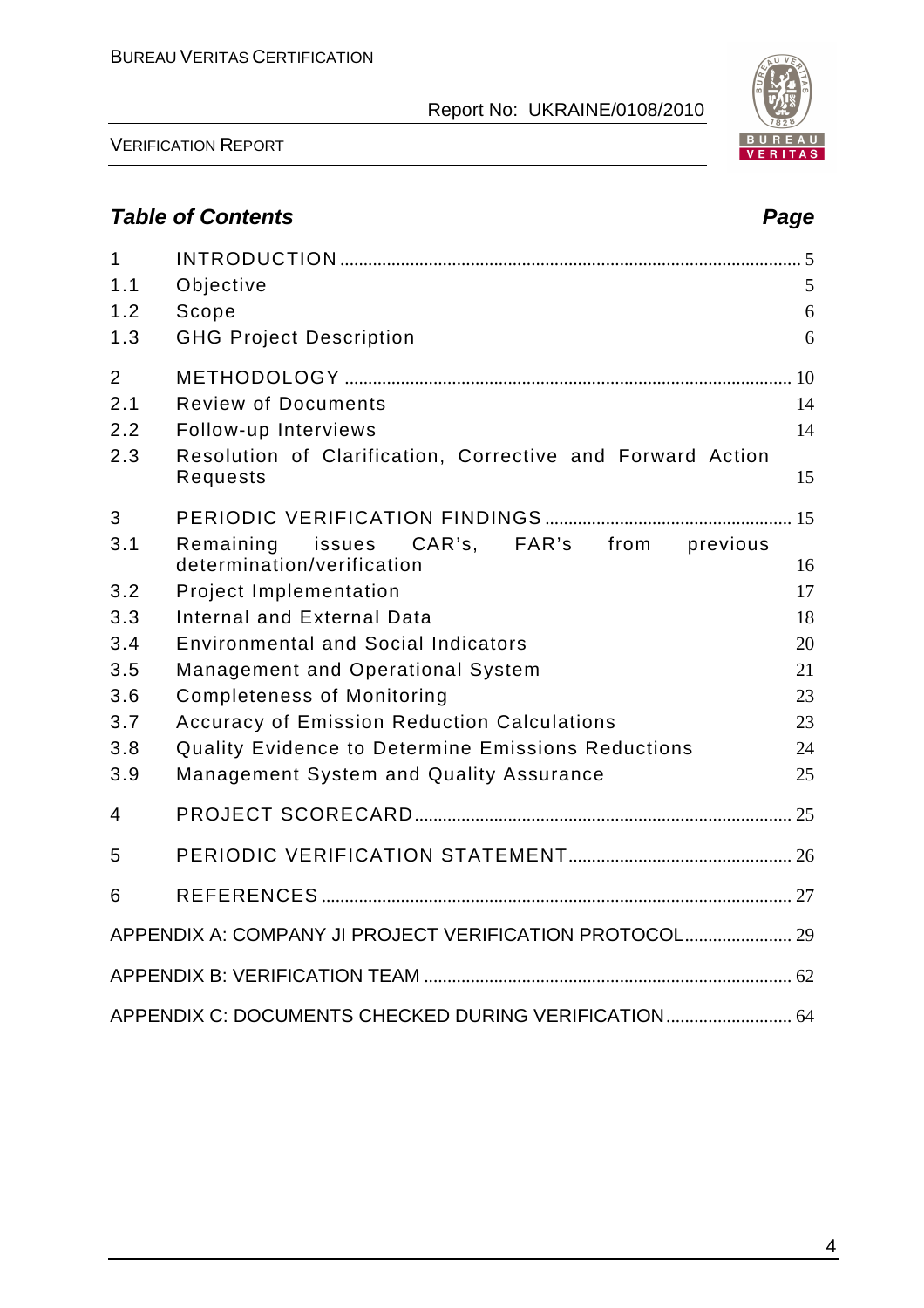

VERIFICATION REPORT

#### **1 INTRODUCTION**

JSC "Yasynivskyi Coke Plant" has commissioned Bureau Veritas Certification to verify the emissions reductions of its JI project "Utilization of surplus coke oven gas with the electricity generation at JSC "Yasynivskyi Coke Plant" (hereafter called "the project") in Makiyivka, Donetsk region, Ukraine.

This report summarizes the findings of the verification of the project, performed on the basis of criteria given to provide for consistent project operations, monitoring and reporting, and contains a statement for the verified emission reductions.

This report includes the findings of the periodic verification. It is based on the Initial Verification Report Template Version 3.0, December 2003 and on the Periodic Verification Report Template Version 3.0, December 2003, both part of the Validation and Verification Manual (VVM) published by International Emission Trading Association (IETA).

The results of the determination were documented by SGS in the report: "Utilization of surplus coke oven gas with the electricity generation at JSC "Yasynivskyi Coke Plant" Report No. JI.VAL0243 dated January 26<sup>th</sup>, 2010 See Section 6).

The results of verification of early credits, initial and first periodic verification were documented by Bureau Veritas Certification Holding SAS in the report: "Utilization of surplus coke oven gas with the electricity generation at JSC "Yasynivskyi Coke Plant" Report No. UKRAINE/0108/2010 dated July 13<sup>th</sup>, 2010).

#### **1.1 Objective**

Verification is the periodic independent review and ex post determination by the AIE of the monitored reductions in GHG emissions during defined verification period.

The objective of verification can be divided in Initial Verification and Periodic Verification.

Initial Verification: The objective of an initial verification is to verify that the project is implemented as planned, to confirm that the monitoring system is in place and fully functional, and to assure that the project will generate verifiable emission reductions. A separate initial verification prior to the project entering into regular operations is not a mandatory requirement.

Periodic Verification: The objective of the periodic verification is to verify that actual monitoring systems and procedures are in compliance with the monitoring systems and procedures described in the monitoring plan; furthermore the periodic verification evaluates the GHG emission reduction data and express a conclusion with a high, but not absolute, level of assurance about whether the reported GHG emission reduction data is free of material misstatements; and verifies that the reported GHG emission data is sufficiently supported by evidence, i.e. monitoring records. If no prior initial verification has been carried out, the objective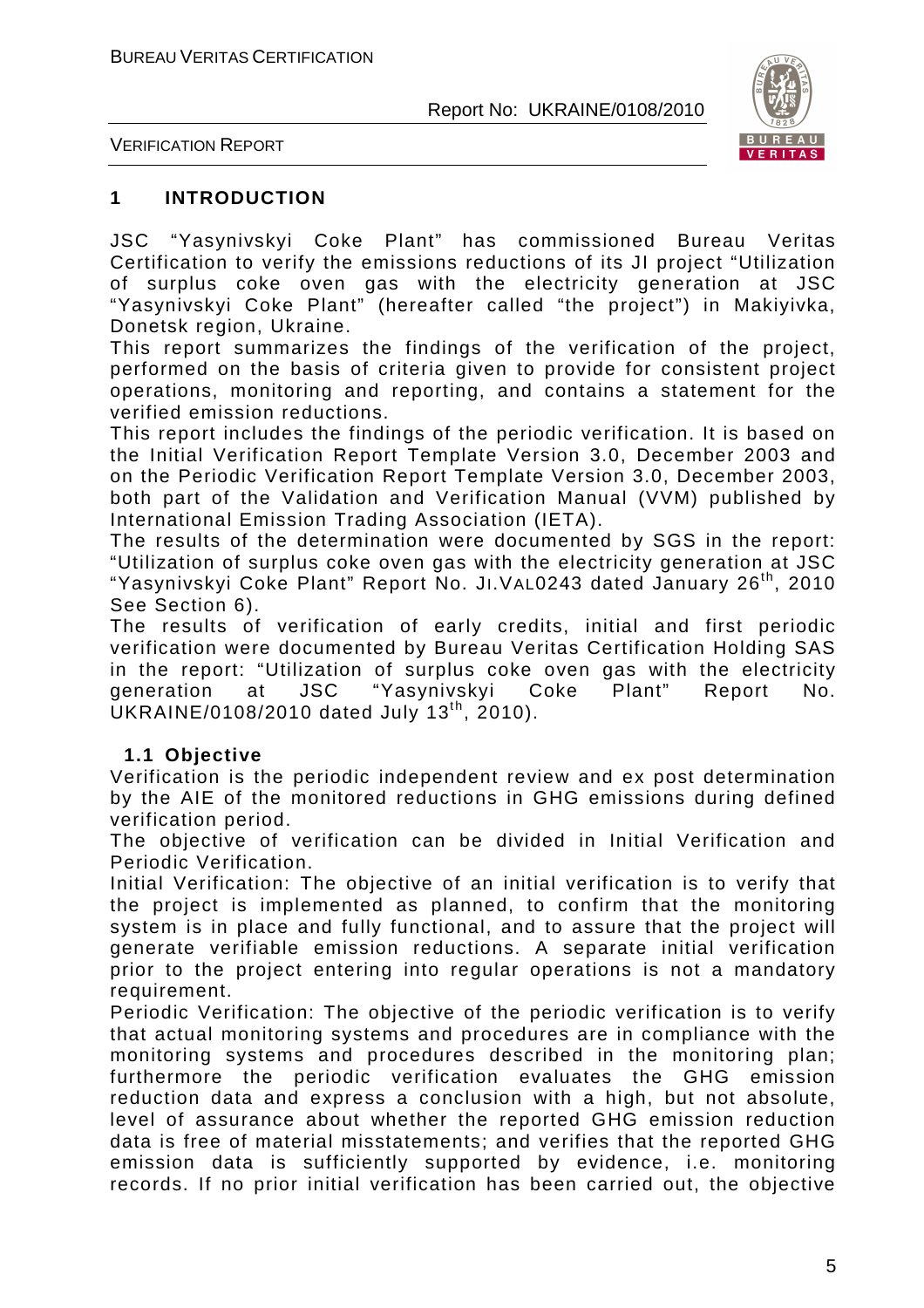

VERIFICATION REPORT

of the first periodic verification also includes the objectives of the initial verification.

The verification follows UNFCCC criteria referring to the Kyoto Protocol criteria, the JI rules and modalities, and the subsequent decisions by the JISC , as well as the host country criteria except for ERU's generating period, which is in compliance only with the host country criteria.

#### **1.2 Scope**

Verification scope is defined as an independent and objective review and ex post determination by the Accredited Independent Entity of the monitored reductions in GHG emissions. The verification is based on the submitted monitoring report and the determined project design document including the project's baseline study and monitoring plan and other relevant documents. The information in these documents is reviewed against Kyoto Protocol requirements, UNFCCC rules and associated interpretations except for ERU's generating period. Bureau Veritas Certification has, based on the recommendations in the Validation and Verification Manual employed a risk-based approach in the verification, focusing on the identification of significant risks of the project implementation.

The verification is not meant to provide any consulting towards the Client. However, stated requests for forward actions and/or corrective actions may provide input for improvement of the project monitoring towards reductions in the GHG emissions.

The audit team has been provided with a Monitoring Report version 1.0 dated 29<sup>th</sup> of June 2010 and Monitoring Report, version 2.0 dated 13.07.2010, and underlying data records, covering the period 01 January 2006 to 31 December 2009 inclusive (see Section 6).

#### **1.3 GHG Project Description**

Joint Stock Company «Yasynivskyi Coke Plant» (JSC «YСР») – is one of the largest coke-chemical plants in Ukraine. The plant releases more than 1 mln. tons of carbonaceous coke of different types a year: blast-furnace coke, low-sulphur coke, casting coke, coke nut, rest and a wide range of cokechemical products: carbonaceous tar, ammonium sulphate, crude benzol, synthesizing benzol, toluol, solvent, low-sulphur flavour to motor oils etc. Products of the plant are of high quality and may be used both as finished goods and as raw material for other industry sectors. Major product types are: metallurgic coke (with quality rate corresponding to consumer requirements), casting coke, coke nut, coke rest, carbonaceous tar, ammonium sulphate, benzol rectification products (synthesizing benzol, solvent, toluol).

Nowadays, JSC «YСР» is a modern dynamically developing enterprise, with full coke-chemical production cycle with three acting coke oven batteries (№ 1, 5, 6), reconstructed chemical workshops and wide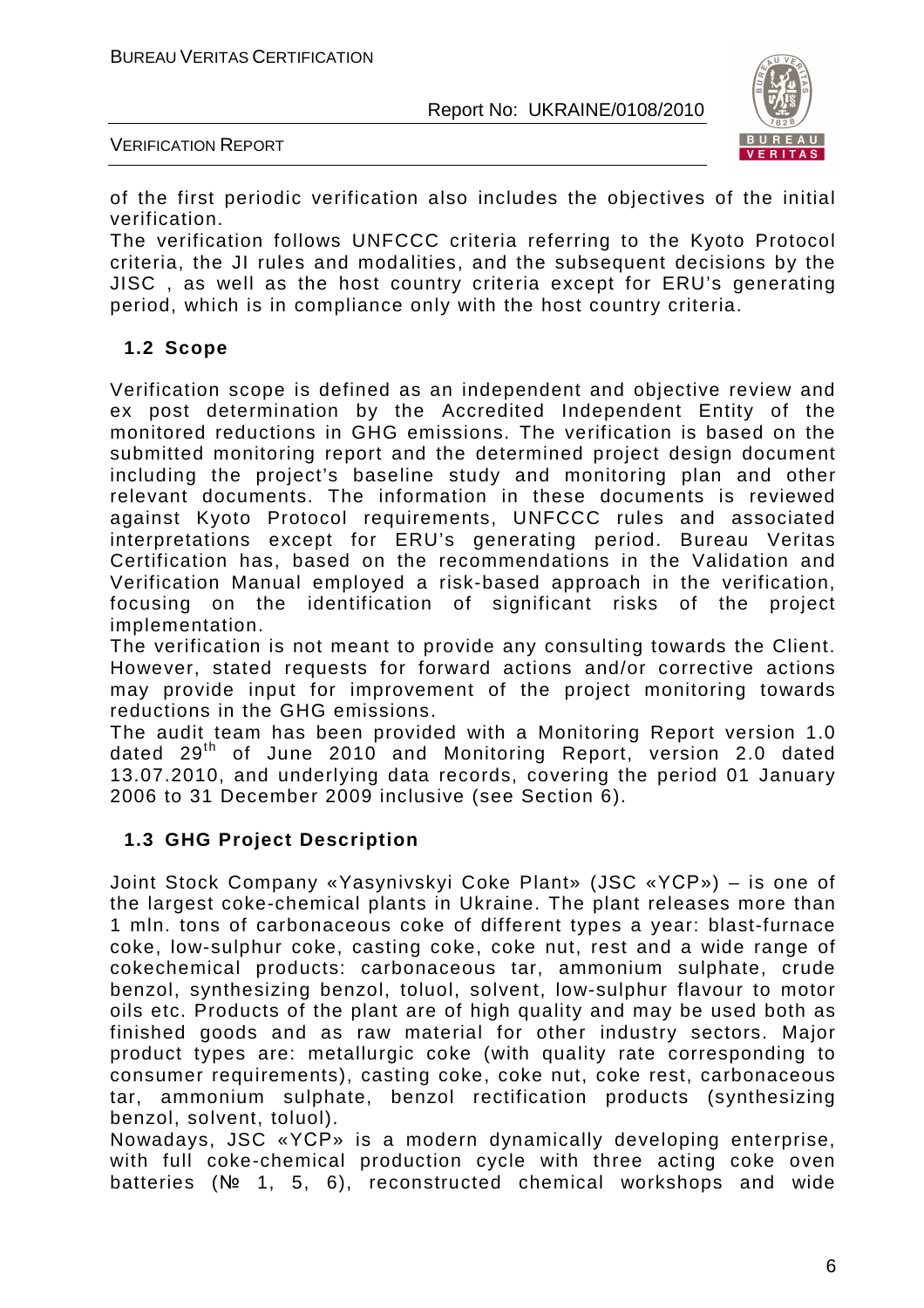

VERIFICATION REPORT

material base. The company works stably and ensures more than 3000 working places.

The aim of the project is to ensure more full utilization of energy resources of the enterprise and obtaining self-produced electricity. On introduction of coke oven batteries №1 and № 4 the plants produce surpluse coke oven gas, which under conditions of project absence (utilization and waste electricity), will be flared. Under the project conditions, the surpluse coke oven gas will be burnt in the boilers and obtained steam will generate electricity. Thus, JSC «YСР» offers a joint implementation project on plant energy scheme improvement.

The project includes two implementation stages. Within the first stage, which was already implemented after reconstruction of coke oven battery №1, the PT-12 condensing turbine (with 12 MW capacity) was installed at combined heat power (CHP) plant for additional energy generation from surpluse coke oven gas.

The installation of condensing type turbine is imposed by the fact that the plant has experience of substantial fluctuations of heat energy consumption in warm and cold seasons. The amount of electricity generated by АR-6 backpressure type turbo-units is rigidly linked to the heat issued as technological steam at 0,5 MPa, 250 ºC. With the decrease of the demand for heat during the warm season the electricity generation by these units is also reduced. Thus, heating pressure decline is possible in warm seasons while the project turbine would work in condensation mode, generating waste energy. So, it ensures the most appropriate and flexible use of different modes of the installed equipment.

The second stage foresees reconstruction of coke oven battery №4. It will ensure possibility to additionally obtain of coke oven gas, which is planned to be combusted in boilers to generate the steam with further generation of electricity. Energy will be exported to other consumers aside of the enterprise. As of the time the decision on project implementation was taken by the top-management of the plant, Ukraine has signed Kyoto Protocol. Beginning of the project investment stage coincided with Kyoto Protocol ratification in Ukraine1. One of the core decision-making reasons for financing of JSC «YСР» project was the fact that representatives of the enterprise took part in a series of training seminars in the framework of the technical support program of the European Commission on «Technical assistance to Ukraine and Belarus with respect to their global climate change commitments (2004-2006). During the seminars all participants were presented the general principles of Kyoto Protocol and its flexible mechanisms. The industrial group "Donetskstal" that incorporates JSC "YСР along with several other companies CJSC "Donetskstal Metallurgical Plant", "Donetsk Mettallurgical Plant, was among the first Ukrainian companies to have joined the realization of the Kyoto protocol flexible mechanisms In part, the project documentation for the Letter of Endorsement for the project "CMM utilisation on the Joint Stock Company "Coal Company Krasnoarmeyskaya Zapadnaya № 1 Mine" was prepared.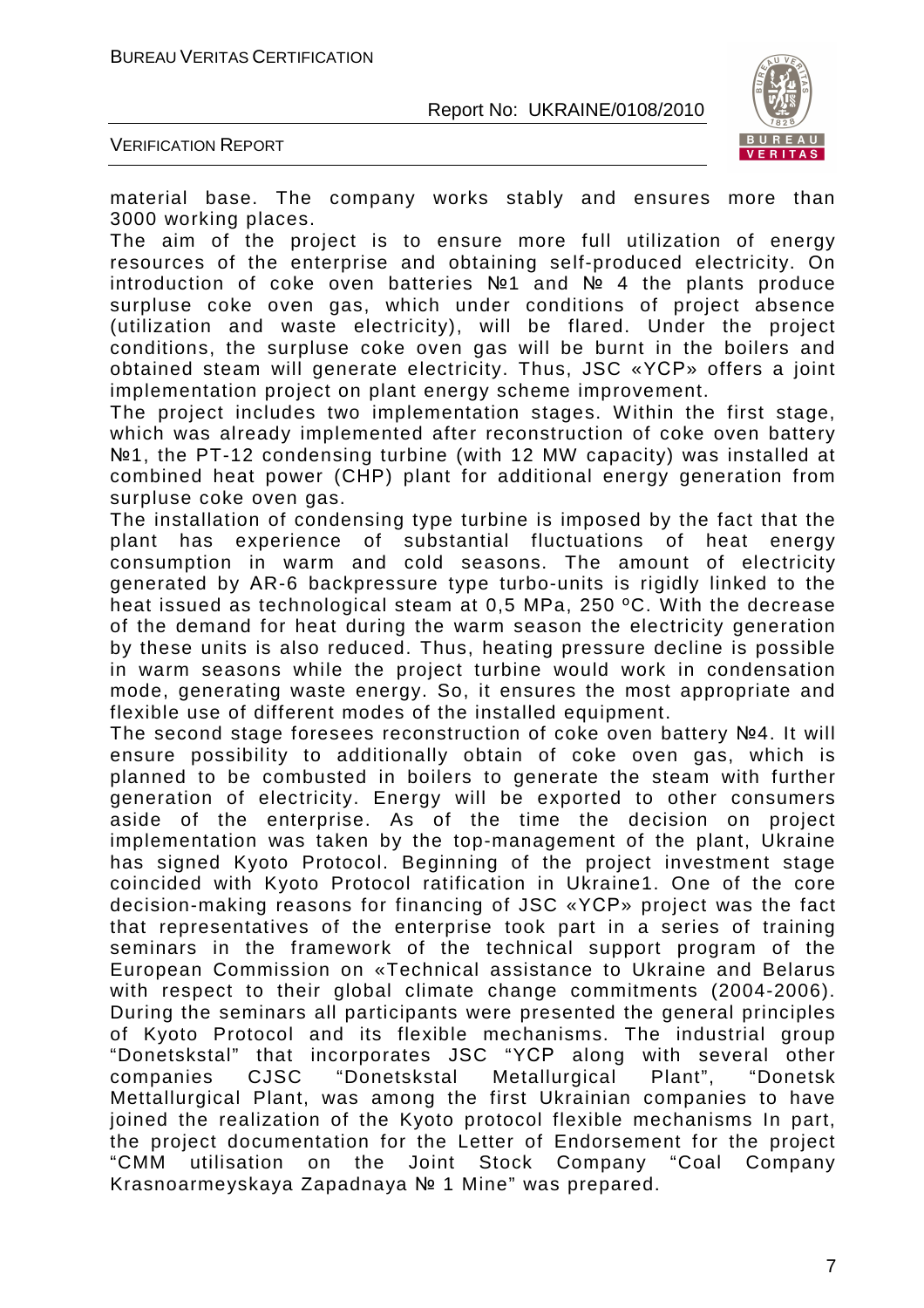



The performed calculations have shown that the electricity production at project CHP plant of JSC «YСР» through use of surpluse coke oven gas is economically non-effective. However, the possibility to involve additional financing sources for the installation of two turbogenerators at the cost of selling green gas emissions reduction units and prevention of СО2 emissions on power stations of energy system with electricity generation from surpluse coke oven gas at JSC «YCP», to some extent improves economic effectiveness of the mentioned project until the economy profit level.

Additional volumes of coke oven gas that were collected after reconstruction of the second coke oven battery №1, exceeded expectations and in the year 2006 JSC «YСР» started selling waste energy to other enterprises. Finances, which were saved on purchasing energy at the cost of its own production, and obtained from energy sales, were decided to invest into project development, i.e. into installation of the second turbogenerator with power of 12 MW.

With reference of uncertainty in JSC «YСР» production development the decision to construct the second turbogenerator with power of 12 MW was postponed. At present, the decision on coke oven battery №4 reconstruction is taken (exploitation is to be started in the year 2012) and top-management of the plant considers the possibility to order an execution plan for turbogenerator. The exploitation of the second turbogenerator is to be started in coincidence with the start of coke oven battery №4, after its reconstruction.

#### Description of the project environment.

Production of coke is executed by coke coal processing under anaerobic conditions with high temperatures (900-1100 ºС) with parallel coke oven gas, carbonaceous tar and other products receiving, in addition to coke itself. This technological process is called "coking".

Major consumer of coke is blast-furnace production, which uses large coke in pieces («metallurgic» or «blast-furnace») sized 25-40 mm. Only large coke is used in casting production. Consuming small types of coke is appropriate for agglomerative production, for technological cycles where «coke rest» is used as fuel and partly as reducing agent. In ferrous alloy production "coke nut" is used as carbon reducing agent – sorted coke 10-15 mm size.

Coke products are also used in nonferrous-metals industry. Large coke is used as reducing agent and fuel reducing lead, tin and copper ores in mining stoves. Zinc is produced using coke rest. To make electrodes for ferrous alloy and to facilitate aluminіum production low in mineral and low in sulphur types of coke are used. Coke is also used in burning limestone and cement clinker in mining stoves, and getting carbide of calcium in electric furnaces.

One of the most important carboning products is coke oven gas which is used as a raw material for chemical industry and, moreover, is a fuel energy source. As an energy source, the purified coke oven gas is used for getting heat and electricity. Besides, coke oven gas is used as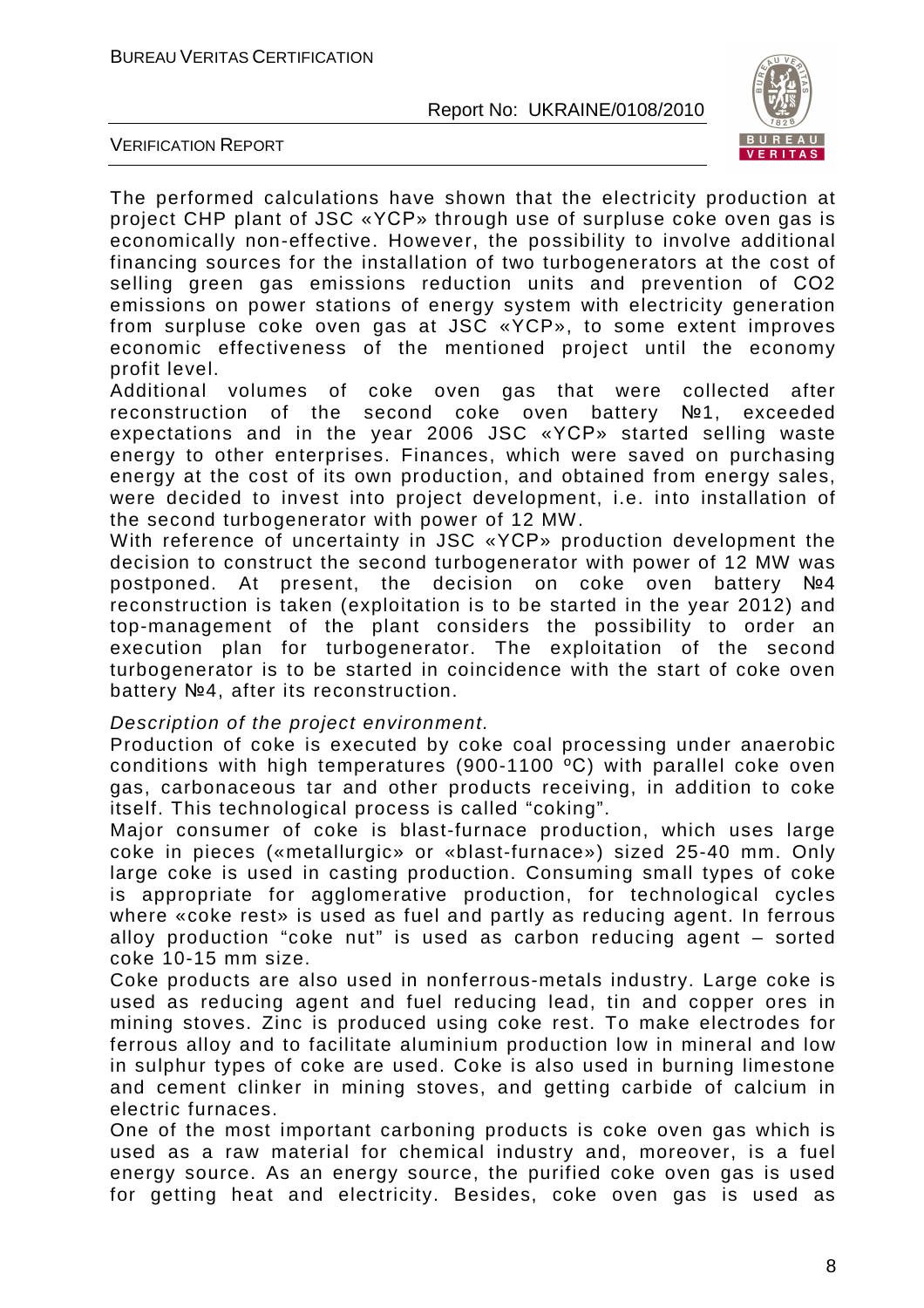

VERIFICATION REPORT

technological fuel for heating coke oven batteries, Martin furnaces (alongside with natural gas), heating wells and rolling-mill stoves.

There are quite significant resources of coking coal in Donbas region. By means of it, in metallurgic centers of Donbas and Prydniprovya, locate large coke-chemical plants (Makiyivka, Mariupol, Gorlivka, Stahanov, Dniprodzerzhynsk, Zaporizhzhya, Kryvyi Rig, Dnipropetrovsk). More than a half of coke volume is delivered from coke plants of Donbas, where the majority of coke-chemical plants of the country are situated, as their location mostly depends on coking coal deposits.

An economic crisis in Ukraine that arose after the split of the Soviet Union led to a significant decline in production in all economy sectors, including metallurgical industry. Following this process, the coke production declined as well. Under these conditions, coke production volumes in Ukraine shortened down to 57% in the year 1996 in comparison with the year 1990. In years 1996-1997 the country managed to stop production decline both through a general economic rally and by means of increasing demand on the market of iron industry inside and outside the country. Further on, the trends of world production and consumption of ferrous metals show the increase of coke production and consumption volumes. According to the International Institute of Steel and Iron (ISSI) estimation, production of steel in the year 2000 has reached outstanding level of 828,4 mln. tones, having increased up to 7,4% in comparison to the year 1999. Thus, for the first time the level of 800 mln. tones was exceeded. China is the largest steel producer in the world, second place belongs to Japan, the USA occupies the third place, and Russia is on the fourth. Ukraine occupies the seventh place in the world among coke producers, and its part in world production is constantly growing. The production volume of coke in 2007 accounted for 41% of production volume in 1990. There is an industrial potential and raw materials potential for the further increase of coke production.

Project compliance to the long-term sustainable development strategy.

From the mid 90-s, one of the most important tasks of the country external economy course was obtaining an associated membership status in the European Union with the prospective of getting actual membership.

The substantial step towards the EU was made by Ukraine by conclusion of agreement on «Partnership and Cooperation between Ukraine and European Communities and their member countries»4, the Article 61 of which declares intentions to cooperate in the frameworks of market economy principles and European Energy Charter under the conditions of evolutional integration of European energy markets. Moreover, the cooperation includes a range of issues aimed to increase energy efficiency and decrease negative effects for the environment.

European Parliament resolution of 13.01.2005 contains an appeal to the European Council and European Commission to «consider, except measures stipulated by Action Plan for European neighbourhood policy, other association forms for Ukraine, having provided the mentioned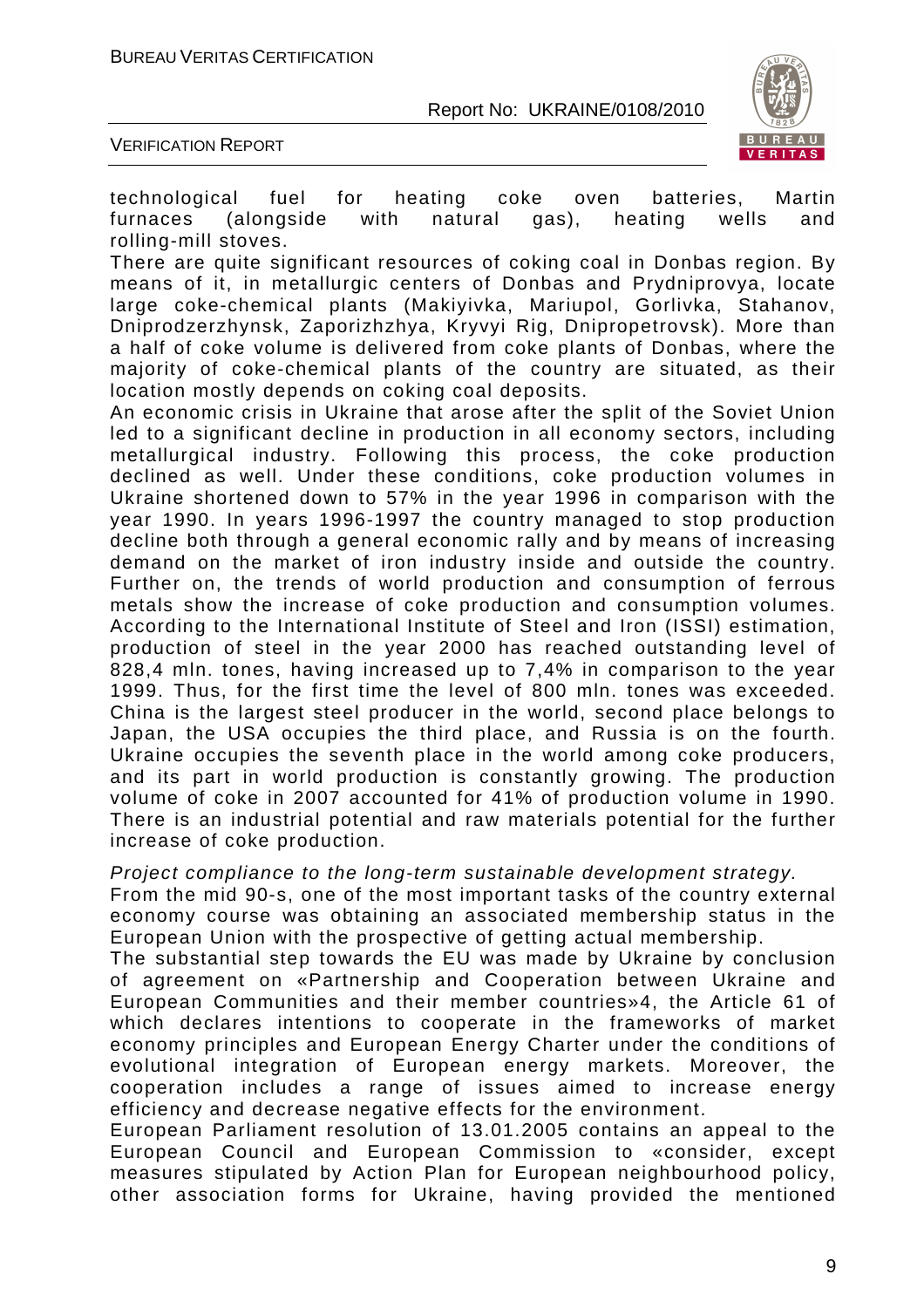

VERIFICATION REPORT

country with the clear European prospective, which would finally lead Ukraine to entering the European Union».

To integrate the EU, Ukraine needs to accomplish certain requirements, declared on the highest interstate level. In particular the EU strategy for Ukraine, Action Plan «Ukraine – EU» were developed, cooperation spheres were outlined. Among cooperation priorities between Ukraine and EU in the sphere of energy nowadays there is the energy policy implementation, which facilitates approximating with the goals of EU energy policy and gradual transfer to principles of internal EU energy markets. Besides, it is important to achieve progress in effective use of energy and renewable energy sources. A lot of work is done to ensure implementation of conditions of Memorandum on understanding between Ukraine and EU in the energy sphere.

The Action Plan developed between Ukraine and European Union states the necessity to facilitate sustainable development by means of further actions on including issues of environmental protection into the policies of other spheres, in particular, in the spheres of industry and energy. In connection to this it is necessary to accept Action Plans regarding increase of energy efficiency, development of cooperation on energy safety projects.

In terms of above-mentioned, it is possible to state that requirements of Ukraine Ecological Legislation and the role of energy safety in prospective, accrording to the implementation of plans on integration into the EU, will increase. More and more state attention is delivered to the problems of energy resources effective use.

Ukraine belongs to the countries partly provided with traditional types of primary energy, and therefore it has to import them. Energy dependence of Ukraine from organic fuel supplies in the year 2004 was as high as 60,7% (to compare, energy dependence of EU countries is 51%).

Taking above-mentioned into consideration and under conditions of economic indexes growth in the year 2006, on 15.03.2006 the Cabinet of Ministers of Ukraine has adopted «Ukraine energy strategy for the period till 2030», which defines priorities in energy sector development. Among one of the most important ways of development there is integration of the national energy system of Ukraine into European one, the energy export increase, reduction of local energy-output ratio in production and optimization of own energy recourses exploitation.

Thus, implementation of the JSC «YСР» project with the energy production based upon useful consumption of surplus coke oven gas completely correlates with the long-term sustainable development strategy of Ukraine.

#### **2 METHODOLOGY**

The verification is as a desk review and field visit including discussions and interviews with selected experts and stakeholders.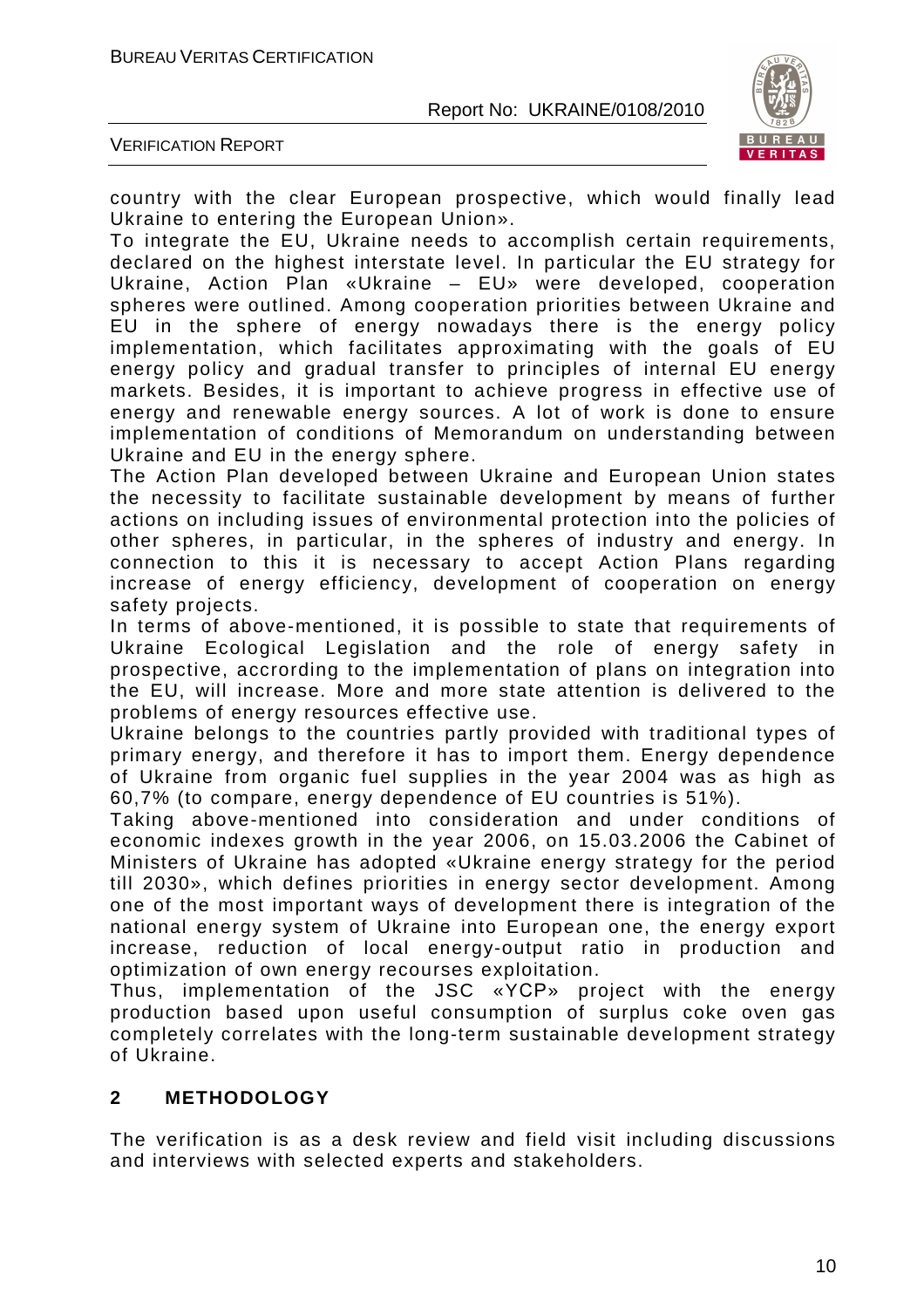

VERIFICATION REPORT

In order to ensure transparency, a verification protocol was customized for the project, according to the Validation and Verification Manual (IETA/PCF) a verification protocol is used as part of the verification (see Section 6). The protocol shows, in a transparent manner, criteria (requirements), means of verification and the results from verifying the identified criteria. The verification protocol serves the following purposes: it organises, details and clarifies the requirements the project is expected to meet; and it ensures a transparent verification process where the verifier will document how a particular requirement has been verified and the result of the verification.

The verification protocol consists of one table under Initial Verification checklist and four tables under Periodic verification checklist. The different columns in these tables are described in Figure 1.

The overall verification, from Contract Review to Verification Report & Opinion, was conducted using Bureau Veritas Certification procedures.

| <b>Initial Verification Protocol Table 1</b> |                                                                   |                                                                                    |                                                                                                                                                                                                                                                                       |  |
|----------------------------------------------|-------------------------------------------------------------------|------------------------------------------------------------------------------------|-----------------------------------------------------------------------------------------------------------------------------------------------------------------------------------------------------------------------------------------------------------------------|--|
| Objective                                    | <b>Reference</b>                                                  | <b>Comments</b>                                                                    | <b>Conclusion (CARs/FARs)</b>                                                                                                                                                                                                                                         |  |
| The requirements the<br>project must meet    | Gives reference to<br>where<br>the<br>requirement<br>is<br>found. | Description<br>0f<br>circumstances and<br>further<br>comments<br>on the conclusion | This is either acceptable based on<br>evidence provided (OK), or a<br>Corrective Action Request (CAR)<br>of risk or non-compliance of the<br>stated requirements. Forward<br>Action Request (FAR) indicates<br>essential risks for further periodic<br>verifications. |  |

The completed verification protocol is enclosed in Appendix A to this report.

| Periodic Verification Checklist Protocol Table 2: Data Management System/Controls                                                                                                                                                                                                                                                                 |                                                                                                                                                                                                                                                                                                                          |                                                                                                                                                                                                                                                                                                                                                                                                                                                                                                                           |  |
|---------------------------------------------------------------------------------------------------------------------------------------------------------------------------------------------------------------------------------------------------------------------------------------------------------------------------------------------------|--------------------------------------------------------------------------------------------------------------------------------------------------------------------------------------------------------------------------------------------------------------------------------------------------------------------------|---------------------------------------------------------------------------------------------------------------------------------------------------------------------------------------------------------------------------------------------------------------------------------------------------------------------------------------------------------------------------------------------------------------------------------------------------------------------------------------------------------------------------|--|
| <b>Identification of potential</b><br>reporting risk                                                                                                                                                                                                                                                                                              | Identification,<br>assessment and testing<br>of management controls                                                                                                                                                                                                                                                      | Areas of residual risks                                                                                                                                                                                                                                                                                                                                                                                                                                                                                                   |  |
| The project operator's data<br>management system/controls<br>assessed to<br>identify<br>are<br>reporting risks and to assess<br>data<br>the<br>management<br>system's/control's ability<br>to<br>mitigate reporting risks. The<br>GHG data<br>management<br>system/controls are assessed<br>against the<br>expectations<br>detailed in the table. | A score is assigned as<br>follows:<br>Full - all best-<br>$\bullet$<br>practice<br>expectations are<br>implemented.<br>Partial<br>$\bullet$<br>a<br>$\blacksquare$<br>proportion of the<br>practice<br>best<br>expectations<br>is<br>implemented<br>Limited<br>this<br>$\blacksquare$<br>$\bullet$<br>should be given if | Description of circumstances and further<br>commendation to the conclusion. This is<br>either acceptable based on evidence<br>provided (OK), or a Corrective Action<br>Request (CAR) of risk or non compliance<br>with stated requirements. The corrective<br>requests are numbered<br>action<br>and<br>presented to the client in the verification<br>report. The Initial<br>Verification<br>has<br>additional Forward Action<br>Requests<br>(FAR). FAR indicates essential risks for<br>further periodic verifications. |  |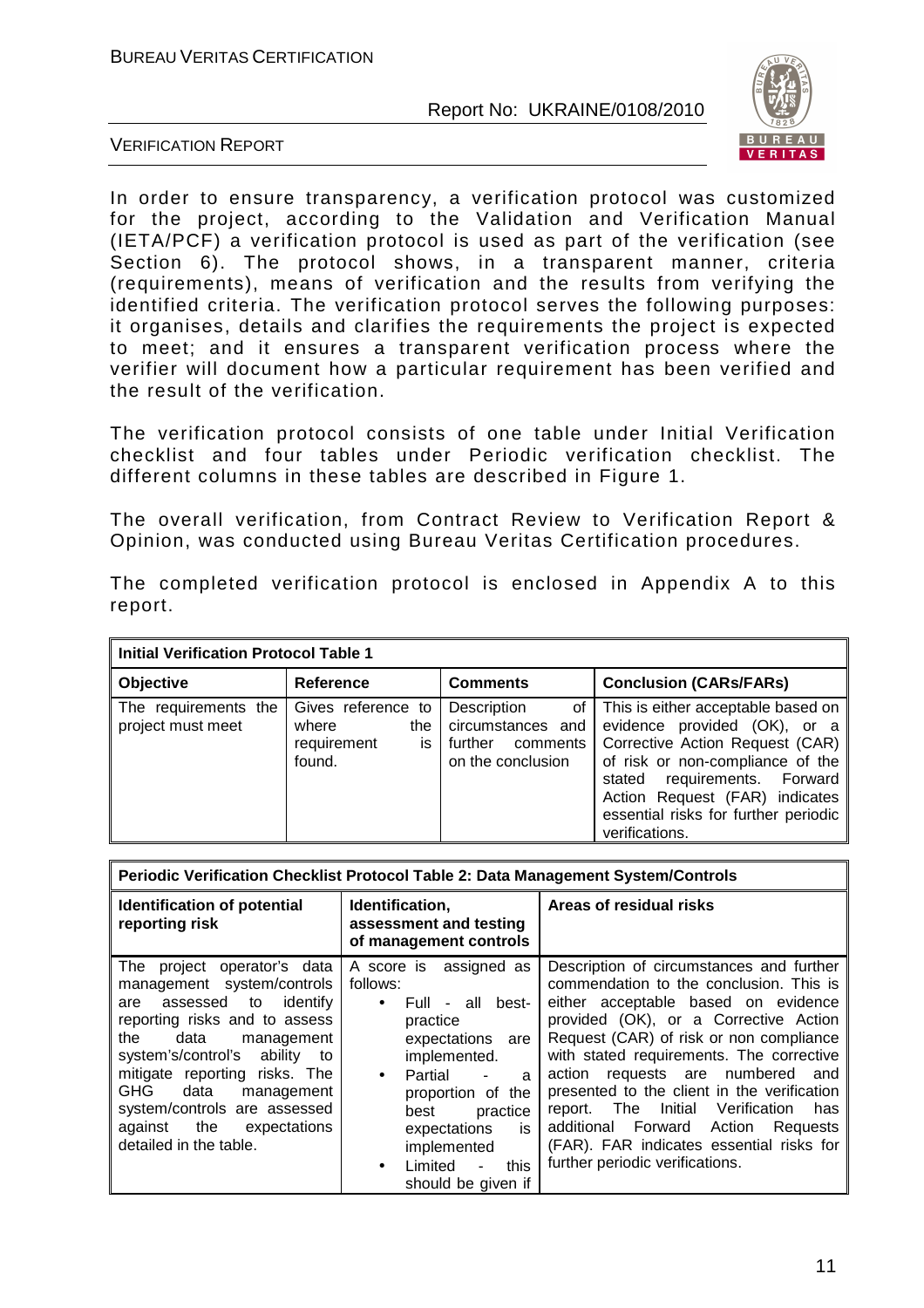

#### VERIFICATION REPORT

| little or none of<br>system<br>the<br>component is in<br>place. |  |
|-----------------------------------------------------------------|--|
|-----------------------------------------------------------------|--|

| Periodic Verification Protocol Table 3: GHG calculation procedures and management control<br>testing                                                                                                                                                                                                                                                                                                                                                                                                                                                                                                                                                                                                                                                                                                                                                                                                                                                                                                                                                                                                                                                                                                                       |                                                                                                                                                                                                                                                                                                                                                                                                                                                                                                                                                                                                                                                                                                                                                                                                                                                                                                                                                                                                                                                                                                                         |                                                                                                                                                                                                                                                                                                                           |  |
|----------------------------------------------------------------------------------------------------------------------------------------------------------------------------------------------------------------------------------------------------------------------------------------------------------------------------------------------------------------------------------------------------------------------------------------------------------------------------------------------------------------------------------------------------------------------------------------------------------------------------------------------------------------------------------------------------------------------------------------------------------------------------------------------------------------------------------------------------------------------------------------------------------------------------------------------------------------------------------------------------------------------------------------------------------------------------------------------------------------------------------------------------------------------------------------------------------------------------|-------------------------------------------------------------------------------------------------------------------------------------------------------------------------------------------------------------------------------------------------------------------------------------------------------------------------------------------------------------------------------------------------------------------------------------------------------------------------------------------------------------------------------------------------------------------------------------------------------------------------------------------------------------------------------------------------------------------------------------------------------------------------------------------------------------------------------------------------------------------------------------------------------------------------------------------------------------------------------------------------------------------------------------------------------------------------------------------------------------------------|---------------------------------------------------------------------------------------------------------------------------------------------------------------------------------------------------------------------------------------------------------------------------------------------------------------------------|--|
| <b>Identification</b><br>of<br>potential<br>reporting risk                                                                                                                                                                                                                                                                                                                                                                                                                                                                                                                                                                                                                                                                                                                                                                                                                                                                                                                                                                                                                                                                                                                                                                 | Identification,<br>and<br>assessment<br>testing of management controls                                                                                                                                                                                                                                                                                                                                                                                                                                                                                                                                                                                                                                                                                                                                                                                                                                                                                                                                                                                                                                                  | Areas of residual risks                                                                                                                                                                                                                                                                                                   |  |
| Identify and list potential reporting<br>risks based on an assessment of<br>emission<br>estimation<br>the<br>procedures, i.e.<br>the calculation methods,<br>➤<br>raw data collection and<br>⋗<br>of<br>supporting<br>sources<br>documentation,<br>≻<br>reports/databases/informat<br>ion systems from which<br>data is obtained.<br>Identify key source data. Examples<br>of source data include metering<br>records,<br>monitors,<br>process<br>operational<br>logs,<br>laboratory/analytical<br>data,<br>accounting records, utility data and<br>vendor data. Check appropriate<br>calibration and maintenance of<br>equipment, and assess the likely<br>accuracy of data supplied.<br>Focus on those risks that impact<br>the accuracy, completeness and<br>consistency of the reported data.<br>Risks are weakness in the GHG<br>calculation<br>systems<br>and<br>may<br>include:<br>of<br>⋗<br>transfer<br>manual<br>data/manual calculations,<br>unclear origins of data,<br>➤<br>due<br>➤<br>to<br>accuracy<br>technological limitations,<br>≻<br>lack of appropriate data<br>protection measures? For<br>example,<br>protected<br>calculation<br>cells<br>in.<br>spreadsheets<br>and/or<br>password restrictions. | Identify the key controls for each area<br>with potential reporting risks. Assess<br>the adequacy of the key controls and<br>eventually test that the key controls are<br>actually in operation.<br>Internal<br>controls<br>include<br>(not<br>exhaustive):<br>of<br>Understanding<br>➤<br>responsibilities and roles<br>Reporting,<br>reviewing<br>➤<br>and<br>formal<br>management<br>approval of data;<br>Procedures<br>for<br>➤<br>ensuring<br>completeness,<br>data<br>conformance with reporting<br>guidelines, maintenance of<br>data trails etc.<br>⋗<br>Controls<br>to<br>the<br>ensure<br>arithmetical accuracy of the<br>GHG data generated and<br>records<br>accounting<br>e.g.<br>internal<br>audits,<br>and<br>checking/<br>review<br>procedures;<br>Controls over the computer<br>⋗<br>information systems;<br>Review<br>➤<br>processes<br>for<br>identification<br>and<br>understanding<br>of<br>key<br>and<br>process<br>parameters<br>implementation of calibration<br>maintenance regimes<br>Comparing and analysing<br>⋗<br>the GHG data with previous<br>periods,<br>targets<br>and<br>benchmarks. | Identify areas of residual<br>risks.<br>i.e.<br>areas<br>οf<br>potential reporting risks<br>where<br>there<br>are<br>no<br>adequate<br>management<br>controls<br>to<br>mitigate<br>potential reporting risks<br>where<br>Areas<br>data<br>accuracy, completeness<br>and consistency could be<br>improved are highlighted. |  |
|                                                                                                                                                                                                                                                                                                                                                                                                                                                                                                                                                                                                                                                                                                                                                                                                                                                                                                                                                                                                                                                                                                                                                                                                                            | When testing the specific internal<br>controls, the following questions are<br>considered:<br>1. Is the control designed properly to<br>ensure that it would either prevent                                                                                                                                                                                                                                                                                                                                                                                                                                                                                                                                                                                                                                                                                                                                                                                                                                                                                                                                             |                                                                                                                                                                                                                                                                                                                           |  |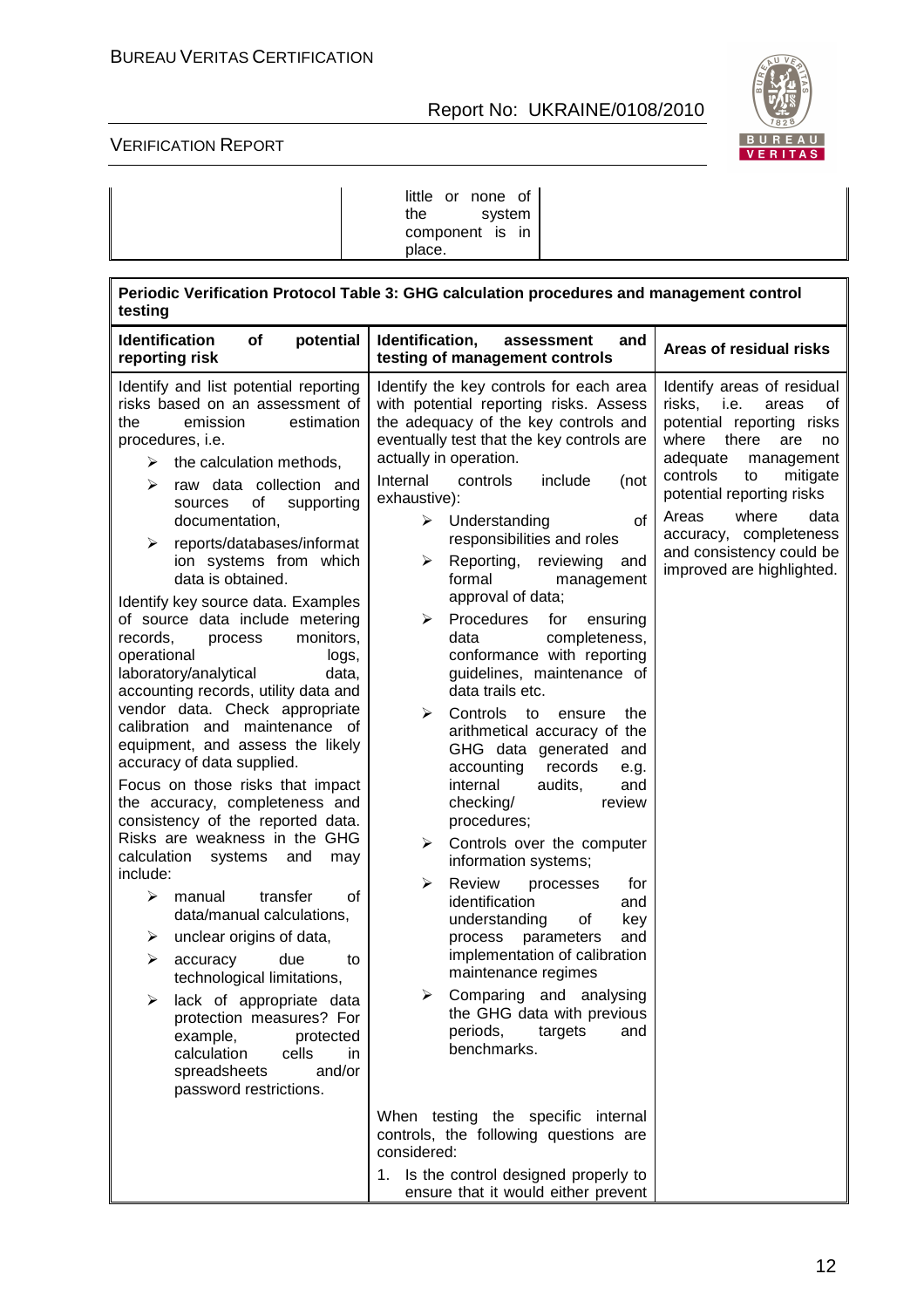

#### VERIFICATION REPORT

r

| detect and<br>correct<br>any<br>or<br>significant misstatements?                                                                                               |  |
|----------------------------------------------------------------------------------------------------------------------------------------------------------------|--|
| 2. To what extent have the internal<br>controls been implemented<br>according to their design;                                                                 |  |
| 3. To what extent have the internal<br>controls (if existing) functioned<br>properly (policies and procedures<br>have been followed) throughout<br>the period? |  |
| 4. How does management assess<br>the internal control as reliable?                                                                                             |  |

| Periodic Verification Protocol Table 4: Detailed audit testing of residual risk areas and random<br>testing                                                                                    |                                                                                                                                                                                                                                                                                                                                                                                                                                                                                                                                                        |                                                                                                                                                                                                                                                                                                                                                                                                                                                                                                                                                                                                                                                                                                                                                                                                                                                                                                                                                                                                                                                                                                                                                                                                                                                                                                                                                                                |  |
|------------------------------------------------------------------------------------------------------------------------------------------------------------------------------------------------|--------------------------------------------------------------------------------------------------------------------------------------------------------------------------------------------------------------------------------------------------------------------------------------------------------------------------------------------------------------------------------------------------------------------------------------------------------------------------------------------------------------------------------------------------------|--------------------------------------------------------------------------------------------------------------------------------------------------------------------------------------------------------------------------------------------------------------------------------------------------------------------------------------------------------------------------------------------------------------------------------------------------------------------------------------------------------------------------------------------------------------------------------------------------------------------------------------------------------------------------------------------------------------------------------------------------------------------------------------------------------------------------------------------------------------------------------------------------------------------------------------------------------------------------------------------------------------------------------------------------------------------------------------------------------------------------------------------------------------------------------------------------------------------------------------------------------------------------------------------------------------------------------------------------------------------------------|--|
| residual<br>οf<br>Areas<br>risks                                                                                                                                                               | <b>Additional</b><br>verification<br>testing performed                                                                                                                                                                                                                                                                                                                                                                                                                                                                                                 | <b>Conclusions</b><br>and<br><b>Areas</b><br><b>Requiring</b><br>Improvement<br>(including Forward Action Requests)                                                                                                                                                                                                                                                                                                                                                                                                                                                                                                                                                                                                                                                                                                                                                                                                                                                                                                                                                                                                                                                                                                                                                                                                                                                            |  |
| List the residual areas<br>of risks (Table 2 where<br>detailed audit testing<br>is necessary.<br>addition,<br>other<br>In.<br>material areas may be<br>selected for detailed<br>audit testing. | additional<br>verification<br>The<br>testing performed is described.<br>Testing may include:<br>Sample cross checking of<br>1.<br>manual transfers of data<br>Recalculation<br>2.<br>3.<br>Spreadsheet<br>ʻwalk<br>throughs' to check links<br>and equations<br>Inspection of calibration<br>4.<br>and maintenance records<br>for key equipment<br>$\triangleright$ Check<br>sampling<br>analysis results<br><b>Discussions</b><br>➤<br>with<br>engineers<br>process<br>who<br>have<br>detailed<br>knowledge of process<br>uncertainty/error<br>bands. | Having investigated the residual risks, the<br>conclusions should be noted here. Errors and<br>uncertainties should be highlighted.<br>Errors and uncertainty can be due to a<br>number of reasons:<br>Calculation errors. These may be due<br>≻<br>to inaccurate manual transposition,<br>use of inappropriate emission factors<br>or assumptions etc.<br>Lack of clarity in the monitoring plan.<br>➤<br>could lead to inconsistent<br>This<br>approaches to calculations or scope<br>of reported data.<br>Technological limitations. There may<br>➤<br>inherent<br>uncertainties<br>be<br>(error<br>bands) associated with the methods<br>used to measure emissions e.g. use<br>of particular equipment such as<br>meters.<br>Lack of source data. Data for some<br>≻<br>sources may not be cost effective or<br>practical to collect. This may result in<br>the use of default data which has<br>been derived based<br>on certain<br>assumptions/conditions<br>and which<br>will<br>therefore<br>have<br>varying<br>applicability in different situations.<br>The second two categories are explored with<br>the site personnel, based on their knowledge<br>and experience of the processes. High risk<br>process parameters or source data (i.e. those<br>with a significant influence on the reported<br>data, such as meters) are reviewed for these<br>uncertainties. |  |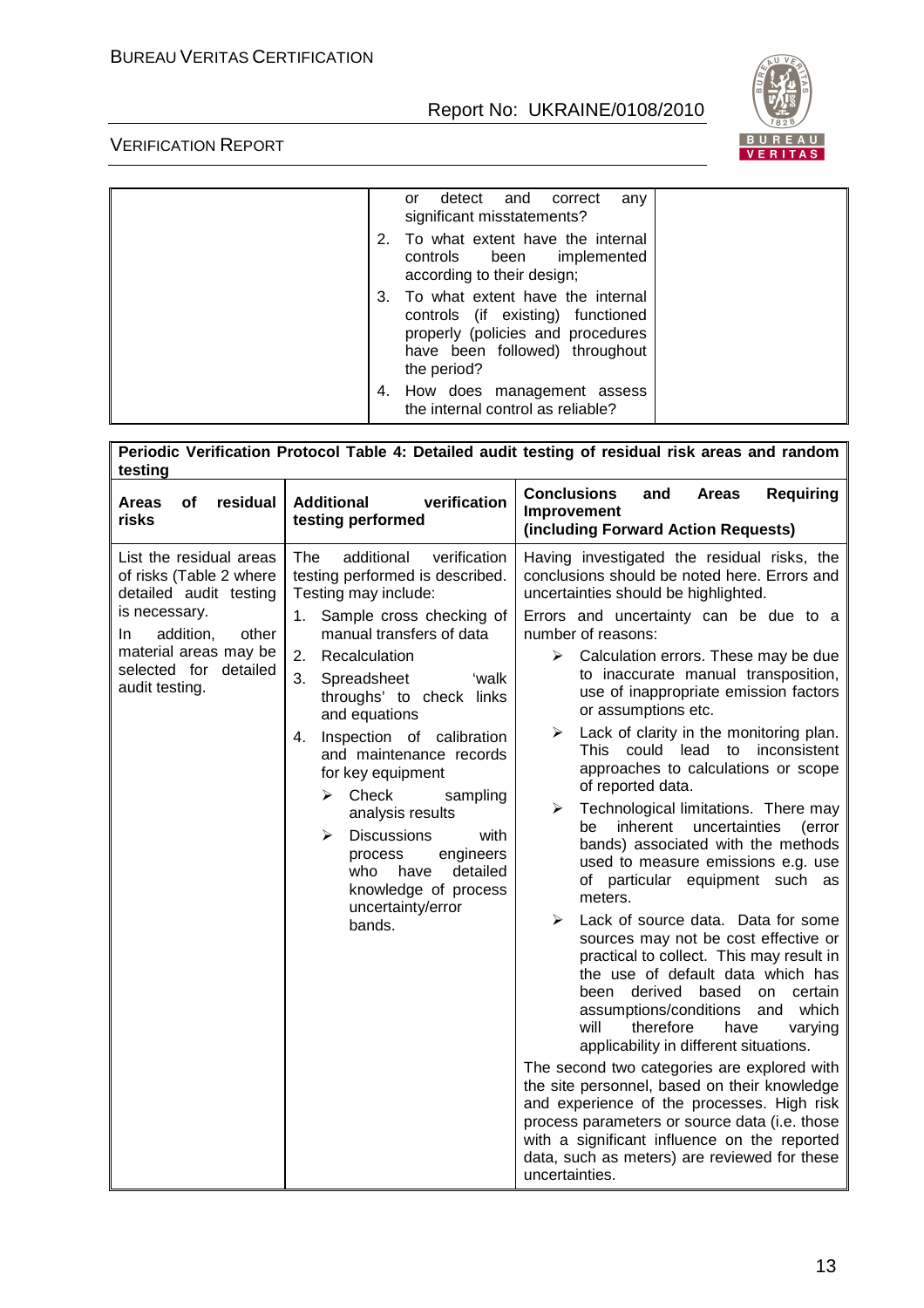

#### VERIFICATION REPORT

| Verification Protocol Table 5: Resolution of Corrective Action and Clarification Requests                                                                                                 |                                                                                                                                                                                      |                                                                                                                                                                                          |                                                                                                                                                                                                                         |
|-------------------------------------------------------------------------------------------------------------------------------------------------------------------------------------------|--------------------------------------------------------------------------------------------------------------------------------------------------------------------------------------|------------------------------------------------------------------------------------------------------------------------------------------------------------------------------------------|-------------------------------------------------------------------------------------------------------------------------------------------------------------------------------------------------------------------------|
| clarifications<br>Report<br>and corrective action<br>requests                                                                                                                             | to checklist<br>Ref.<br>question in tables<br>2/3                                                                                                                                    | Summary of project<br>owner response                                                                                                                                                     | <b>Verification conclusion</b>                                                                                                                                                                                          |
| If the conclusions from<br>Verification<br>the<br>are<br>either<br>Corrective<br>a a<br>Action<br>Request or a<br>Request,<br>Clarification<br>these should be listed in<br>this section. | Reference<br>the<br>to<br>checklist<br>question<br>number in Tables 2, 3<br>and 4 where<br>the<br>Corrective<br>Action<br>Request<br>or<br>Clarification<br>Request<br>is explained. | The responses given<br>by the Client or other<br>project participants<br>during<br>the<br>communications<br>with<br>the verification<br>team<br>should be summarized<br>in this section. | <b>This</b><br>should<br>section<br>summarize the verification<br>team's responses and final<br>conclusions.<br><b>The</b><br>conclusions should also be<br>included in Tables 2, 3 and<br>4, under "Final Conclusion". |

#### **Figure 1 Verification protocol tables**

#### **2.1 Review of Documents**

The Monitoring Report (MR) version 1.0 dated 29 of June 2010 submitted by Environmental (Green) Investments Fund LTD and additional background documents related to the project design and baseline, i.e. country Law, Project Design Document (PDD), applied methodology, Kyoto Protocol, Clarifications on Verification Requirements to be checked were reviewed. To address Bureau Veritas Certification corrective action and clarification requests, Environmental (Green) Investments Fund LTD revised the MR and resubmitted it on 13.07.2010 as final version 2.0.

The verification findings presented in this report relate to the project as described in the PDD version 4.0 and Monitoring Report versions 1.0 and 2.0.

#### **2.2 Follow-up Interviews**

On 13/07/2010 Bureau Veritas Certification performed interviews with project stakeholders to confirm selected information and to resolve issues identified in the document review. Representatives of JSC "Yasynivskyi Coke Plant", developer and local stakeholders were interviewed (see 6 References). The main topics of the interviews are summarized in Table 1.

| Interviewed organization                    | <b>Interview topics</b>                                                                                                                                                                                                                                         |
|---------------------------------------------|-----------------------------------------------------------------------------------------------------------------------------------------------------------------------------------------------------------------------------------------------------------------|
| <b>JSC "Yasynivskyi Coke Plant"</b>         | Organizational structure.<br>Responsibilities and authorities.<br>Training of personnel.<br>Quality management procedures and technology.<br>Implementation of equipment (records).<br>Metering equipment control.<br>Metering record keeping system, database. |
| Consultant:<br><b>Environmental (Green)</b> | Baseline methodology.<br>Monitoring plan.                                                                                                                                                                                                                       |

#### **Table 1 Interview topics**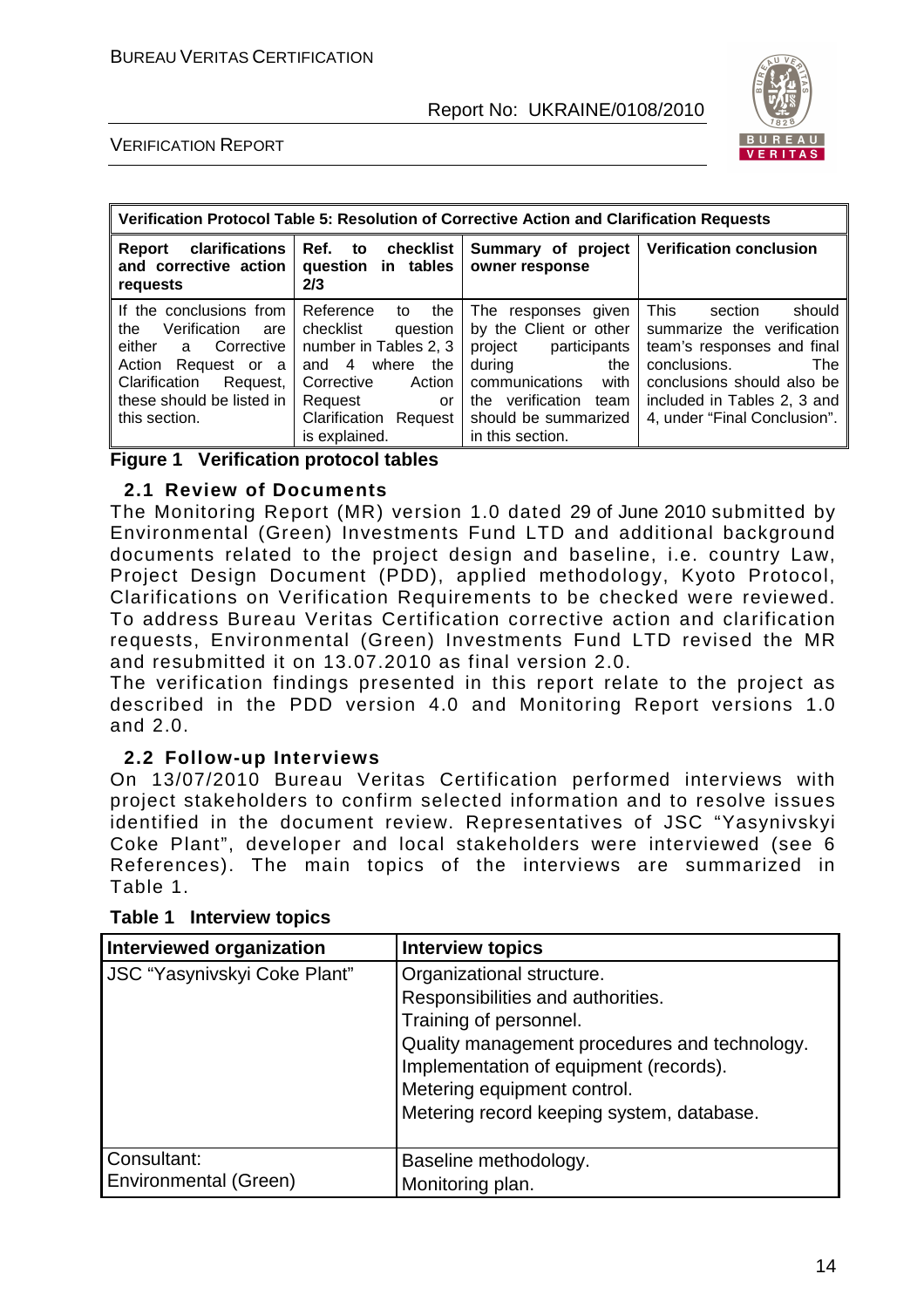

VERIFICATION REPORT

Investments Fund LTD Monitoring report.

Deviations from PDD.

#### **2.3 Resolution of Clarification, Corrective and Forward Action Requests**

The objective of this phase of the verification is to raise the requests for corrective actions and clarification and any other outstanding issues that needed to be clarified for Bureau Veritas Certification positive conclusion on the GHG emission reduction calculation.

Findings established during the initial verification can either be seen as a non-fulfilment of criteria ensuring the proper implementation of a project or where a risk to deliver high quality emission reductions is identified.

Corrective Action Requests (CAR) are issued, where:

i) there is a clear deviation concerning the implementation of the project as defined by the PDD;

ii) requirements set by the MP or qualifications in a verification opinion have not been met; or

iii) there is a risk that the project would not be able to deliver (high quality) ERUs.

Forward Action Requests (FAR) are issued, where:

iv) the actual status requires a special focus on this item for the next consecutive verification, or

v) an adjustment of the MP is recommended.

The verification team may also use the term Clarification Request (CL), which would be where:

vi) additional information is needed to fully clarify an issue.

To guarantee the transparency of the verification process, the concerns raised are documented in more detail in the verification protocol in Appendix A.

#### **3 PERIODIC VERIFICATION FINDINGS**

In the following sections, the findings of the verification are stated. The verification findings for each verification subject are presented as follows: 1) The findings from the desk review of the original project activity documents and the findings from interviews during the follow up visit are summarized. A more detailed record of these findings can be found in the Verification Protocol in Appendix A.

2) The conclusions for verification subject are presented.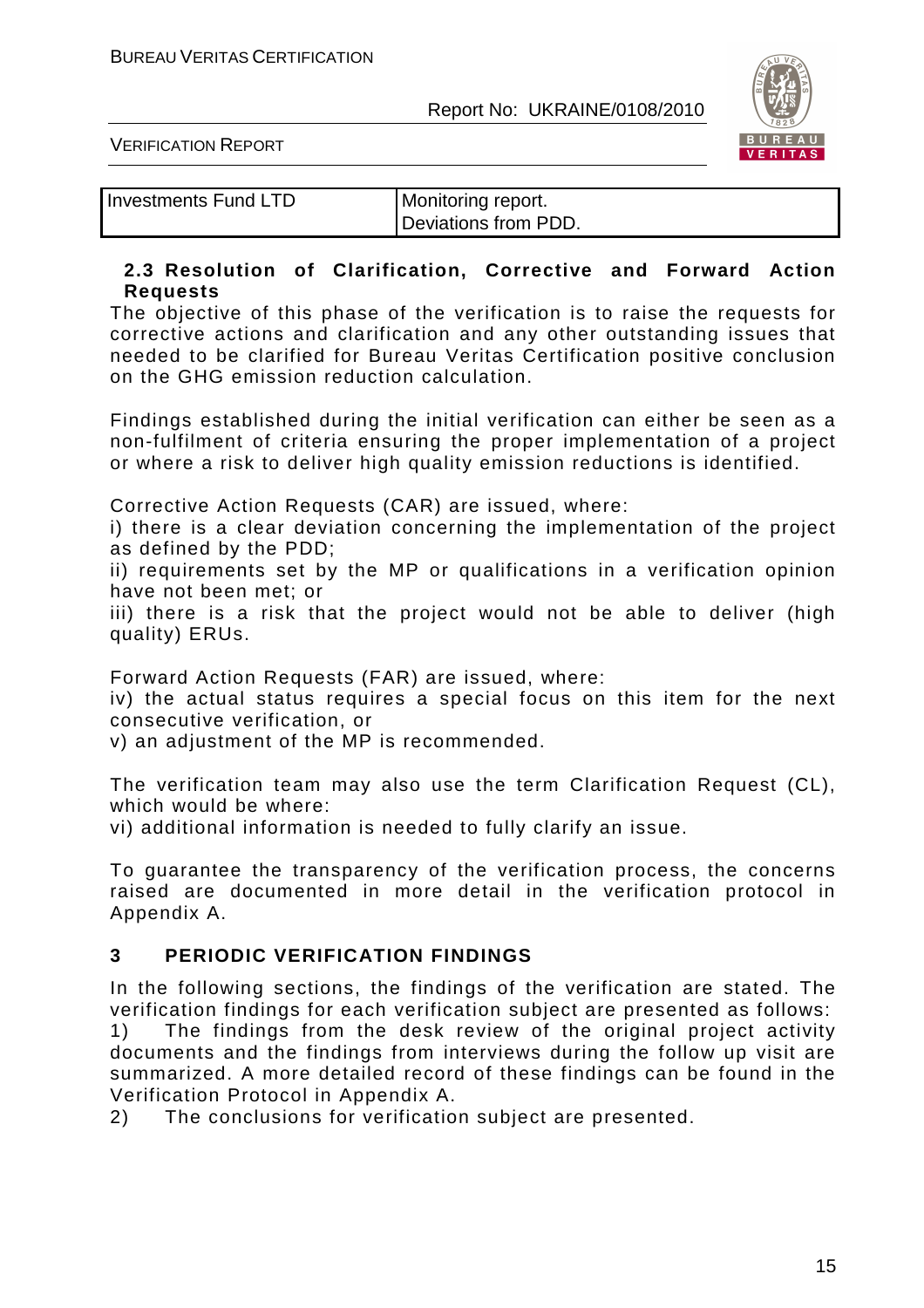

#### VERIFICATION REPORT

In the final verification report, the discussions and the conclusions that followed the preliminary verification report and possible corrective action requests are encapsulated in this section.

#### **3.1 Remaining issues CAR's, FAR's from previous determination/verification**

One task of the verification is to check the remaining issues from the previous determination and verification or issues which are clearly defined for assessment in the PDD. The determination report prepared by SGS notes following open issues.

#### **Corrective Action Request (CAR) 1**

The letter of approval of both Parties involved is missing.

#### **Conclusion of the Verification team**

The issue remains open. The letters of approval from both NFPs are expected in July 2010.

#### **Corrective Action Request (CAR) 8**

The methodology ACM0012 requires the use of the "Tool to calculate the emission factor for an electricity system", Version 01.1. The PP does not use this tool, but applies a grid emission factor from a Study by Global Carbon B.V., that determines an EF for the Ukrainian grid of 0.807 t  $CO<sub>2</sub>/MWh$  valid for the years 2006 to 2012. According to the PDD this value was accepted by the JISC for the Project "Utilization of Coal Mine Methane at the Coal Mine named after A.F. Zasyadko" (UNFCCC project 0035). This was checked against the PDD of the project under http:// ji.unfccc.int/UserManagement/FileStorage/Q5R65QBGA2B44Q2FUW5199HN D<sub>2</sub>X<sub>0</sub>T<sub>1</sub> and found to be correct.

At the same time this means, that for the calculation of emission reductions post 2012 the grid emissions factor for Ukraine needs to be re-evaluated.

#### **Conclusion of the Verification team**

The verification of the project "Utilization of surplus coke oven gas with the electricity generation at JSC "Yasynivskyi Coke Plant" is based on the Monitoring Report (covers January 1st 2006 – December 31st 2009). As the monitoring period is from 01.01.2006 to 31.12.2009, the issue will not be reviewed during this verification. The grid emissions factor for Ukraine will be re-evaluated for the period since the year 2012.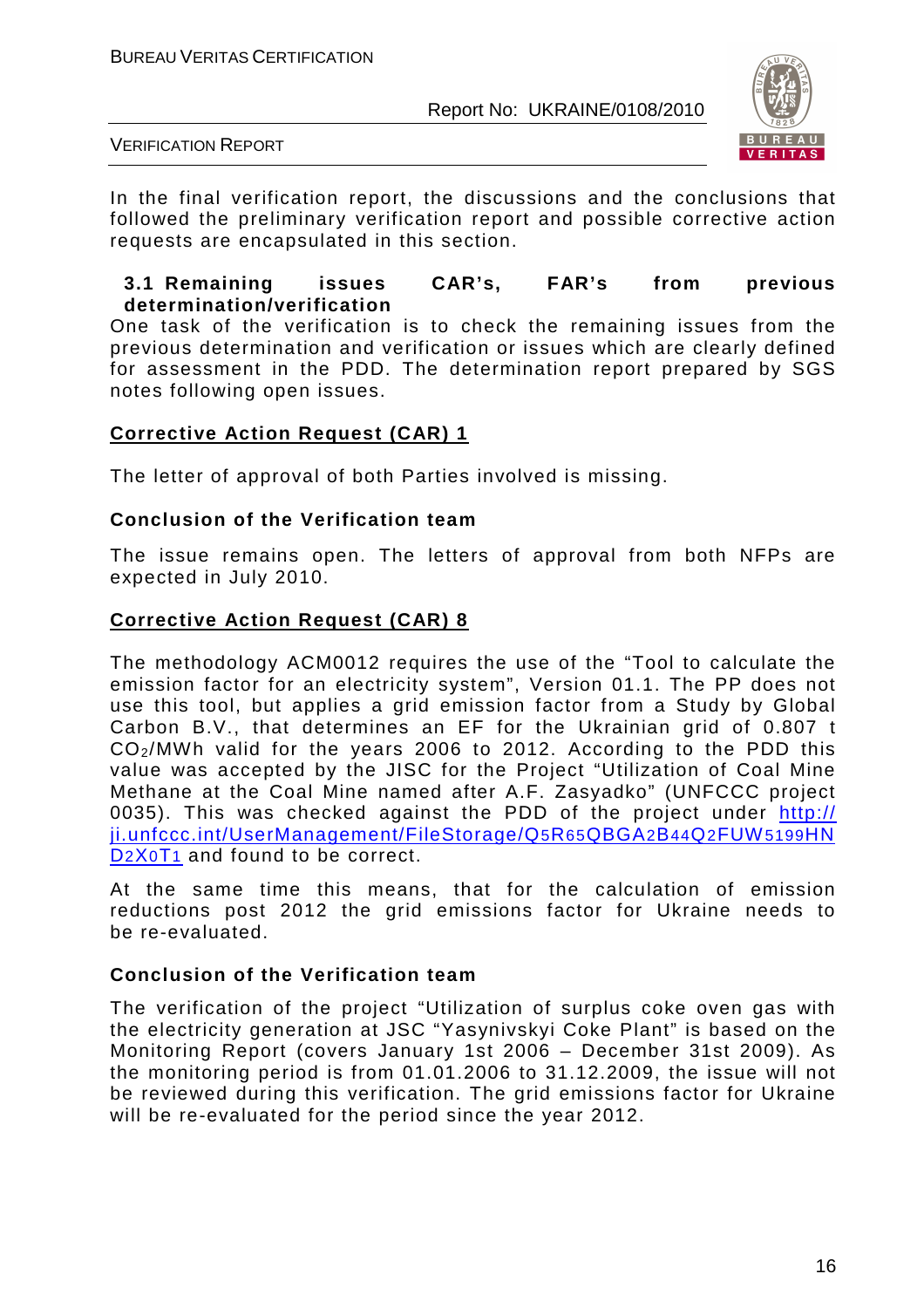

VERIFICATION REPORT

#### **Request**

To check means of the NCV determination and correspondent certificate of the laboratory that will be used.

#### **Conclusion of the Verification team**

Means of the NCV determination and correspondent certificate of the laboratory were checked onsite and found appropriate.

#### **3.2 Project Implementation**

Status of implementation

| Activity                                          | <b>Date</b> |
|---------------------------------------------------|-------------|
| Beginning of the project investment stage         | 2004        |
| Launch of:                                        | 2006        |
| reconstructed coke oven battery №1,               |             |
| - installed first PT-12 turbogenerator            |             |
| Launch of:                                        | 2012        |
| reconstructed coke oven battery №4,<br>$\sim$     |             |
| installed additional steam boiler BK-50,          |             |
| installed second PT-12 turbogenerator<br>$\sim$ . |             |

According to АСМ0012 methodology it is necessary to show that the amount of electrical power produced at the enterprise to cover own needs as a result of utilizing some coke oven gas on the existing pre-project equipment has not reduced as a result of project implementation (in order to increase export of electric power produced within the project for additional profit). Before implementing project activity the power generation on the enterprise using existing equipment satisfied only some of its in-house needs. This part can be reduced after implementing project activity as a result of load redistribution and substituting it with power generated by project turbo-units. Thus there is a need to isolate amount of power which was generated on existing pre-project equipment from the general amount of power generated after project activity implementation. This will eliminate possibility of counting electrical power generated as a result of project implementation as exported, the amount of power generated on the enterprise using existing pre-project equipment.

The project implementation leads to reduction of energy production from the emission sources (electricity and CHP plants in the energy system of Ukraine).

The identified areas of concern as to Project Implementation, project participants response and BV Certification's conclusion are described in Appendix A Table 5 (refer to CL1, CL2, CL4).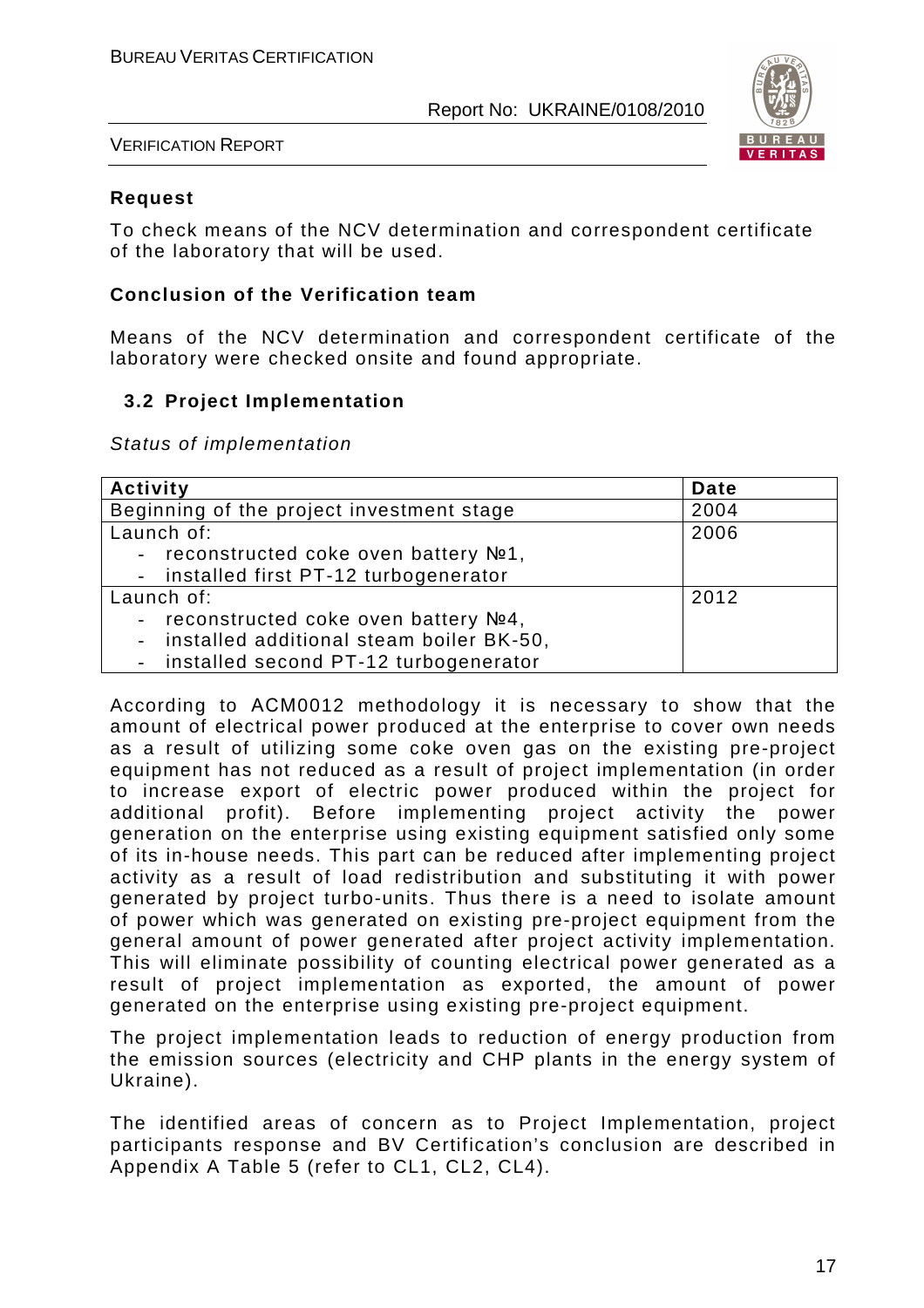

VERIFICATION REPORT

#### **3.3 Internal and External Data**

#### **3.3.1 Discussion**

The monitoring for the current project is developed according to ACM0012 methodology. The monitoring plan of version 1 was chosen to carry out the monitoring activity. It requires formulas using to calculate greenhouse gas (GHG) anthropogenic emissions according to the baseline and JI project scenario as well as emissions reductions defining as difference between them. Reduced GHG emissions for any year are defined in accordance with results of monitoring.

Emission monitoring according to the project and baseline scenario for the current project (activity related to the collection and archiving data to evaluate or measure anthropogenic GHG emissions within project boundaries during the credit period) is carried out by the emission reductions owner according to the project – JSC «YCP».

Internal and external data of this project are presented by data from project activity emissions and data from baseline activity emissions (see Table 1 and Table 2).

| Vari-                            | Descrip-                                                                                                              | Unit       | Value      |               |            |            |
|----------------------------------|-----------------------------------------------------------------------------------------------------------------------|------------|------------|---------------|------------|------------|
| able                             | tion                                                                                                                  |            | 1.01.2006- | $1.01.2007 -$ | 1.01.2008- | 1.01.2009- |
|                                  |                                                                                                                       |            | 31.12.2006 | 31.12.2007    | 31.12.2008 | 31.12.2009 |
| $FF_{\scriptscriptstyle{A,i,y}}$ | Consum<br>of<br>ption<br>coal<br>by<br><b>CHP</b><br>plant<br>boilers<br>after<br>project<br>imple-<br>menta-<br>tion | ths.tons   | 1,04       | 1,04          | 1,92       | 1,84       |
| $Q_{WCM}$                        | Quantity<br>of coke<br>oven<br>gas<br>used for<br>energy<br>generati<br>by<br>on<br><b>CHP</b><br>plant<br>boilers    | mln. $m^3$ | 225,626    | 262,372       | 253,869    | 263,231    |

|  | Table 1. Data to be collected in the project scenario |  |  |  |
|--|-------------------------------------------------------|--|--|--|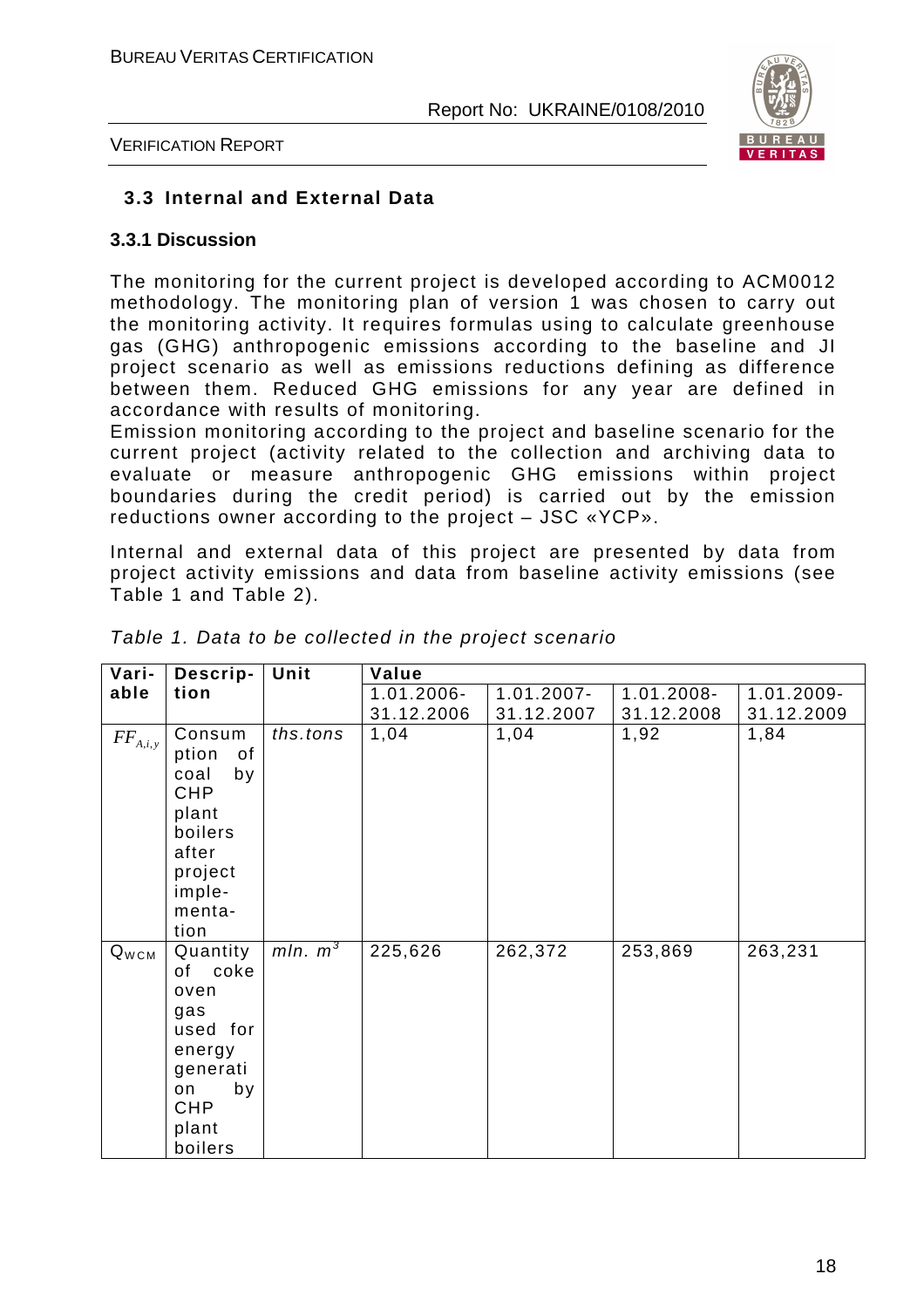

#### VERIFICATION REPORT

| Vari-                                | Descrip-                                                                                  | Unit       | Value          |                |             |             |
|--------------------------------------|-------------------------------------------------------------------------------------------|------------|----------------|----------------|-------------|-------------|
| able                                 | tion                                                                                      |            | 1.01.2006-     | 1.01.2007-     | 1.01.2008-  | 1.01.2009-  |
|                                      |                                                                                           |            | 31.12.2006     | 31.12.2007     | 31.12.2008  | 31.12.2009  |
| $EG_{\mathfrak{gen},1,y}$            | Energy<br>genera-<br>tion by<br>the<br>enterpri-<br>se's AR-<br>6 gene-<br>rator 1        | <b>MWh</b> | $\overline{0}$ | $\overline{0}$ | 22810,5     | 30787,2     |
| $EG_{\mathit{gen},2,y}$              | Energy<br>genera-<br>tion by<br>the<br>enterpri-<br>se's AR-<br>6<br>genera-<br>tor 2     | MWh        | 34955,87       | 41949,00       | 11735,1     | $\mathbf 0$ |
| $EG_{\mathit{gen},3,y}$              | Energy<br>genera-<br>tion<br>by<br>the<br>enterpri-<br>se's PT-<br>12<br>genera-<br>tor 1 | MWh        | 52064,46       | 84769,74       | 88453,62    | 81153,72    |
| $EG_{\mathfrak{gen},4,\mathfrak{y}}$ | Energy<br>genera-<br>tion<br>by<br>the<br>enterpri-<br>se's PT-<br>12<br>genera-<br>tor 2 | MWh        | $\mathbf 0$    | $\mathbf 0$    | $\mathbf 0$ | $\mathbf 0$ |

#### Table 2. Data collected in the baseline scenario

#### Employees responsible for the carrying out of the monitoring plan

The vice-chief of heat and power sector of the plant is responsible for the carrying out of the monitoring. The chief metrologist of the plant is responsible for the timely conduction of the scheduled meters calibration. Quality assurance of collected data that directs to the vice-chief of heat and power sector of the plant is conducted by chief engineer of the CHP. At JSC "Yasynivskyi Coke Plant" was introduced and applied a quality management system ISO 9001:2000. This fact is evidenced by a certificate issued by TÜV CERT GmbH. The registration number is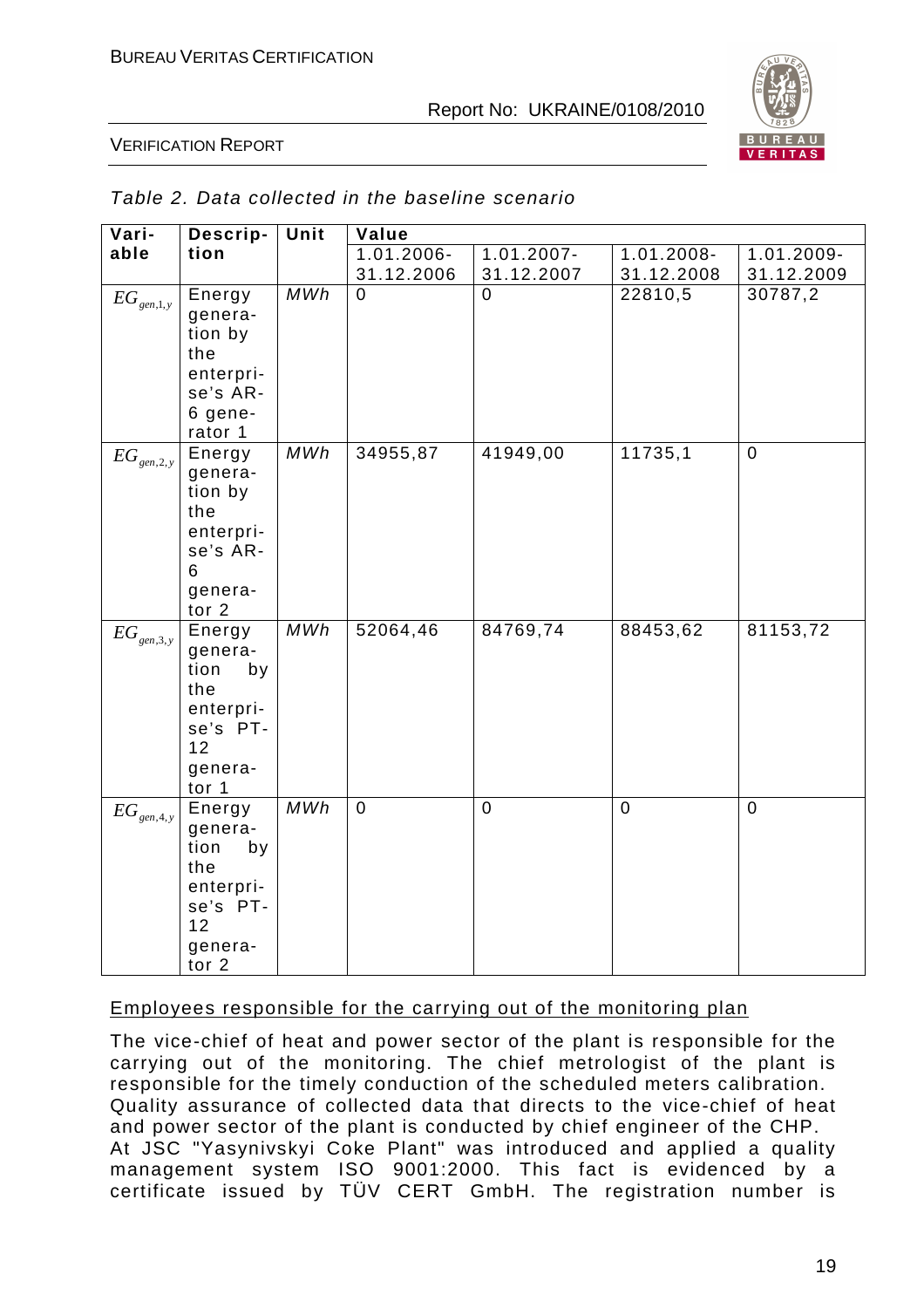

VERIFICATION REPORT

№78100061035. Audit of the processes of CHP quality management system conducts at the JSC «Yasynivskyi Coke Plant» with accordance to ISO 9001:2000.

In case any inconsistencies among the data are identified, the source of them will be investigated in collaboration with the specialists of "Environmental (Green) Investments Fund". If any inappropriateness of monitored data is revealed, corrective measures will be conducted either on the monitoring system for the item specified above. In such case, monitored data will be corrected in a conservative manner. All the information of corrective measures taken on the monitoring system and monitored data itself will be archived along with original monitored data for future verification of emission reductions. Responsibility and scheme of the monitoring is presented above.

Employees of the metrological service of JSC «Yasynivskyi Coke Plant» were passed through Refresher trainings. Education was held in Kiev Research and Training Centre of Standardization, Certification and Quality of Gospotrebstandart of Ukraine.

Monitoring report and corresponding calculations are carried out by the specialists of "Environmental (Green) Investments Fund" based on data received from the central office of JSC «YCP».

The identified areas of concern as to Internal and External Data, project participants response and BV Certification's conclusion are described in Appendix A Table 5 (refer to FAR2, CL3, CL5, CL6, CL7).

#### **3.4 Environmental and Social Indicators**

The project improved efficiency of use of coke oven gas at the enterprise and thus lead to decrease of harmful emissions. The installation of PT-12 turbine will secure more reliable work of power plant in whole. Reliability consists in more rational exploitation of the installed equipment taking into account seasonable changes in heat loadings and the possibility of stable electric power production for complete provision of JSC "YCP" needs in electric power.

The analysis of the environmental impacts of the project in the places where project objects are situated and the territories adjoined to them, at JSC "YCP" at the site of installation of turbine PT-12 and generator Т-12-2U3 was made in accordance wit acting guidelines, regulations, procedures and state standards including demands for fire and explosion safety and secures safe exploitation of buildings and constructions on condition that project measures are followed.

Among factors of potentially negative environmental impacts of the project there are:

• Emissions of pollutants into atmosphere;

- Water consumption and draining;
- Noise impact of turbogenerator;

• Other factors such as electromagnetic and ionizing radiation, ultrasound, etc. are absent.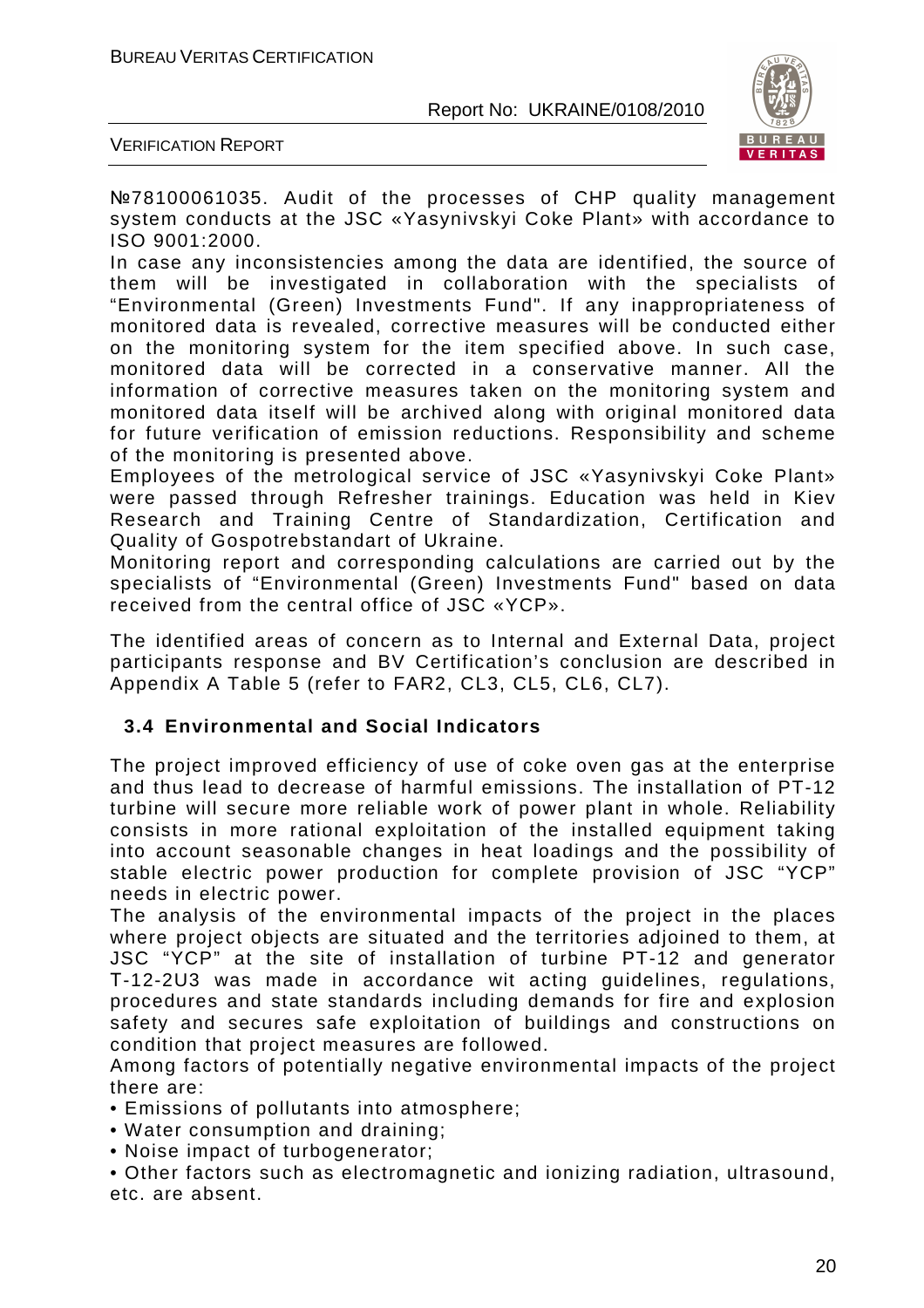

VERIFICATION REPORT

Resuming social impacts of the project, it is possible to define the following impacts on social state of local community as a result of JI project at JSC "YCP":

• Dependency on electric power purchases will decrease substantially;

• The possibility of getting profit from sales of surplus electric power will appear;

• The reliability of electric power supply in the settlement of Khimik, Donetsk region will increase;

• The number of work places will increase during construction and exploitation, as well in the contiguous industrial sectors;

• The implementation of projects on energy infrastructure modernization will be simplified;

• The experience of designing and implementation of the projects in accordance with demands of JI standards will be received.

#### **3.5 Management and Operational System**

Emission monitoring according to the project and baseline scenario for the current project (activity related to the collection and archiving data to evaluate or measure anthropogenic GHG emissions within project boundaries during the credit period) is carried out by the emission reductions owner according to the project – JSC «YCP».

Accounting of energy production. Reading of meters for the produced energy is conducted on unit-to-unit basis every 12 hours and is entered into the log book. The data is aggregated into the monthly and annual reports and is stored in paper and electronic formats.

Data collection is carried out by a shift caretaker of the Main control board. The responsible person for the collection and archiving of the data is the head of the electricity area.

Meters check is conducted according to the verification methodology certified by the Ukrainian state scientific-production center for standardization, metrology and certification (UkrCSM). The Electrotechnical laboratory of the enterprise is responsible for meeting the meters checks deadlines.

The amount of electricity consumed for the PT-12 own needs is determined by monthly calculations in consideration of the working auxiliary equipment load factor, as well as its capacity. The data is archived and stored in paper and electronic formats. The responsible person for the collection and archiving of the data is the head of the electricity area.

Accounting of coal consumption of CHP boilers. The amount of coal, consumed by the boilers, is determined when coal is supplied to the CHP by using the electro-mechanical scales. Data on the amount of coal is entered into the logbook. The responsible person is the head of the production department.

The NCV of coal supplied to the CHP and combusted in the boilers is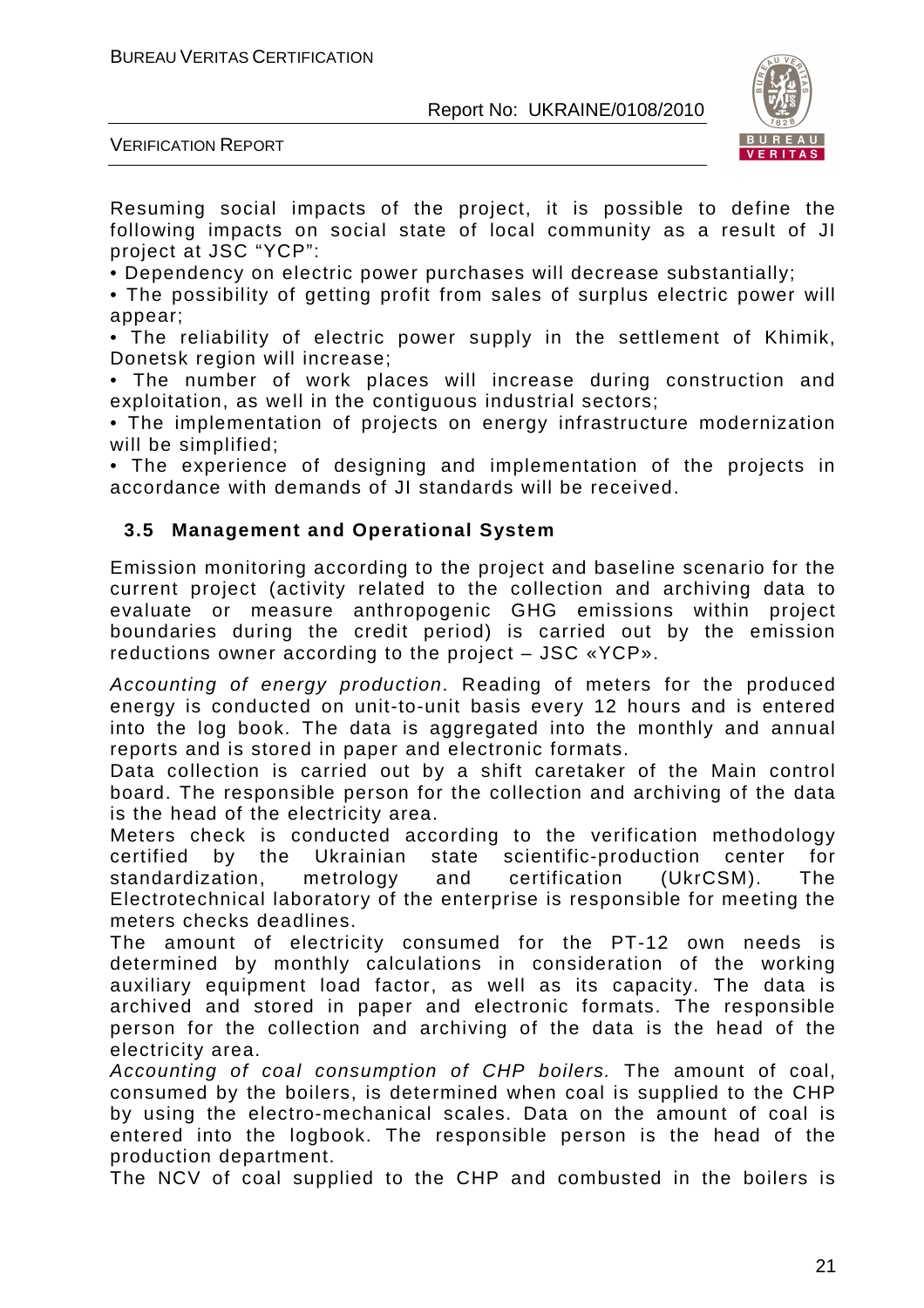

VERIFICATION REPORT

determined according to the technical specifications У 10.1-23472138- 161:2005 for coal sort G, belonging to which was established by state enterprise "Luganskstandardmetrology".

Accounting of the coke oven gas consumption in CHP boilers. Accounting of the coke oven gas consumption in CHP is determined by the meter on gas-flow inlet to the boiler house (pie chart). The pie chart readings is conducted manually every 24 hours by shift caretaker of Control, Measurement and Automation department and entered into logbooks and electronic data base.

The responsible person for the collection and archiving of the data is the head of Control, Measurement and Automation department.

Coke oven gas NCV is determined monthly by the Central plant laboratory. The results are entered into the logbook.

The list of monitoring equipment, which is used in the project, is present in the Monitoring Report version 1.0 Section B.1. All the monitoring equipment is to be checked and calibrated according calibration plans.

The control and monitoring system includes electrical measurements, coal weight measurements, and coke oven measurements. Electrical part of monitoring system is consist of measurements of such parameters as energy generation by the AR-6 generator 1 after project activity implementation, energy generation by the AR-6 generator 2 after project activity implementation, and energy generation by the PT-12 generator 1 after project activity implementation. Coal weight measurements consist in measuring amount of consumed by CHP after project activity implementation. Coke oven gas part of control and monitoring system includes measurements of amount of coke oven gas consumed by CHP after project activity implementation and of temperature of coke oven gas consumed by CHP.

All data necessary for the  $CO<sub>2</sub>$  emission reductions calculation are collected by the vice-chief of heat and power sector of the plant and forwarded to the Environmental (Green) Investments Fund ltd. The specialists of the fund are making calculations on a monitoring period duration basis.

For this monitoring period the names of the personnel involved is as follows:

• Vice-chief of heat and power sector of the plant: Alexander Sevastianov

- Head of Control, Measurement and Automation dpt.: Maxim Rusanov
- Head of the electricity area: Dmitry Bogdanov
- Head of the production dpt.: Alexey Shevchenko
- Chief metrologist of the plant: Larisa Krivaya

#### Trainings.

Employees of the metrological service of JSC «Yasynivskyi Coke Plant» were passed through Refresher trainings. Education was held in Kiev Research and Training Centre of Standardization, Certification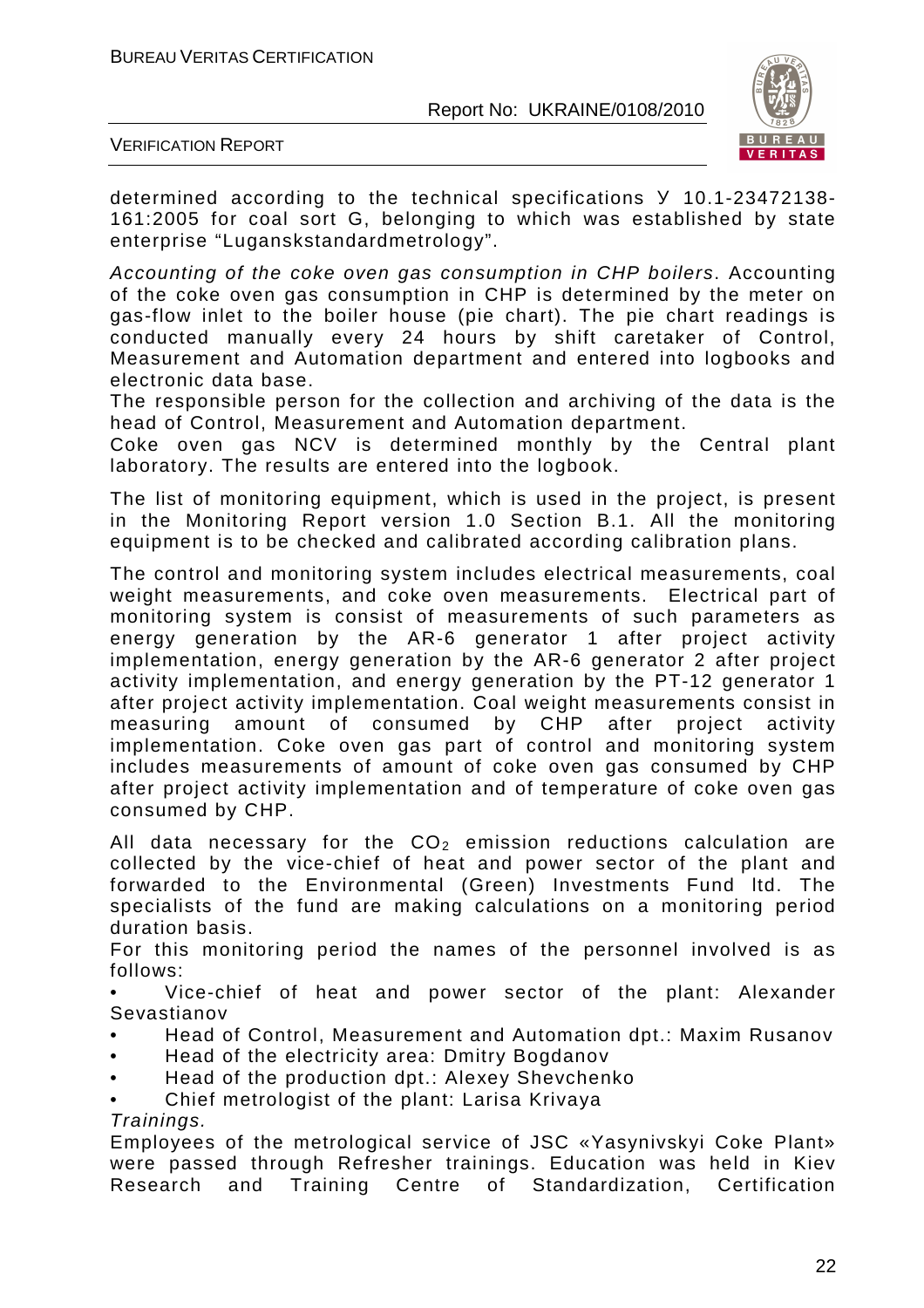

VERIFICATION REPORT

and Quality of Gospotrebstandart of Ukraine.

Internal audits and control measures.

At JSC "Yasynivskyi Coke Plant" was introduced and applied a quality management system ISO 9001:2000. This fact is evidenced by a certificate issued by TÜV CERT GmbH. The registration number is №78100061035. Procedures for dealing with data gaps and uncertainty conducts with accordance to this standard.

The identified areas of concern as to Management and Operational System, project participants response and BV Certification's conclusion are described in Appendix A Table 5 (refer to FAR1).

#### **3.6 Completeness of Monitoring**

Monitoring plan is a system of requirements for carrying out monitoring as integral part of project documentation.

Monitoring plan for the current project is developed according to ACM0012 methodology.

The monitoring plan of version 1 was chosen to carry out the monitoring activity. It requires formulas using to calculate greenhouse gas (GHG) anthropogenic emissions according to the baseline and JI project scenario as well as emissions reductions defining as difference between them.

Reduced GHG emissions for any year are defined in accordance with results of monitoring.

The complete data is stored electronically and documented.

According to the PDD version 4.0 the amount of emission reduction units in the years 2006 - 2009 is stated as 224 200 t  $CO<sub>2</sub>$ . According to the Monitoring Report version 1.0 the amount of ERU's for this period is  $213480.5$  t  $CO<sub>2</sub>$ .

The identified areas of concern as to Completeness of Monitoring, project participants response and BV Certification's conclusion are described in Appendix A Table 5 (refer to CL1).

#### **3.7 Accuracy of Emission Reduction Calculations**

Donetsk center for standartization, metrology and certification (Makeevskiy branch) is a subsidiary of the "Ukrainian Centre for Standardization and Metrology", has been involved for the regular calibration of the weighting machines and coke oven gas meters.

At JSC "Yasynivskyi Coke Plant" was introduced and applied a quality management system ISO 9001:2000. This fact is evidenced by a certificate issued by TÜV CERT GmbH. The registration number is №78100061035. Procedures for dealing with data gaps and uncertainty conducts with accordance to this standard.

If any inappropriateness of monitored data is revealed, corrective measures will be conducted either on the monitoring system for the item specified above. In such case, monitored data will be corrected in a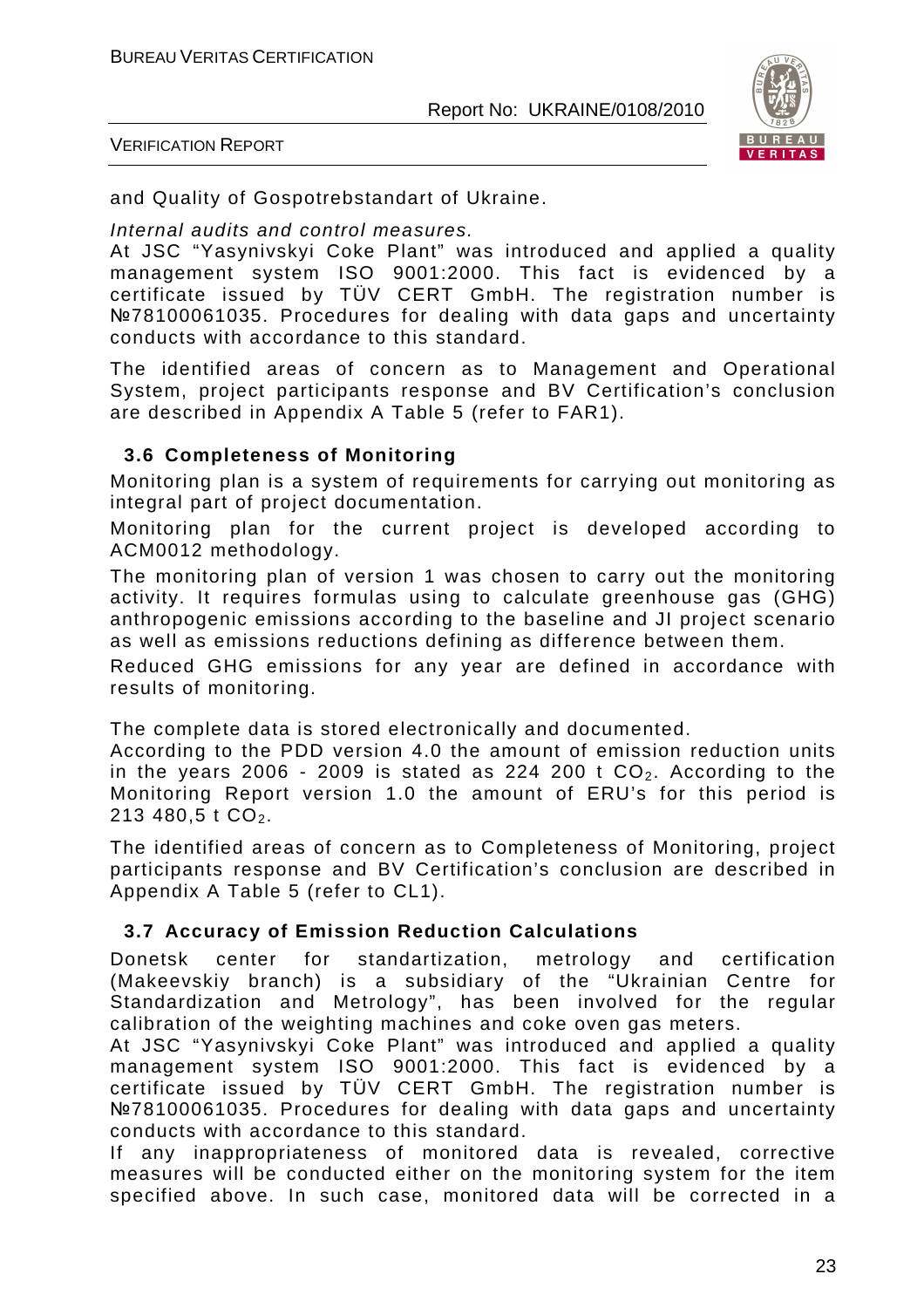

VERIFICATION REPORT

conservative manner. All the information of corrective measures taken on the monitoring system and monitored data itself will be archived along with original monitored data for future verification of emission reductions.

Risks and uncertainties.

Risk factors that can lead to the loss or revision (decreasing) of the expected amount of emission reduction units in the crediting period:

- technologic risks;
- performance risks.

Technologic risks. The type of equipment installed in the result of project implementation (condensing turbines) differs from the existing equipment at the start of the project (back pressure turbines). To mitigate this risk there were conducted appropriate trainings among technical staff of power plant. The conducting of major overhaul intends the application of specialists from corresponding specialized organizations.

Operational activity risks. Operational activity include a risk of drop in demand for the end product of JSC "YCP" in terms of economic crisis, and as a result there is a risk of similar level – volume decrease in coke oven gas production. Thereupon while developing JI project the review of economic analytic data was made to clarify the economic stability of the enterprise.

According to the Article 10 paragraph 1 of the Ukrainian Law "On Metrology and Metrological Activity" measurement results can be used in case if appropriate characteristics of errors and uncertainty are known. Characteristics of errors are presented in the passports of the equipment. The level of uncertainty is considered as low which is why it can be neglected in the calculations.

Project consists of the 7 monitoring parameters. Some of the parameters that are used in the calculation of the baseline and project emissions are measured directly with the use of special equipment while others are estimated with the use of appropriate coefficients.

The identified areas of concern as to Accuracy of Emission Reduction Calculations, project participants response and BV Certification's conclusion are described in Appendix A Table 5 (refer to CL1, CL2).

#### **3.8 Quality Evidence to Determine Emissions Reductions**

Concerning verification the calculation of emission reductions is based on internal data. The origin of those data was explicitly checked. Further on, entering and processing of those data in the monitoring workbook Excel sheet was checked where predefined algorithms compute the annual value of the emission reductions. All equations and algorithms used in the different workbook sheets were checked. Inspection of calibration and maintenance records for key equipment was performed for all relevant meters.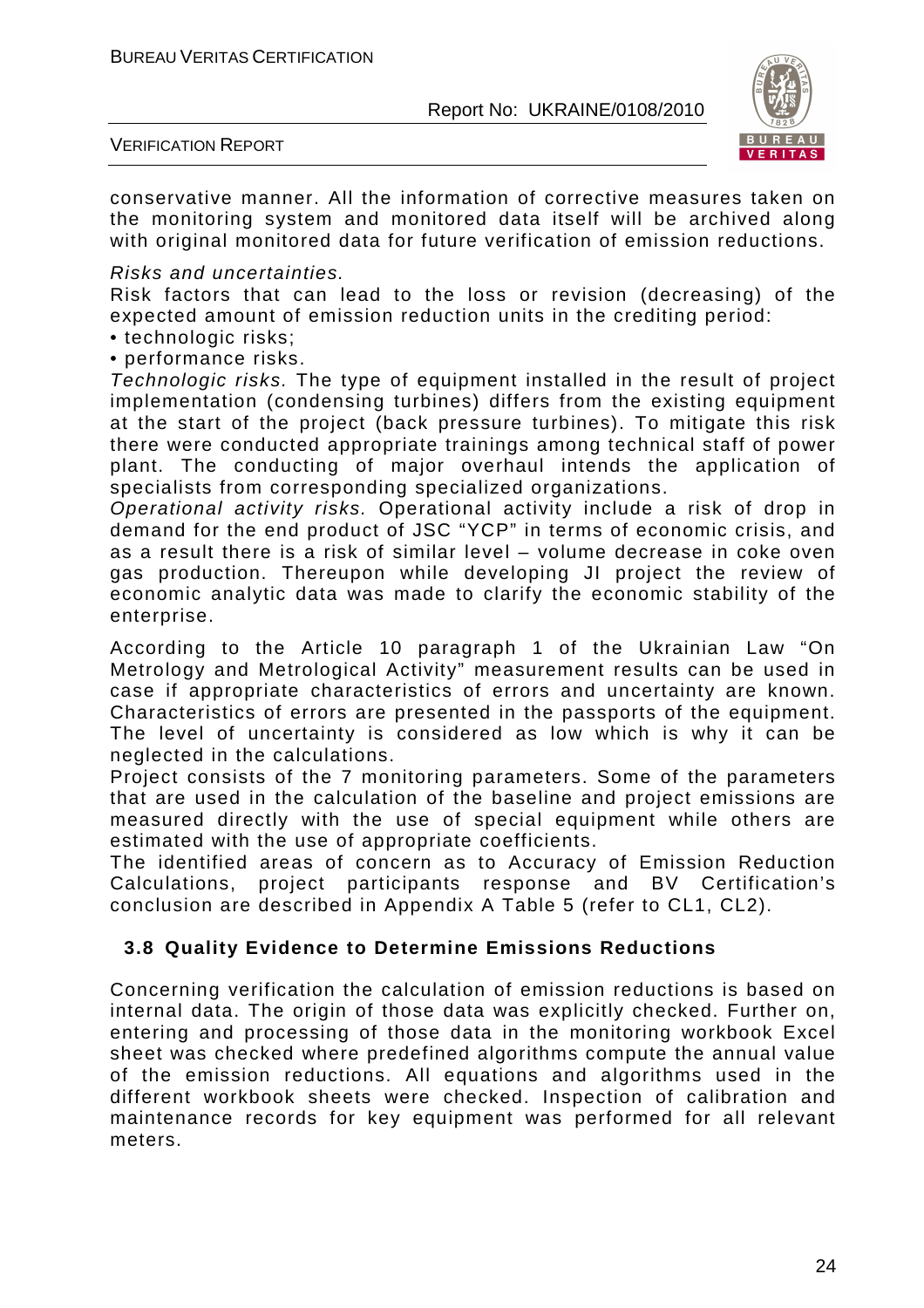

VERIFICATION REPORT

Necessary procedures have been defined in internal procedures and additional internal documents relevant for the determination of the various parameters on daily basis.

#### **3.9 Management System and Quality Assurance**

The general project management is implemented by the Chairman of the Board JSC "YCP" through the appointment of the person responsible for the supervising and coordinating activities of the monitoring. For the considered monitoring period the vice-chief of heat and power sector of the plant is responsible for the carrying out of the monitoring. On-site day-to-day management is implemented by the Head of Control, Measurement and Automation dpt., the head of the electricity area and the head of the production department. Data collection is carried out by shift caretakers (operators). The facility is in 24 hours operation. Three shifts by eight hours have been introduced. The chief metrologist of the plant is responsible for the timely conduction of the scheduled meters calibration.

All data necessary for the  $CO<sub>2</sub>$  emission reductions calculation are collected by the vice-chief of heat and power sector of the plant and forwarded to the Environmental (Green) Investments Fund ltd. The specialists of the fund are making calculations on a monitoring period duration basis.

GHG emission reductions due to the project implementation are calculated according to ACM0012 methodology.

Monitoring report and corresponding calculations are carried out by the specialists of "Environmental (Green) Investments Fund" based on data received from the central office of JSC "YCP".

The identified areas of concern as to Management System and Quality Assurance, project participants response and BV Certification's conclusion are described in Appendix A Table 5 (refer to CL4, CL5, CL7, CL8).

#### **4 PROJECT SCORECARD**

|                     |                                               |                                     | <b>Conclusions</b>          |                                                           | <b>Summary of findings and</b><br>comments                                                                                                           |
|---------------------|-----------------------------------------------|-------------------------------------|-----------------------------|-----------------------------------------------------------|------------------------------------------------------------------------------------------------------------------------------------------------------|
| <b>Risk Areas</b>   |                                               | <b>Baseline</b><br><b>Emissions</b> | Project<br><b>Emissions</b> | <b>Calculated</b><br><b>Emission</b><br><b>Reductions</b> |                                                                                                                                                      |
| <b>Completeness</b> | Source<br>coverage/<br>boundary<br>definition |                                     |                             |                                                           | All relevant sources are covered<br>by the monitoring plan and the<br>boundaries of the project are<br>defined<br>correctly<br>and<br>transparently. |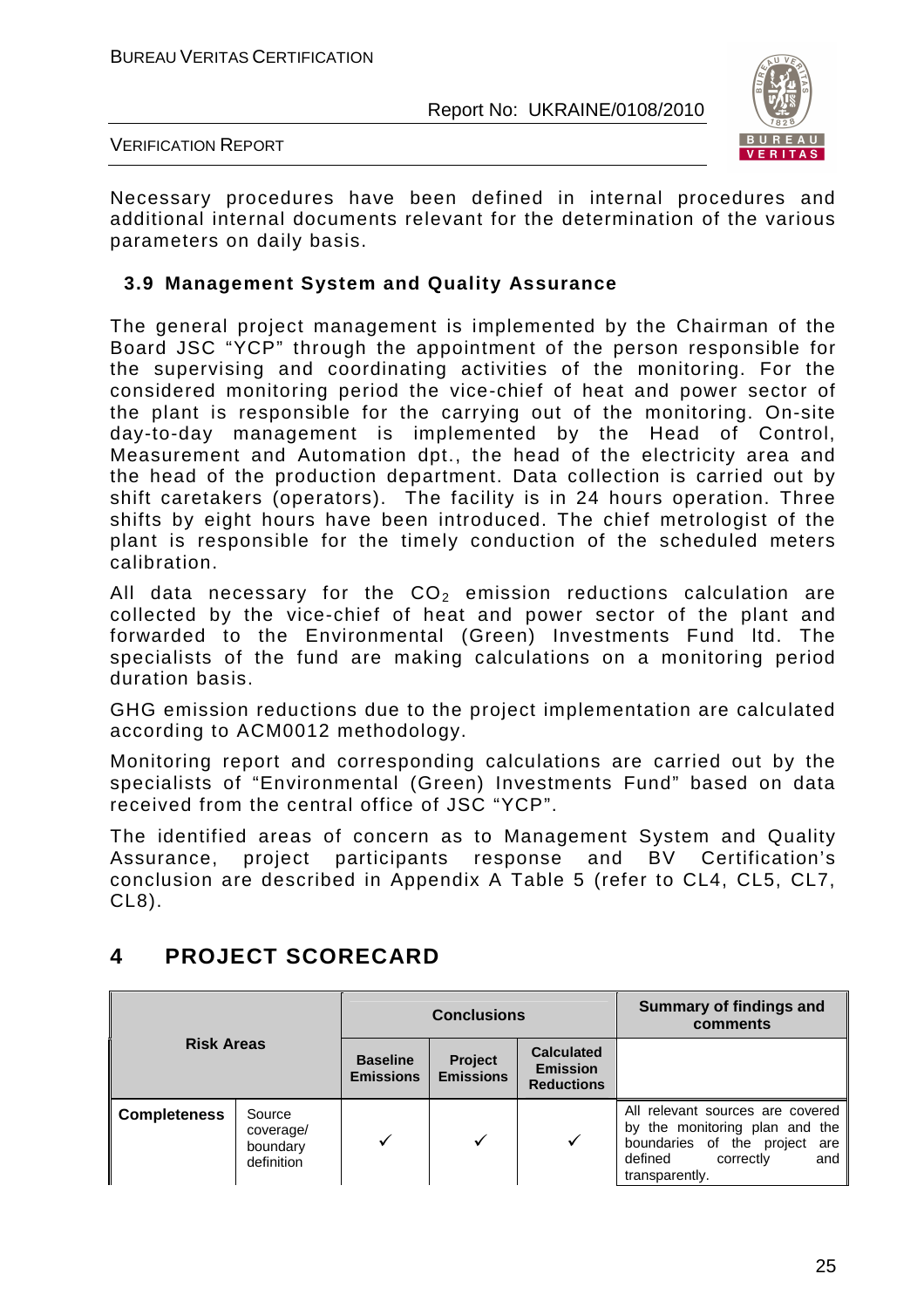

#### VERIFICATION REPORT

| <b>Risk Areas</b>  |                                         |                                     | <b>Conclusions</b>          |                                                           | <b>Summary of findings and</b><br>comments                                                                                 |
|--------------------|-----------------------------------------|-------------------------------------|-----------------------------|-----------------------------------------------------------|----------------------------------------------------------------------------------------------------------------------------|
|                    |                                         | <b>Baseline</b><br><b>Emissions</b> | Project<br><b>Emissions</b> | <b>Calculated</b><br><b>Emission</b><br><b>Reductions</b> |                                                                                                                            |
| <b>Accuracy</b>    | Physical<br>Measurement<br>and Analysis | ✓                                   |                             |                                                           | State-of-the-art<br>technology<br>is<br>applied in an appropriate manner.<br>Appropriate backup solutions are<br>provided. |
|                    | Data<br>calculations                    |                                     |                             |                                                           | Emission<br>reductions<br>are<br>calculated correctly                                                                      |
|                    | Data<br>management<br>& reporting       | ✓                                   |                             |                                                           | Data management and reporting<br>were found to be satisfying.                                                              |
| <b>Consistency</b> | Changes in<br>the project               |                                     |                             |                                                           | <b>Results</b><br>consistent<br>are<br>to<br>underlying raw data.                                                          |

#### **5 PERIODIC VERIFICATION STATEMENT**

Bureau Veritas Certification has performed a verification of the JI project "Utilization of surplus coke oven gas with the electricity generation at JSC "Yasynivskyi Coke Plant". The verification is based on the currently valid documentation of the United Nations Framework Convention on the Climate Change (UNFCCC).

After the verification of the project "Utilization of surplus coke oven gas with the electricity generation at JSC "Yasynivskyi Coke Plant" CAR 1 (absence of letters of approval from both NFPs) remains open.

Bureau Veritas Certification can confirm that the management of JSC "Yasynivskyi Coke Plant" is responsible for the preparation of the GHG emissions data and the reported GHG emissions reductions of the project on the basis set out within the project Monitoring and Verification Plan indicated in the final PDD version 4.0. The development and maintenance of records and reporting procedures in accordance with that plan, including the calculation and determination of GHG emission reductions from the project is the responsibility of the management of the project.

Bureau Veritas Certification verified the Project Monitoring Report version 1.0 and version 2.0 for the reporting period as indicated below. Bureau Veritas Certification confirms that the project is implemented as planned and described in validated and registered project design documents. Installed equipment being essential for generating emission reduction runs reliably and is calibrated appropriately. The monitoring system is in place and the project is generating GHG emission reductions.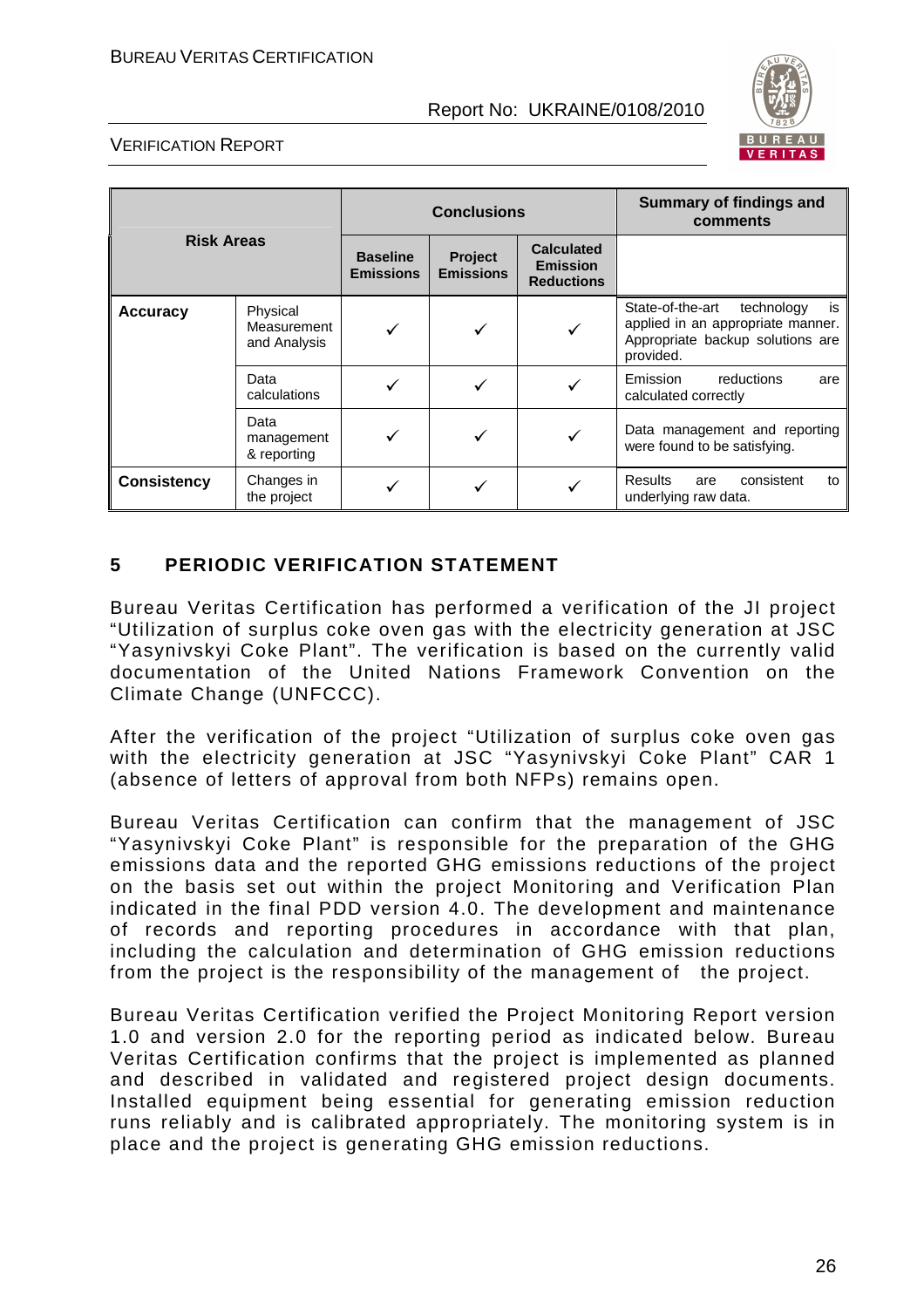

VERIFICATION REPORT

Bureau Veritas Certification can confirm that the GHG emission reduction is calculated without material misstatements. Our opinion relates to the project's GHG emissions and resulting GHG emissions reductions reported and related to the valid and registered project baseline and monitoring, and its associated documents.

Based on the information we have seen and evaluated we confirm the following statement:

| <b>Period</b>          | <b>Emissions reductions,</b><br>tCO <sub>2ea</sub> |
|------------------------|----------------------------------------------------|
| 1.01.2006-31.12.2006   | 36413                                              |
| 1.01.2007-31.12.2007   | 62643                                              |
| 1.01.2008-31.12.2008   | 60821                                              |
| 1.01.2009-31.12.2009   | 53604                                              |
| <b>Total 2006-2009</b> | 213481                                             |

#### **6 REFERENCES**

#### **Category 1 Documents:**

Documents provided by Project Participants that relates directly to the GHG components of the project.

- /1/ Monitoring Report version 1.0, dated 29<sup>th</sup> of June 2010
- /2/ Monitoring Report version 2.0 dated 13.07.2010
- /3/ Determination Report by SGS United Kingdom Limited dated 26.01.2010
- /4/ Project Design Document, version 2.0 dated 3 of August 2009
- /5/ Project Design Document, version 4.0 dated 11 of December 2009 Letter of Endorsement from Environmental Investment Agency for
- /6/ Ukraine (Focal Point), dated 11 of September 2008

#### **Category 2 Documents:**

Background documents related to the design and/or methodologies employed in the design or other reference documents.

 $_{171}$  Documents checked during the verification onsite are presented in Annex C

#### **Persons interviewed:**

List of persons interviewed during the verification or persons that contributed with other information that are not included in the documents listed above.

/1/ E.L. Okhrymenko – head of the Central plant laboratory,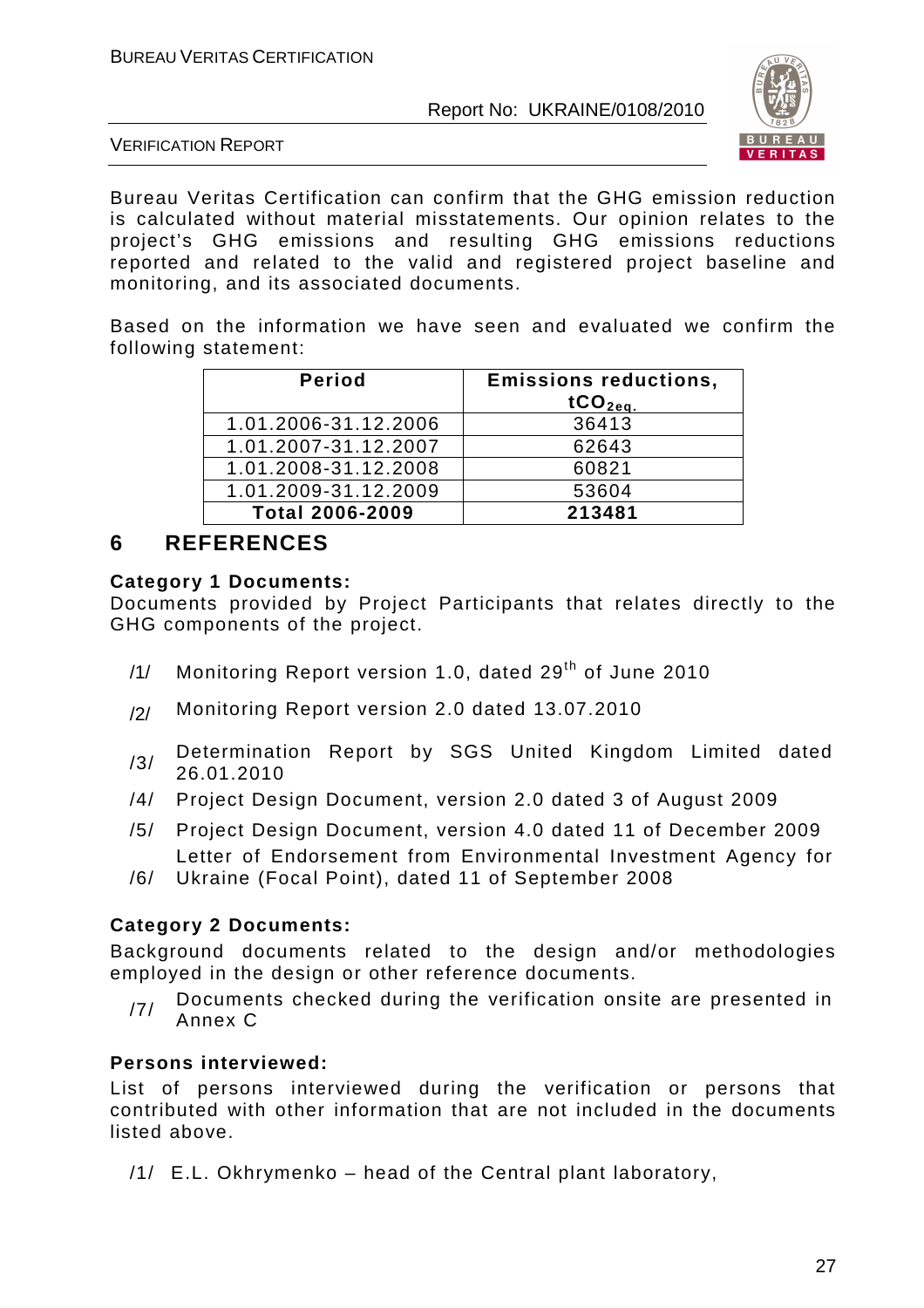

VERIFICATION REPORT

- /2/ D.M. Bogdanov head of the electricity area,
- /3/ L.V. Krivaya chief metrologist of the plant,
- /4/ O.V. Gonchar head of the Electrotechnical laboratory,
- /5/ M.M. Kritsyn electrician of CHP,
- /6/ M.L. Rusanov head of control, measurements and automation department
- /7/ M.Y.Trush acting assistant of chairman of QMS
- /8/ A.M. Birchenko technical director,
- /9/ S.I. Skybyk consultant, Environmental (Green) Investments Fund LTD

- o0o -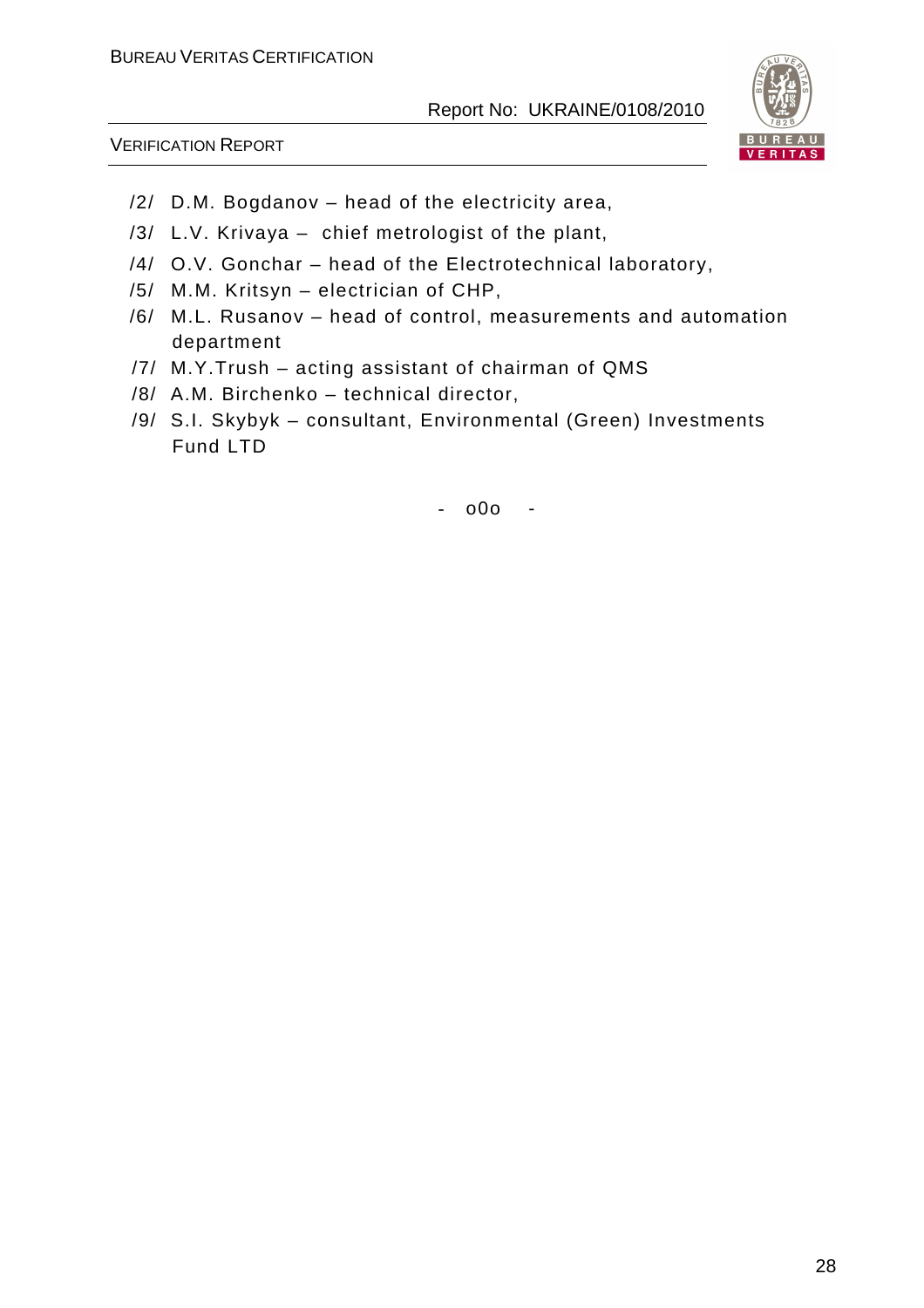

VERIFICATION REPORT

### APPENDIX A: COMPANY JI PROJECT VERIFICATION PROTOCOL

**Initial Verification Protocol Table 1** 

| <b>Objective</b>            | <b>Reference</b> | <b>Comments</b>                                                                                                                                                                                                                                                                                                                                                                                                                              | <b>Conclusion</b><br>(CARS/FARS) |
|-----------------------------|------------------|----------------------------------------------------------------------------------------------------------------------------------------------------------------------------------------------------------------------------------------------------------------------------------------------------------------------------------------------------------------------------------------------------------------------------------------------|----------------------------------|
| <b>1. Opening Session</b>   |                  |                                                                                                                                                                                                                                                                                                                                                                                                                                              |                                  |
| 1.1. Introduction to audits |                  | The intention and the target of the audit were illustrated to<br>the participants of the audit. Participants at the audit were<br>the following persons:<br>Verification team: Mrs. Nadiia Kaiun, Lead Auditor, Bureau<br>Veritas Ukraine, Mrs. Iuliia Gumeniuk, Auditor, Bureau<br>Veritas Ukraine, Mrs. Svitlana Gariyenchyk, Auditor, Bureau<br>Veritas Ukraine.                                                                          |                                  |
|                             |                  | Interviewed persons:<br>E.L. Okhrymenko – head of the Central plant laboratory,<br>O.V. Gonchar – head of the Electrotechnical laboratory,<br>D.M. Bogdanov – head of the electricity area,<br>L.V. Krivaya – chief metrologist of the plant,<br>M.M. Kritsyn - electrician of CHP,<br>M.L. Rusanov – head of control, measurement<br>and<br>automation department,<br>M.Y. Trush - quality manager,<br>A.M. Birchenko - technical director. | <b>OK</b>                        |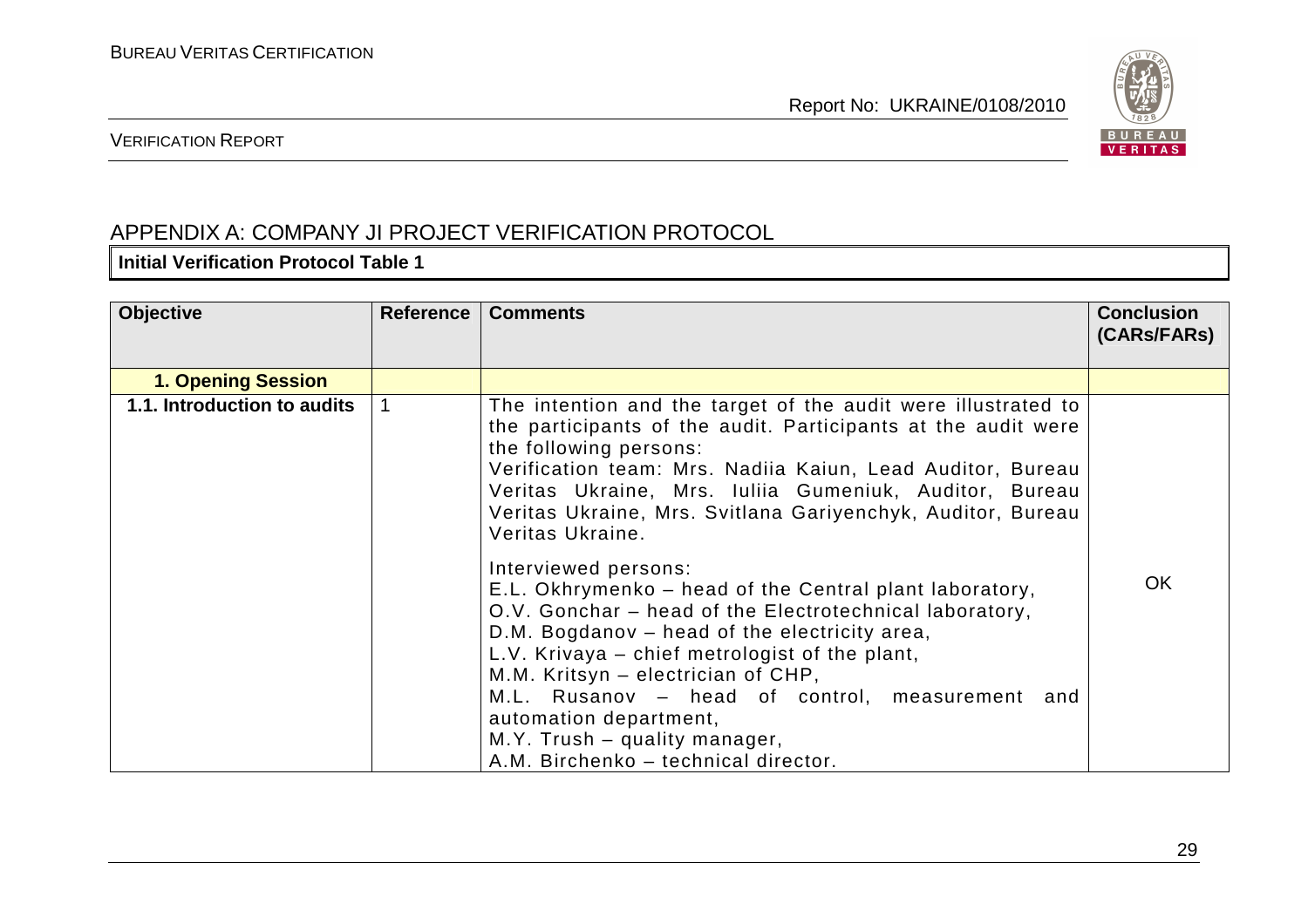

| <b>VERIFICATION REPORT</b>                                                         |              |                                                                                                                                                                                                                                                                                      | BUREAU<br><b>VERITAS</b>         |
|------------------------------------------------------------------------------------|--------------|--------------------------------------------------------------------------------------------------------------------------------------------------------------------------------------------------------------------------------------------------------------------------------------|----------------------------------|
| <b>Objective</b>                                                                   | Reference    | <b>Comments</b>                                                                                                                                                                                                                                                                      | <b>Conclusion</b><br>(CARs/FARs) |
| 1.2. Clarification of access<br>to data archives, records,<br>plans, drawings etc. |              | The verification team got open access to all required plans,<br>data, records, drawings and to all relevant facilities.                                                                                                                                                              | <b>OK</b>                        |
| 1.3. Contractors for<br>equipment and installation<br>works                        |              | Project has been implemented as defined in the PDD<br>version 4.0 and the implementation is evidenced by<br>statements of work completion.                                                                                                                                           | <b>OK</b>                        |
| 1.4. Actual status of<br><b>installation works</b>                                 | 1            | In 2006 there was launch of coke oven battery #1<br>reconstruction, and launch of first PT-12 turbogenerator<br>installation.<br>There are no delays in the implementation of the project.                                                                                           | <b>OK</b>                        |
| 2. Open issues indicated in<br><b>validation report</b>                            |              |                                                                                                                                                                                                                                                                                      |                                  |
| 2.1. Missing steps to final<br>approval                                            | $\mathbf{1}$ | The Letter of Endorsement was received from National<br>Environmental Investment Agency of Ukraine (NEIA), dated<br>11.09.2009. The Letters of Approval from both NFPs will be<br>received.<br>Corrective Action Request (CAR) 1<br>There are no Letters of Approval from both NFPs. | CAR <sub>1</sub>                 |
| 3. Implementation of the<br>project                                                |              |                                                                                                                                                                                                                                                                                      |                                  |
| 3.1. Physical components                                                           | $\mathbf 1$  | Monitoring equipments types are described in the section<br>B.1 of the Monitoring Report, version 1.0, dated 29.06.2010.<br>There are no delays in the implementation of the project.                                                                                                | <b>OK</b>                        |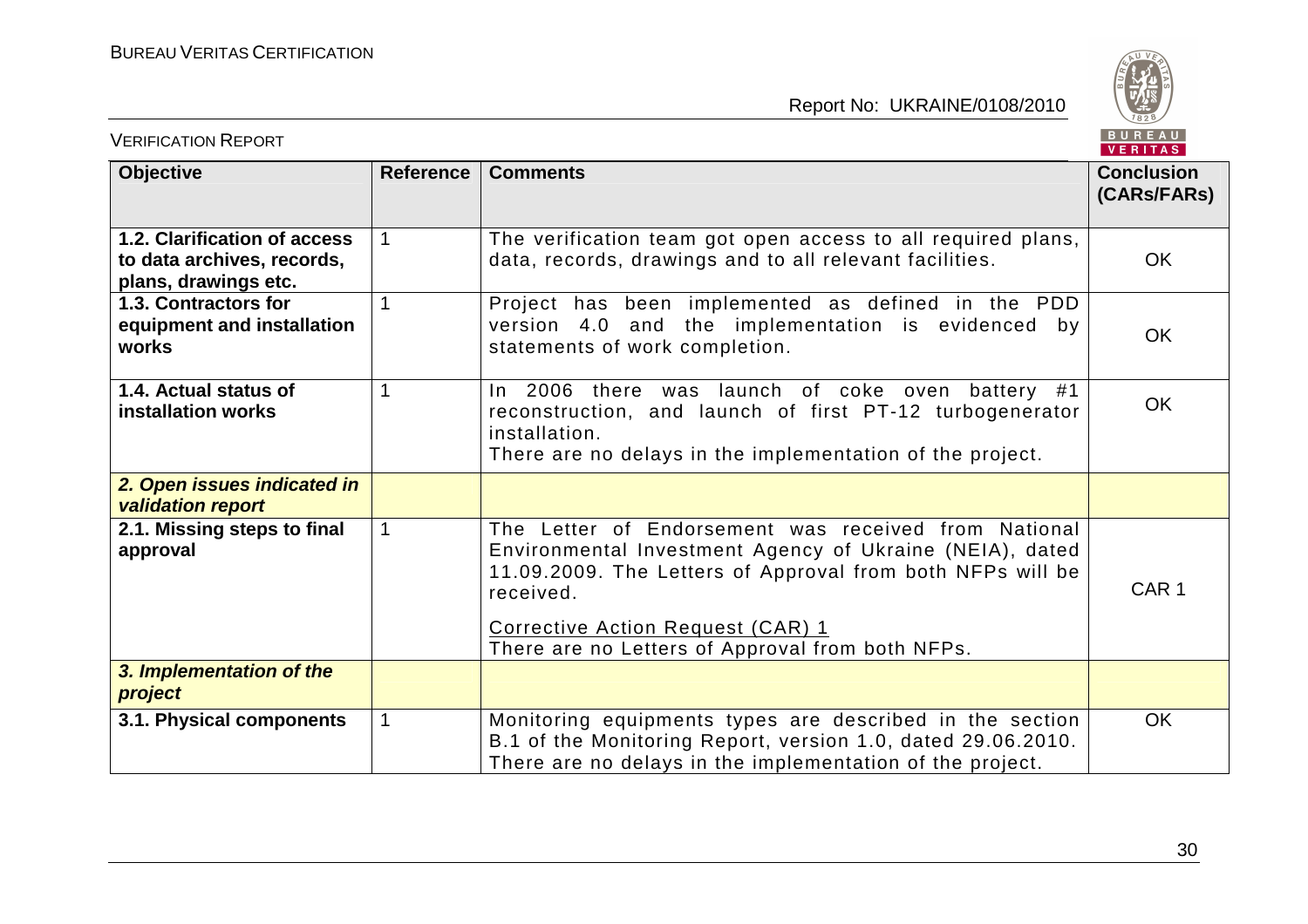

| <b>VERIFICATION REPORT</b>                 |             |                                                                                                                                                                                                                                                                                                                                                                                                           | BUREAU<br>VERITAS                |
|--------------------------------------------|-------------|-----------------------------------------------------------------------------------------------------------------------------------------------------------------------------------------------------------------------------------------------------------------------------------------------------------------------------------------------------------------------------------------------------------|----------------------------------|
| <b>Objective</b>                           | Reference   | <b>Comments</b>                                                                                                                                                                                                                                                                                                                                                                                           | <b>Conclusion</b><br>(CARs/FARs) |
|                                            |             | In 2004 the project investment stage began.<br>In 2006 there was launch of coke oven battery #1<br>reconstruction, and launch of first PT-12 turbogenerator<br>installation.<br>In 2012 there will be launch of coke oven battery #4<br>reconstruction, launch of additional steam boiler BK-50<br>installation, and second PT-12 turbogenerator installation.                                            |                                  |
| 3.2. Project boundaries                    |             | Description of how the definition of the project boundary<br>applied to the project is provided in the section B.3 of the<br>PDD, version 4.0, dated 11.12.09.                                                                                                                                                                                                                                            | <b>OK</b>                        |
| <b>3.3 Emission reductions</b><br>achieved | 1, 2        | In the PDD version 4.0 the amount of emission reduction<br>units in the years 2006 - 2009 is stated as 224 200 t $CO2$<br>while in the Monitoring Report version 1.0 the amount of<br>ERU's for this period is 213 480,5 t $CO2$ .<br><b>Clarification Request (CL) 1</b><br>Please, provide the clarification on the difference of the<br>amount of emission reductions in PDD and Monitoring<br>Report. | CL <sub>1</sub><br>closed        |
| 3.4. Monitoring and<br>metering systems    | $\mathbf 1$ | Key monitoring activities are the following:<br>Accounting of energy production.<br>Reading of meters for the produced energy is conducted on<br>unit-to-unit basis every 12 hours and is entered into the log<br>book. The data is aggregated into the monthly and annual<br>reports and is stored in the paper format.                                                                                  | OK                               |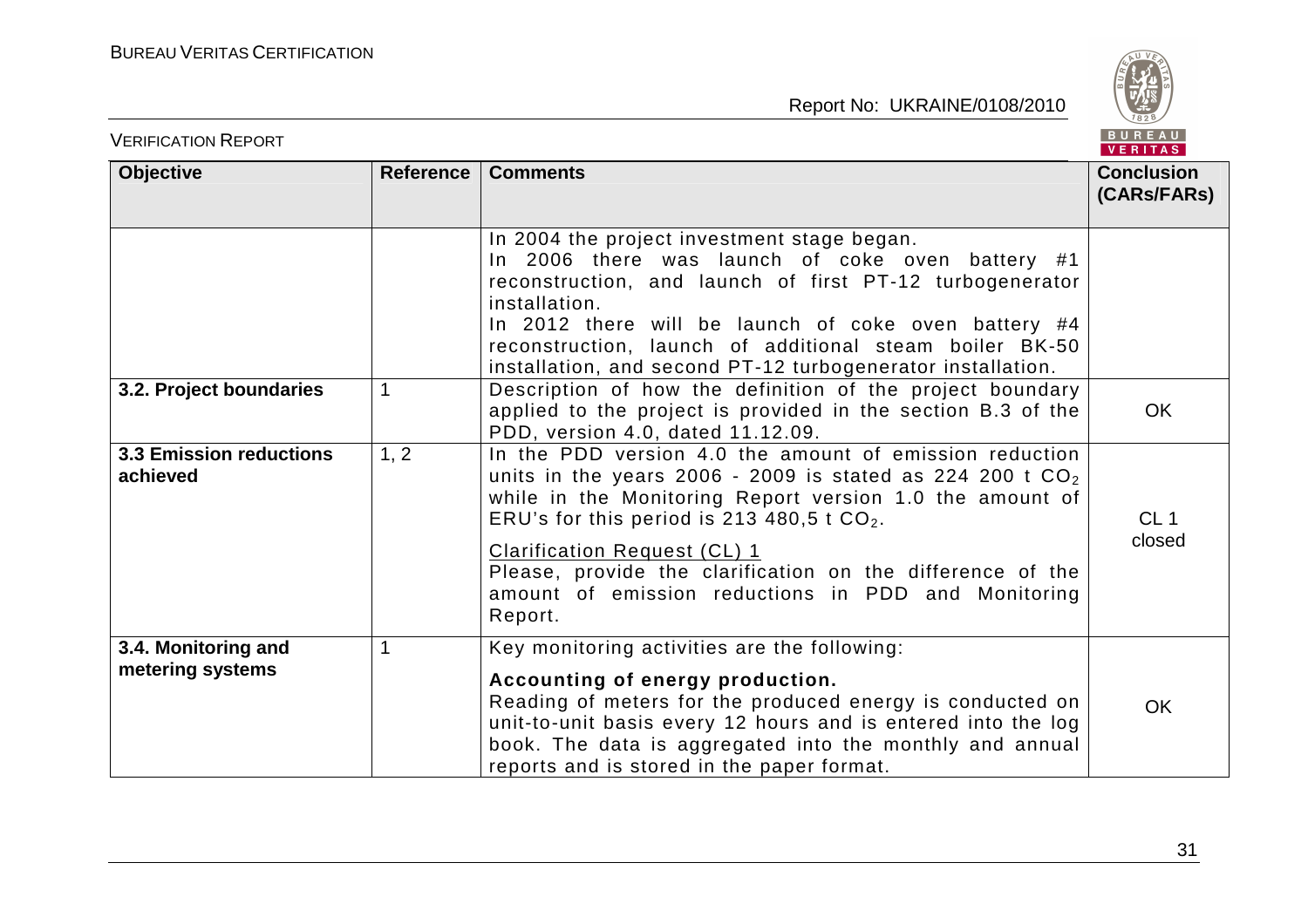

| <b>VERIFICATION REPORT</b> |           |                                                                                                                                                                                                                                                                                                                                                                                                                                                                                                                                                                                                                                                                                                                                                                                                                                                                                                                                                                                                                                                                                                                                                                                                                                                                                                                                                                                                                                                     | BUREAU<br><b>VERITAS</b>         |
|----------------------------|-----------|-----------------------------------------------------------------------------------------------------------------------------------------------------------------------------------------------------------------------------------------------------------------------------------------------------------------------------------------------------------------------------------------------------------------------------------------------------------------------------------------------------------------------------------------------------------------------------------------------------------------------------------------------------------------------------------------------------------------------------------------------------------------------------------------------------------------------------------------------------------------------------------------------------------------------------------------------------------------------------------------------------------------------------------------------------------------------------------------------------------------------------------------------------------------------------------------------------------------------------------------------------------------------------------------------------------------------------------------------------------------------------------------------------------------------------------------------------|----------------------------------|
| <b>Objective</b>           | Reference | <b>Comments</b>                                                                                                                                                                                                                                                                                                                                                                                                                                                                                                                                                                                                                                                                                                                                                                                                                                                                                                                                                                                                                                                                                                                                                                                                                                                                                                                                                                                                                                     | <b>Conclusion</b><br>(CARs/FARs) |
|                            |           | Data collection is carried out by a shift caretaker of the<br>Main control board. The responsible person for the<br>collection and archiving of the data is the head of the<br>electricity area. Monitoring scheme for electrical power<br>generation is provided in Annex 1 of the Monitoring report,<br>version 1.0, dated 29.06.2010.<br>Meters check is conducted according to the verification<br>methodology certified by the Ukrainian state scientific-<br>production center for standardization, metrology and<br>certification (UkrCSM). The Electotechnical laboratory of the<br>enterprise is responsible for meeting the meters checks<br>deadlines.<br>The amount of electricity consumed for the PT-12 own<br>determined<br>by<br>monthly calculations<br>needs<br>is<br>in<br>consideration of the working auxiliary equipment load factor,<br>as well as its capacity. The data is archived and stored in<br>the paper format. The responsible person for the collection<br>and archiving of the data is the head of the electricity area.<br>Accounting of coal consumption of CHP boilers.<br>The amount of coal, consumed by the boilers, is determined<br>when coal is supplied to the CHP by using the electro-<br>mechanical scales. Data on the amount of coal is entered<br>into the logbook. The responsible person is the head of the<br>production department.<br>The net caloric value of coal supplied to the CHP and |                                  |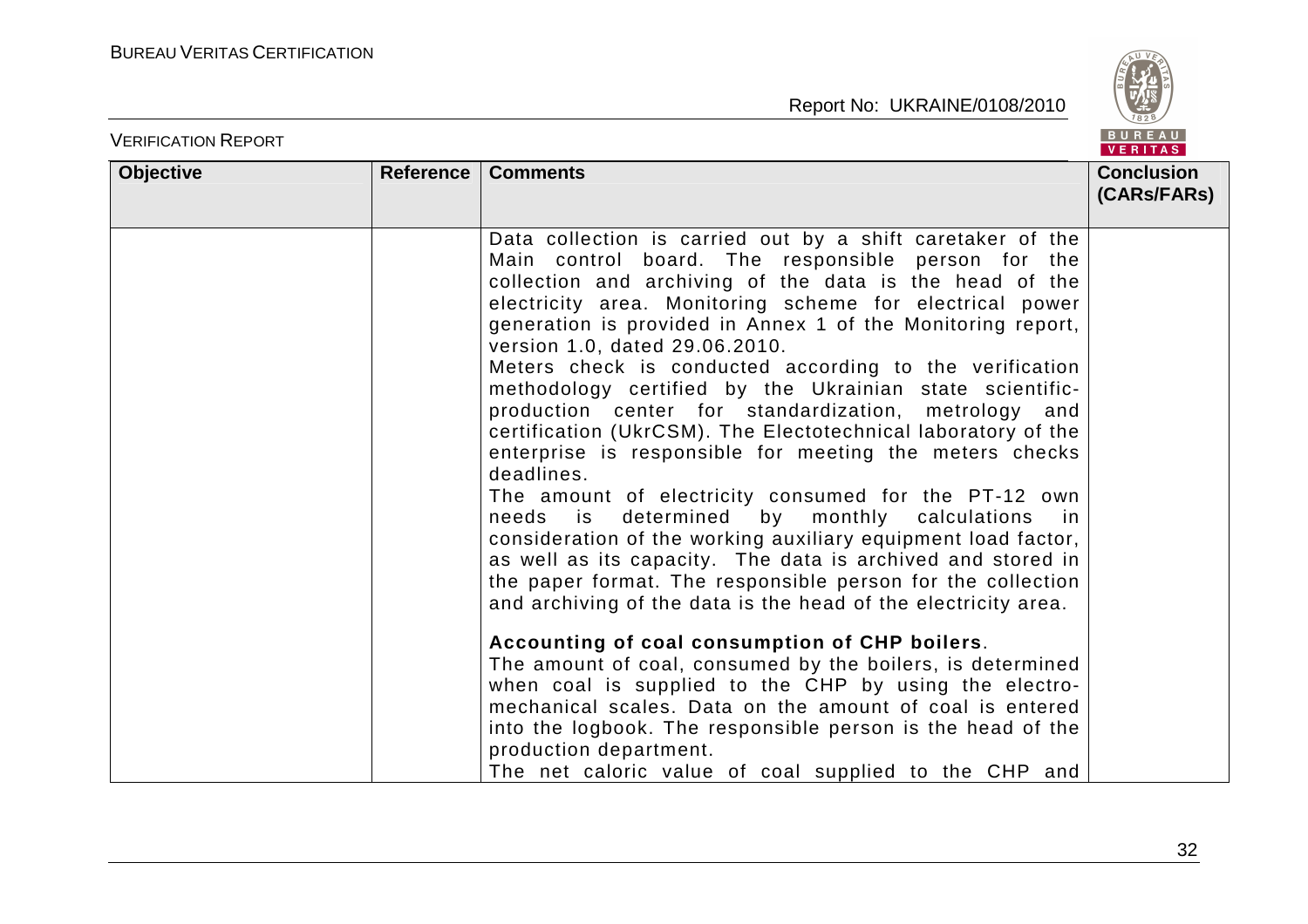

| <b>VERIFICATION REPORT</b> |                  |                                                                                                                                                                                                                                                                                                                                                                                                                                                                                                                                                                                                                                                                                                                                                                                                                                                                                                                                                                                                                                                                                     | BUREAU<br><b>VERITAS</b>         |
|----------------------------|------------------|-------------------------------------------------------------------------------------------------------------------------------------------------------------------------------------------------------------------------------------------------------------------------------------------------------------------------------------------------------------------------------------------------------------------------------------------------------------------------------------------------------------------------------------------------------------------------------------------------------------------------------------------------------------------------------------------------------------------------------------------------------------------------------------------------------------------------------------------------------------------------------------------------------------------------------------------------------------------------------------------------------------------------------------------------------------------------------------|----------------------------------|
| <b>Objective</b>           | <b>Reference</b> | <b>Comments</b>                                                                                                                                                                                                                                                                                                                                                                                                                                                                                                                                                                                                                                                                                                                                                                                                                                                                                                                                                                                                                                                                     | <b>Conclusion</b><br>(CARs/FARs) |
|                            |                  | combusted in the boilers is determined according to the<br>technical specifications Y 10.1-23472138-161:2005 for coal<br>sort G, belonging to which was established by state<br>enterprise "Luganskstandardmetrology".                                                                                                                                                                                                                                                                                                                                                                                                                                                                                                                                                                                                                                                                                                                                                                                                                                                              |                                  |
|                            |                  | Accounting of the coke oven gas consumption in<br>CHP boilers.<br>Accounting of the coke oven gas consumption in CHP is<br>determined by the meter on gas-flow inlet to the boiler<br>house (pie chart). The pie chart readings is conducted<br>manually every 24 hours by shift caretaker of Control,<br>Measurement and Automation department, reduced to the<br>normal conditions (readings of the gas temperature are also<br>performed manually from the similar diagram) and entered<br>into logbooks and electronic data base. The responsible<br>person for the collection and archiving of the data is the<br>head of Control, Measurement and Automation department.<br>Coke oven gas NCV is determined monthly by the Central<br>plant laboratory. The results are entered into the logbook.<br>The control and monitoring system may be divided into an<br>electrical part, a coke oven gas part and a coal weight part.<br>In the Monitoring report, version 1.0, dated 29.06.2010, it is<br>stated that there are no deviations to the determined<br>monitoring plan. |                                  |
|                            |                  |                                                                                                                                                                                                                                                                                                                                                                                                                                                                                                                                                                                                                                                                                                                                                                                                                                                                                                                                                                                                                                                                                     |                                  |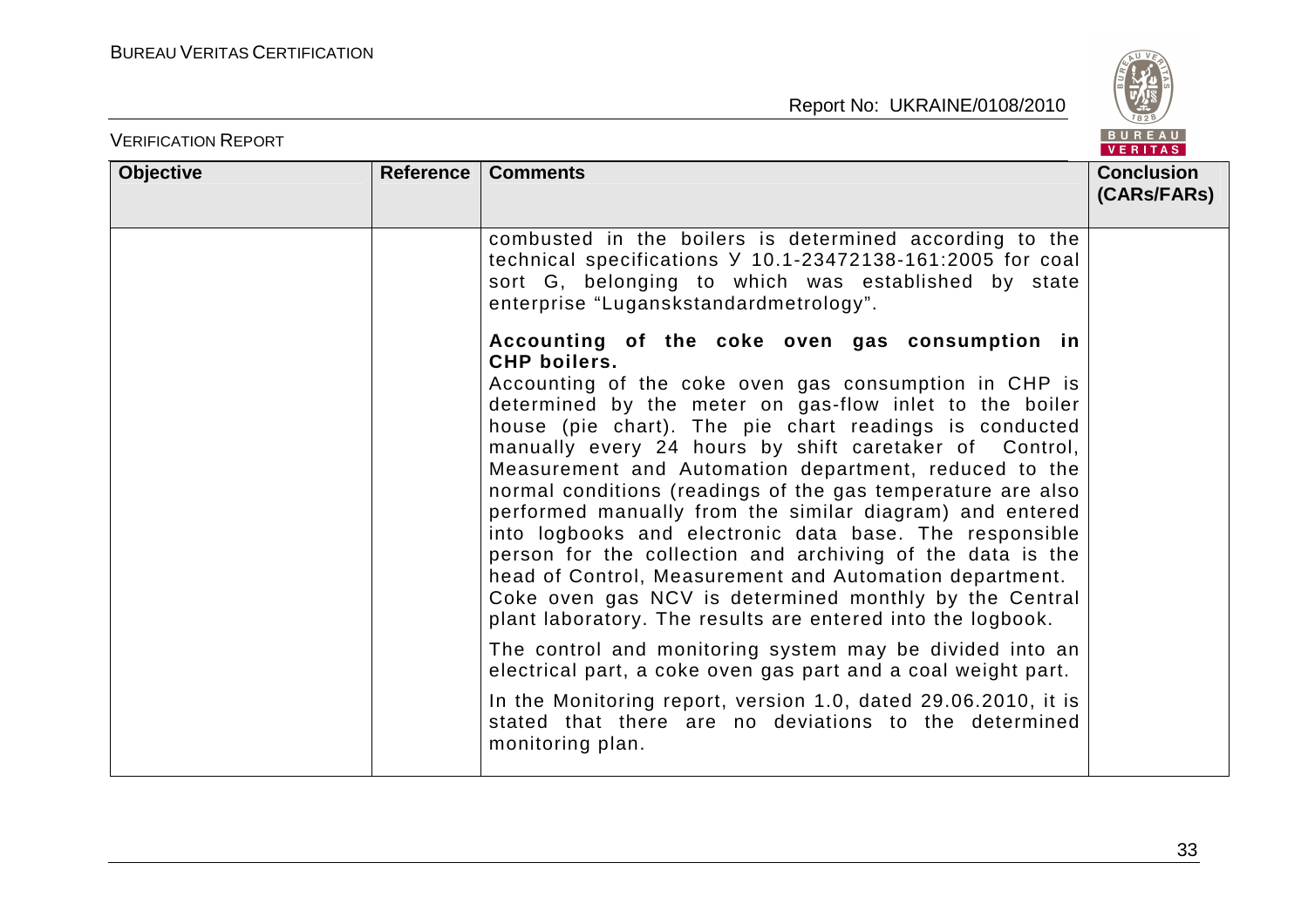

| <b>VERIFICATION REPORT</b>                           | BUREAU<br><b>VERITAS</b> |                                                                                                                                                                                                                                                                                                                                                                                                                                                                                                                                                            |                                  |  |
|------------------------------------------------------|--------------------------|------------------------------------------------------------------------------------------------------------------------------------------------------------------------------------------------------------------------------------------------------------------------------------------------------------------------------------------------------------------------------------------------------------------------------------------------------------------------------------------------------------------------------------------------------------|----------------------------------|--|
| <b>Objective</b>                                     | Reference                | <b>Comments</b>                                                                                                                                                                                                                                                                                                                                                                                                                                                                                                                                            | <b>Conclusion</b><br>(CARs/FARs) |  |
|                                                      |                          |                                                                                                                                                                                                                                                                                                                                                                                                                                                                                                                                                            |                                  |  |
| 3.5. Data uncertainty                                | 1, 2                     | <b>Clarification Request (CL) 2</b><br>Please, provide information on how the level of uncertainty<br>is taken into account, and define if the level of uncertainty<br>is taken into account in the final emission reductions<br>calculations. Please, include this information in the<br><b>Monitoring Report.</b>                                                                                                                                                                                                                                        | CL2<br>closed                    |  |
| 3.6. Calibration and quality<br>assurance            |                          | Calibration procedures are described in the section B.1.3 of<br>the Monitoring report, version 1.0, dated 29.06.2010.<br>On the date of verification (13.07.2010), calibration records<br>of the measuring and monitoring equipment have been<br>verified on site. The list of all monitoring equipment with all<br>the serial numbers and calibration dates is presented in the<br>Monitoring Report version 1.0.                                                                                                                                         | <b>OK</b>                        |  |
| 3.7. Data acquisition and<br>data processing systems | $\mathbf{1}$             | Emission monitoring according to the project and baseline<br>scenario for the current project (activity related to the<br>collection and archiving data to evaluate or measure<br>anthropogenic GHG emissions within project boundaries<br>during the credit period) is carried out by the emission<br>reductions owner according to the project - JSC «YCP».<br>Collection and storage of the initial GHG emission reduction<br>monitoring information according to the project involves:<br>• recording of meters indications and collecting of analysis | <b>OK</b>                        |  |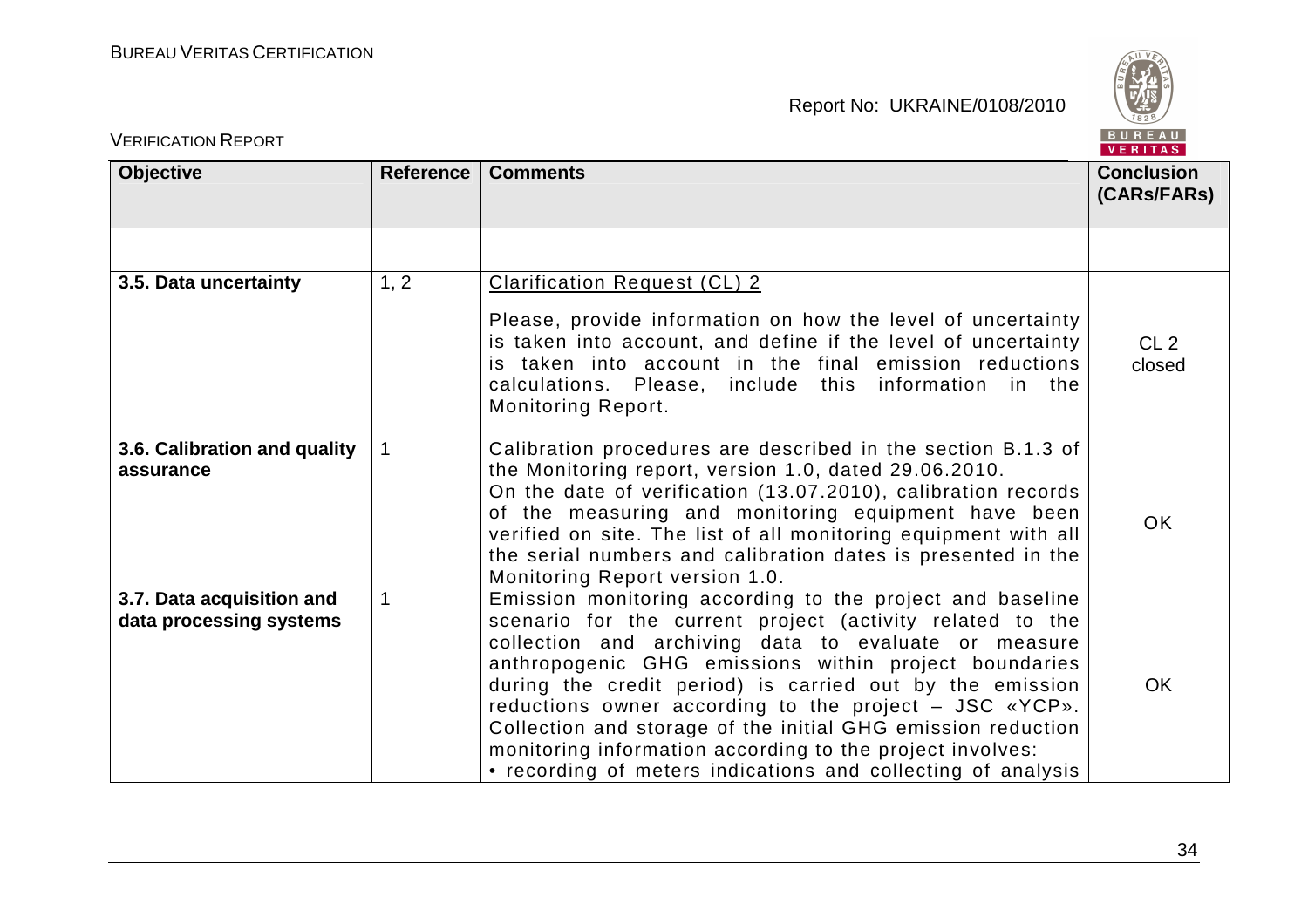

| <b>VERIFICATION REPORT</b> |           |                                                                                                                                                                                                                                                                                                                                                                                                                                                                                                                                                                                                                                                                                                                                                                                                                                                                                                                                                                                                                                                                                                                                                                                         | BUREAU<br><b>VERITAS</b>         |
|----------------------------|-----------|-----------------------------------------------------------------------------------------------------------------------------------------------------------------------------------------------------------------------------------------------------------------------------------------------------------------------------------------------------------------------------------------------------------------------------------------------------------------------------------------------------------------------------------------------------------------------------------------------------------------------------------------------------------------------------------------------------------------------------------------------------------------------------------------------------------------------------------------------------------------------------------------------------------------------------------------------------------------------------------------------------------------------------------------------------------------------------------------------------------------------------------------------------------------------------------------|----------------------------------|
| <b>Objective</b>           | Reference | <b>Comments</b>                                                                                                                                                                                                                                                                                                                                                                                                                                                                                                                                                                                                                                                                                                                                                                                                                                                                                                                                                                                                                                                                                                                                                                         | <b>Conclusion</b><br>(CARs/FARs) |
|                            |           | results as often as specified in the monitoring plan;<br>• entering of the recorded data into the GHG Emission<br>Reduction Monitoring Register is carried out by the unit<br>supervised by Cheif Electrician of JSC «YCP».<br>The GHG Emission Reduction Monitoring Register is<br>maintained annually in electronic form (as an EXCEL table)<br>separately for Stage 1 and Stage 2 of the project. The first<br>day of every month the Register for the previous month is to<br>be printed in two copies and signed by two authorized<br>persons. One copy is stored at the PT-12 turbine operator's<br>workplace. The other copy is given to the authorized person<br>responsible for GHG emissions reduction monitoring<br>according to the project in the central office of JSC «YCP».<br>Besides this the electronic file with month data is given to<br>authorized person.<br>The authorized person responsible for GHG emission<br>reduction monitoring according to the project in the central<br>office is assigned by the order of JSC «YCP» chairmen of<br>board. All monitoring information for both turbines is<br>archived on this person's computer and as a hard copy. |                                  |
| 3.8. Reporting procedures  | 1         | The authorized person responsible for GHG emission<br>reduction monitoring according to the project in the central<br>office is assigned by the order of JSC «YCP» chairmen of<br>board. All monitoring information for both turbines is<br>archived as a hard copy.<br>Besides, this authorized person is responsible<br>for                                                                                                                                                                                                                                                                                                                                                                                                                                                                                                                                                                                                                                                                                                                                                                                                                                                           | <b>OK</b>                        |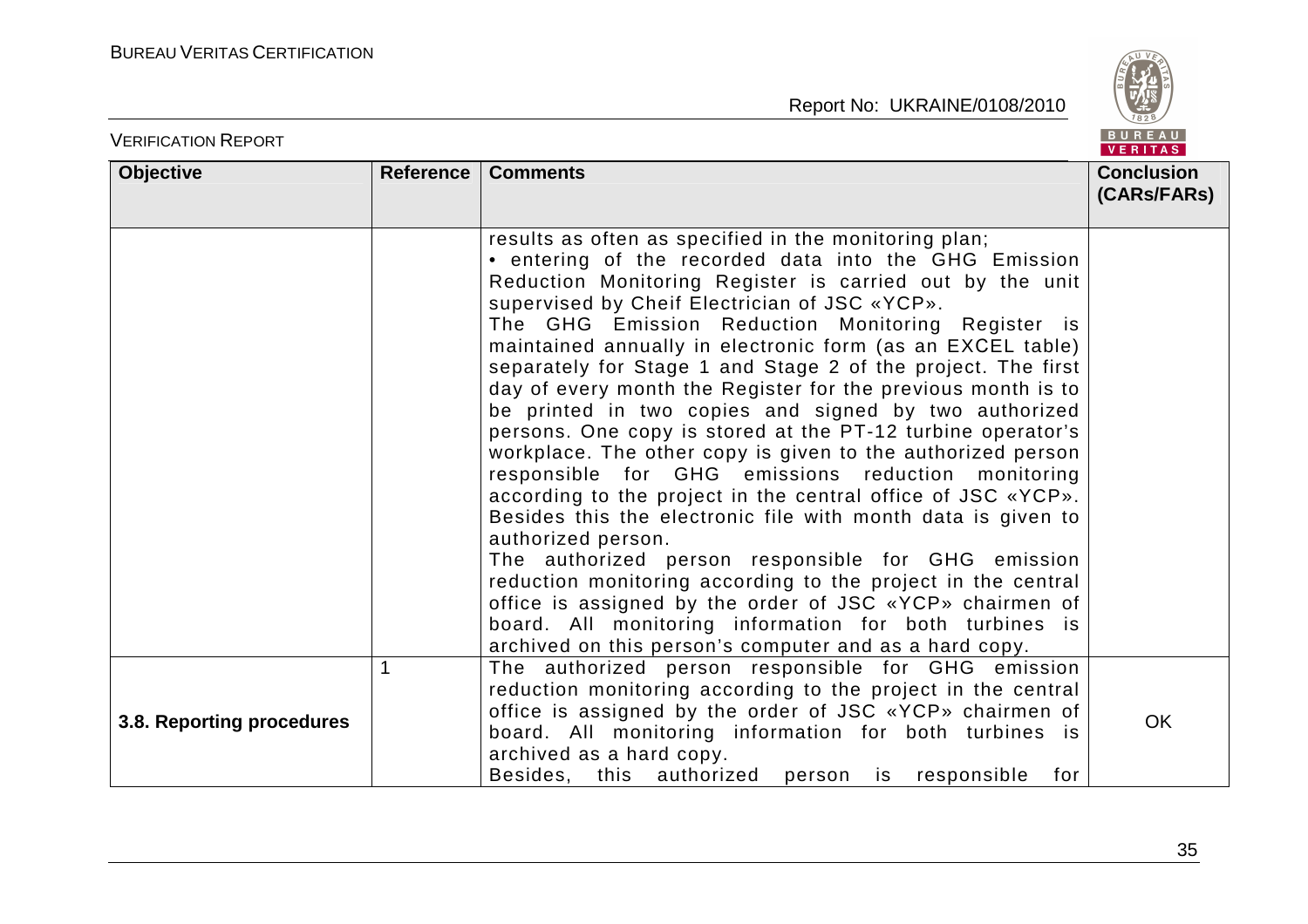

| <b>VERIFICATION REPORT</b>      |           |                                                                                                                                                                                                                                                                                                                                                                                                                                                                                                                                                                                                                                                                                                                                                                                                              | BUREAU<br><b>VERITAS</b>         |
|---------------------------------|-----------|--------------------------------------------------------------------------------------------------------------------------------------------------------------------------------------------------------------------------------------------------------------------------------------------------------------------------------------------------------------------------------------------------------------------------------------------------------------------------------------------------------------------------------------------------------------------------------------------------------------------------------------------------------------------------------------------------------------------------------------------------------------------------------------------------------------|----------------------------------|
| <b>Objective</b>                | Reference | <b>Comments</b>                                                                                                                                                                                                                                                                                                                                                                                                                                                                                                                                                                                                                                                                                                                                                                                              | <b>Conclusion</b><br>(CARs/FARs) |
|                                 |           | organizing annual GHG emission reduction verification<br>according to the project, preparing annual monitoring report<br>(providing information for GHG emission<br>reduction<br>calculation).<br>All data necessary for the $CO2$ emission reductions<br>calculation are collected by the vice-chief of heat and power<br>sector of the plant and forwarded to the Environmental<br>(Green) Investments Fund Itd. Monitoring report and<br>corresponding calculations are carried out by the specialists<br>of "Environmental (Green) Investments Fund" based on data<br>received from the central office of JSC «YCP». Net calorific<br>value of the fossil fuel (coal) (once a year) and coke gas<br>(once a month) defining should be carried out in the<br>laboratory of the project owner - JSC «YCP». |                                  |
| 3.9. Documented<br>instructions | 1, 2      | Section B of the Monitoring Report 1.0. on key monitoring<br>activities provides with the necessary information relating<br>the procedures for the monitoring, measurements and<br>reporting.<br>Clarification Request (CL) 3<br>Please, clarify what inplant instructions are used for<br>calculation of energy consumption for own needs of PT-12<br>generator 1, and include this information in the Monitoring<br>report, Section B.2.2, Table 9.                                                                                                                                                                                                                                                                                                                                                        | CL3<br>closed                    |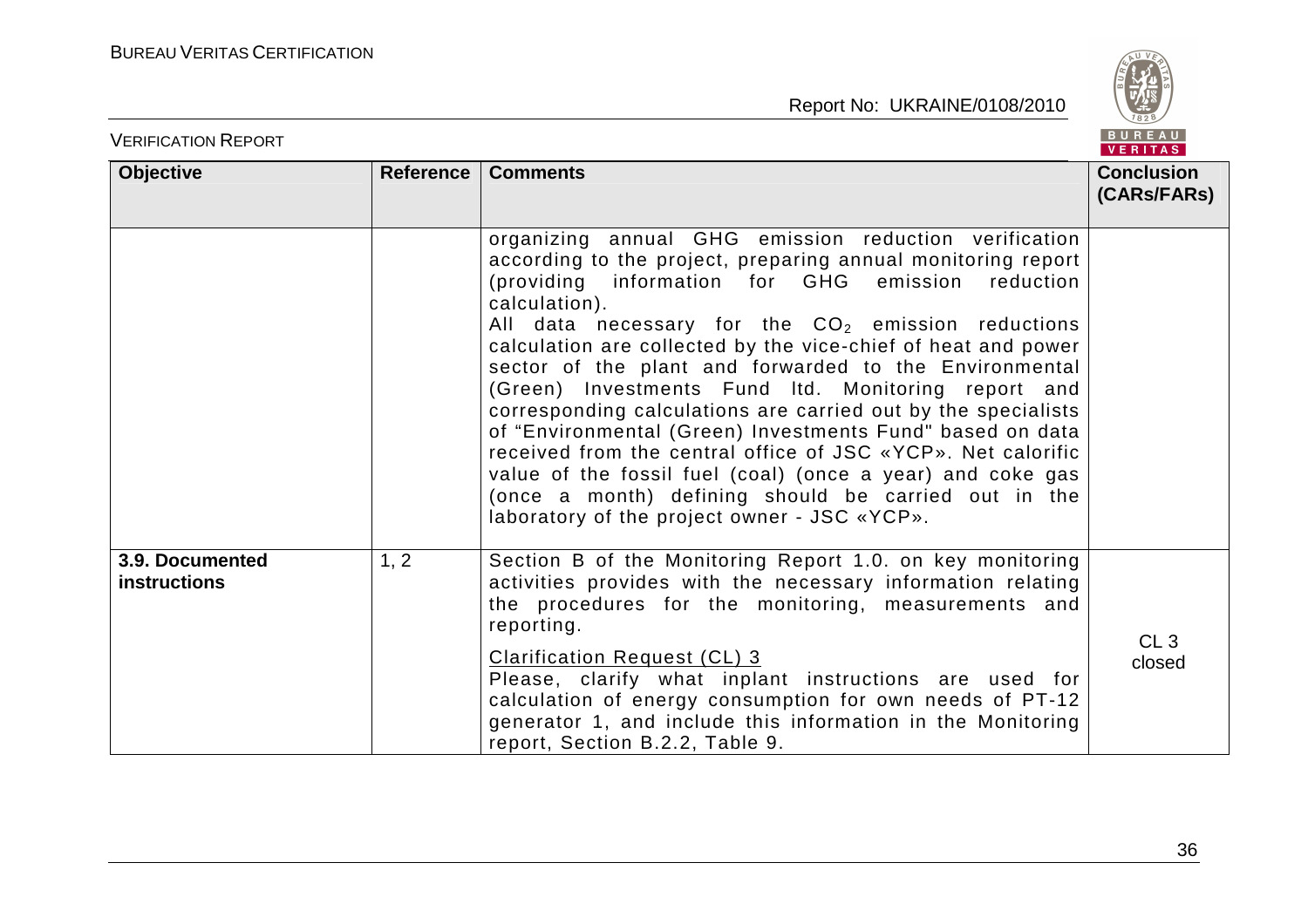

| <b>VERIFICATION REPORT</b>          |           |                                                                                                                                                                                                                                                                                                                                                                                                                                                                                                                                                                                                                                                                                                                                                                                                                                                               | BUREAU<br><b>VERITAS</b>         |
|-------------------------------------|-----------|---------------------------------------------------------------------------------------------------------------------------------------------------------------------------------------------------------------------------------------------------------------------------------------------------------------------------------------------------------------------------------------------------------------------------------------------------------------------------------------------------------------------------------------------------------------------------------------------------------------------------------------------------------------------------------------------------------------------------------------------------------------------------------------------------------------------------------------------------------------|----------------------------------|
| <b>Objective</b>                    | Reference | <b>Comments</b>                                                                                                                                                                                                                                                                                                                                                                                                                                                                                                                                                                                                                                                                                                                                                                                                                                               | <b>Conclusion</b><br>(CARs/FARs) |
| 3.10. Qualification and<br>training | 1, 2      | Employees of the metrological service of JSC «Yasynivskyi<br>Coke Plant» were passed through Refresher trainings.<br>Education was held in Ukrainian Research and Training<br>Centre of Standardization, Certification and Quality of<br>Gospotrebstandart of Ukraine.                                                                                                                                                                                                                                                                                                                                                                                                                                                                                                                                                                                        | CL <sub>4</sub>                  |
|                                     |           | Clarification Request (CL) 4<br>Please, include information considering qualification of the<br>stuff to the Monitoring Report.                                                                                                                                                                                                                                                                                                                                                                                                                                                                                                                                                                                                                                                                                                                               | closed                           |
| 3.11. Responsibilities              | 1         | The general project management is implemented by the<br>Chairman of the Board JSC "YCP" through the appointment<br>of the person responsible for the supervising and<br>coordinating activities of the monitoring. For the considered<br>monitoring period the vice-chief of heat and power sector of<br>the plant is responsible for the carrying out of the<br>monitoring. On-site day-to-day management is implemented<br>by the Head of Control, Measurement and Automation dpt.,<br>the head of the electricity area and the head of the<br>production department. Data collection is carried out by<br>shift caretakers (operators). The facility is in 24 hours<br>operation. Three shifts by eight hours have been introduced.<br>The chief metrologist of the plant is responsible for the<br>timely conduction of the scheduled meters calibration. | FAR <sub>1</sub>                 |
|                                     |           | All data necessary for the $CO2$ emission reductions<br>calculation are collected by the vice-chief of heat and power<br>sector of the plant and forwarded to the Environmental                                                                                                                                                                                                                                                                                                                                                                                                                                                                                                                                                                                                                                                                               |                                  |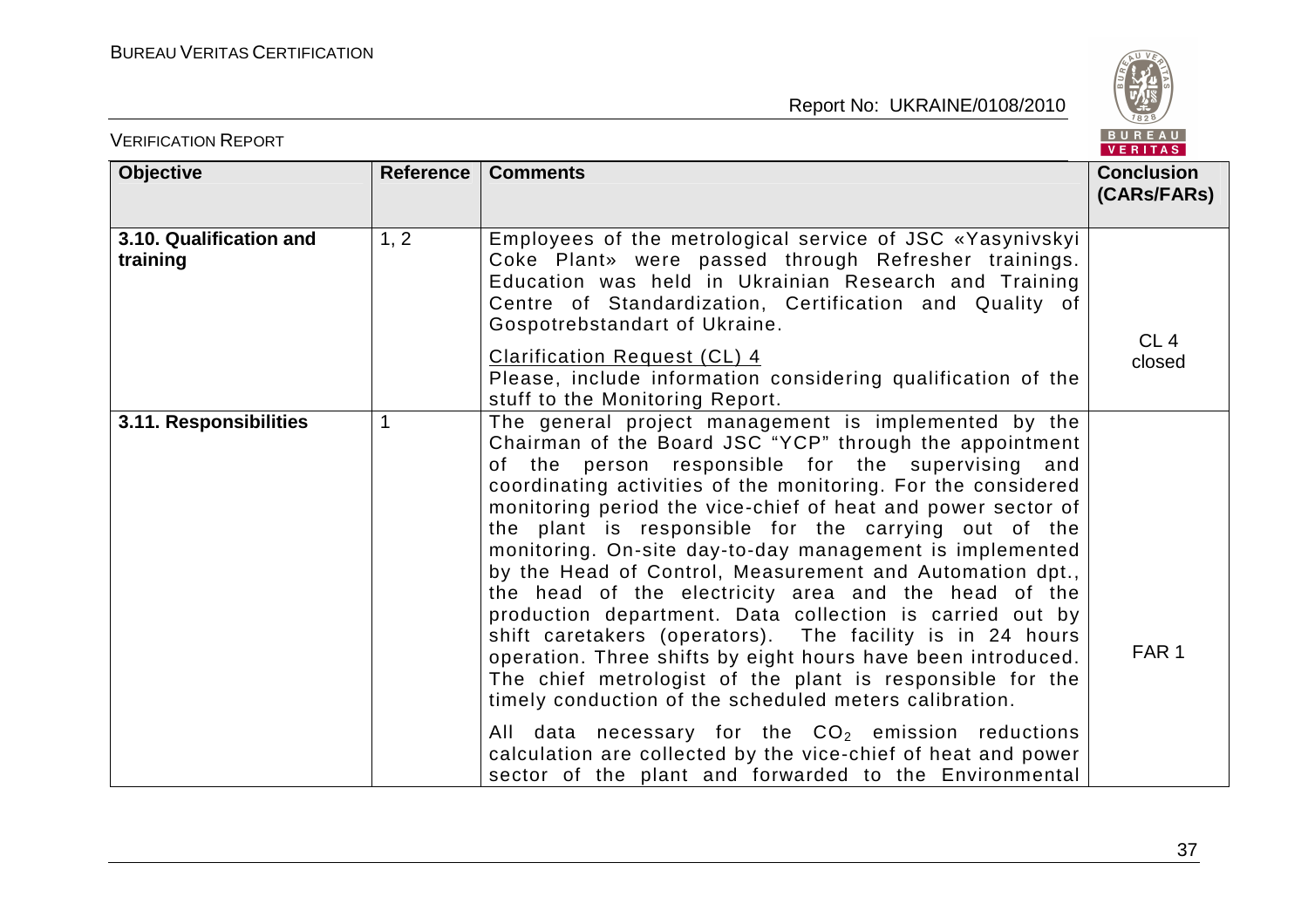

| <b>VERIFICATION REPORT</b>                |           |                                                                                                                                                                                                                                                                             | <b>BUREAU</b><br>VERITAS         |
|-------------------------------------------|-----------|-----------------------------------------------------------------------------------------------------------------------------------------------------------------------------------------------------------------------------------------------------------------------------|----------------------------------|
| <b>Objective</b>                          | Reference | <b>Comments</b>                                                                                                                                                                                                                                                             | <b>Conclusion</b><br>(CARs/FARs) |
|                                           |           | (Green) Investments Fund Itd. The specialists of the fund<br>are making calculations on a monitoring period duration<br>basis.                                                                                                                                              |                                  |
|                                           |           | On the date of verification, the monitoring instruction (with<br>description of key monitoring activities and people<br>responsible for these activities) has been seen on site. In<br>this instruction, names and surnames of the people<br>responsible are not indicated. |                                  |
|                                           |           | <b>Forward Action Request (FAR) 1</b><br>Please, indicate names and surnames of people responsible<br>for key monitoring activities and acquaint the people with<br>their responsibilities.                                                                                 |                                  |
| 3.12. Troubleshooting<br>procedures       | 1, 2      | See section C.4 of the Monitoring report, version 1.0, dated<br>29.06.2010.<br>Clarification Request (CL) 5<br>Please, clarify whether there are possibilities of redundant<br>data monitoring in case of having problems with the used<br>monitoring equipment.            | CL <sub>5</sub><br>closed        |
| 4. Internal Data                          |           |                                                                                                                                                                                                                                                                             |                                  |
| 4.1. Type and sources of<br>internal data | 1, 2      | The control and monitoring system can be divided into an<br>electrical part, a coke oven gas part and a coal weight part.                                                                                                                                                   |                                  |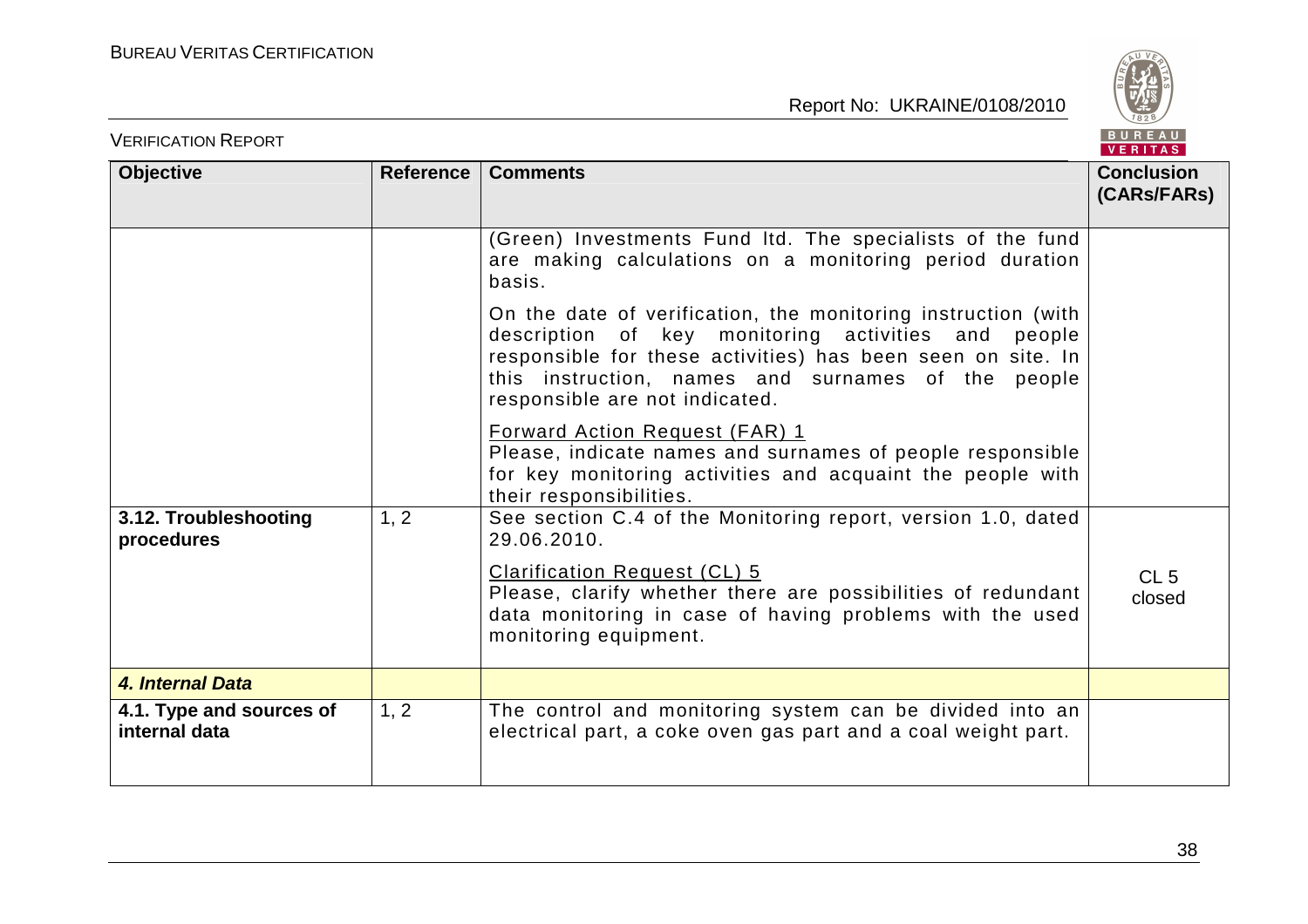

| <b>VERIFICATION REPORT</b> |                  |                                                                                                                                                                                                                                                                                                                                                                             | BUREAU<br><b>VERITAS</b>         |
|----------------------------|------------------|-----------------------------------------------------------------------------------------------------------------------------------------------------------------------------------------------------------------------------------------------------------------------------------------------------------------------------------------------------------------------------|----------------------------------|
| <b>Objective</b>           | <b>Reference</b> | <b>Comments</b>                                                                                                                                                                                                                                                                                                                                                             | <b>Conclusion</b><br>(CARs/FARs) |
|                            |                  | <b>Electrical measurements</b>                                                                                                                                                                                                                                                                                                                                              |                                  |
|                            |                  | For the purpose of monitoring the emission reductions the<br>following parameters are measured:<br>• Energy generation by the AR-6 generator 1 after project<br>activity implementation;<br>• Energy generation by the AR-6 generator 2 after project<br>activity implementation;<br>• Energy generation by the PT-12 generator 1 after project<br>activity implementation. |                                  |
|                            |                  | Coal weight measurements                                                                                                                                                                                                                                                                                                                                                    |                                  |
|                            |                  | For the purpose of monitoring the emission reductions the<br>following parameters are measured:<br>• Amount of coal consumed by CHP after project activity<br>implementation.                                                                                                                                                                                               |                                  |
|                            |                  | Coke oven gas measurements                                                                                                                                                                                                                                                                                                                                                  |                                  |
|                            |                  | For the purpose of monitoring surplus coke oven gas<br>consumption the following parameters are measured:<br>• Amount of coke oven gas consumed by CHP after project<br>activity implementation;<br>• Temperature of coke oven gas consumed by CHP (to<br>recalculate amount of coke oven gas consumed from m <sup>3</sup> to<br>the $Nm^3$ ).                              |                                  |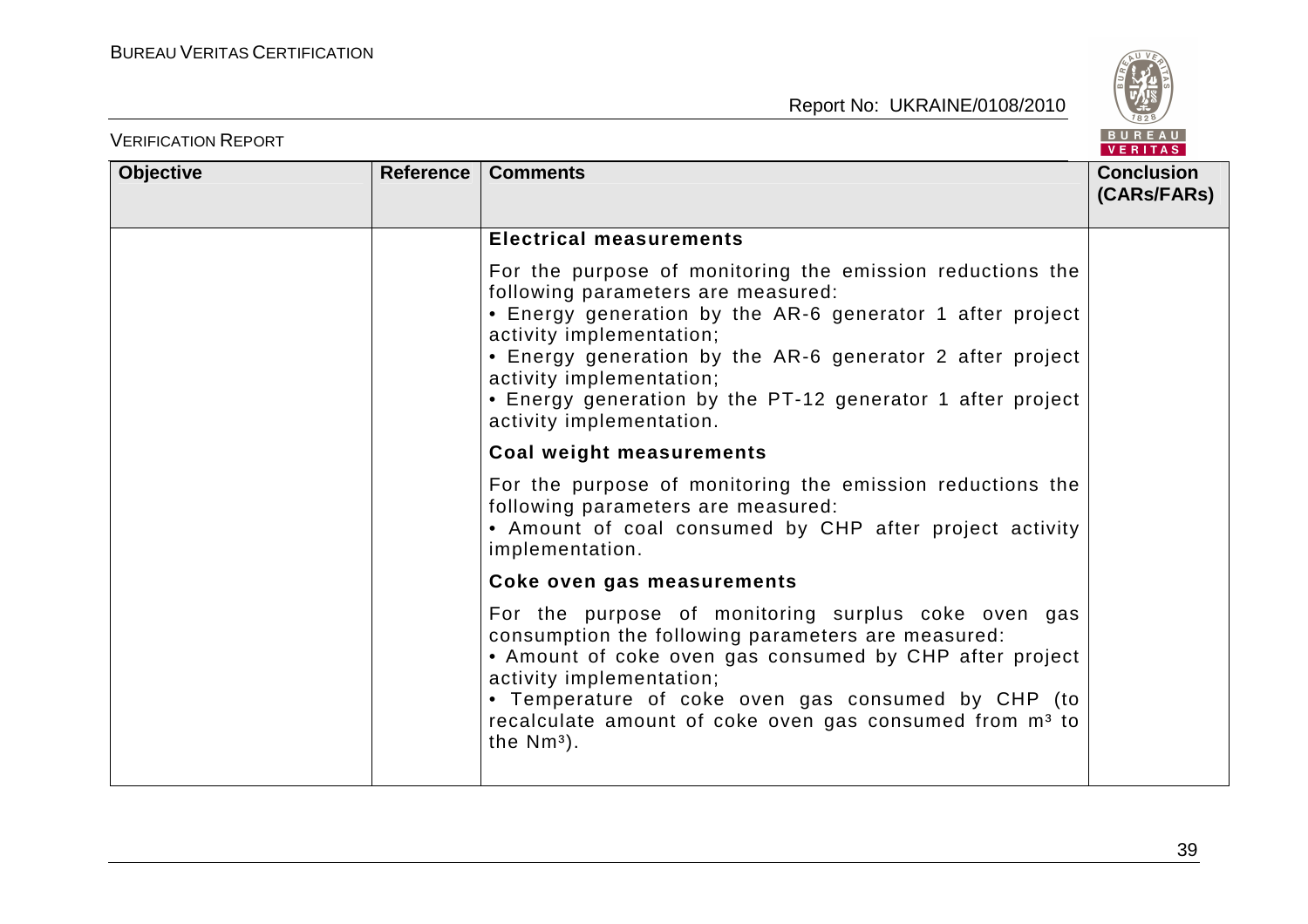

| <b>Objective</b><br><b>Comments</b><br>Reference<br>CL6<br><b>Clarification Request (CL) 6</b><br>Please, specify how the temperature of coke oven gas<br>closed<br>consumed by CHP is being measured.<br>See section D.3 of the PDD, version 4, dated 11.12.09.<br>4.2. Data collection<br>$\mathbf 1$<br>Emission monitoring according to the project and baseline<br>scenario for the current project is carried out by the<br>emission reductions owner according to the project $-$ JSC<br>«YCP».<br>Accounting of energy production. Reading of meters for the<br>produced energy is conducted on unit-to-unit basis every 12<br>hours and is entered into the log book. The data is<br>aggregated into the monthly and annual reports and is<br>stored in paper and electronic formats.<br>Data collection is carried out by a shift caretaker of the<br><b>OK</b><br>Main control board. The responsible person for the<br>collection and archiving of the data is the head of the<br>electricity area.<br>Meters check is conducted according to the verification<br>methodology certified by the Ukrainian state scientific- | <b>VERIFICATION REPORT</b> |                                                      | BUREAU<br>VERITAS                |
|----------------------------------------------------------------------------------------------------------------------------------------------------------------------------------------------------------------------------------------------------------------------------------------------------------------------------------------------------------------------------------------------------------------------------------------------------------------------------------------------------------------------------------------------------------------------------------------------------------------------------------------------------------------------------------------------------------------------------------------------------------------------------------------------------------------------------------------------------------------------------------------------------------------------------------------------------------------------------------------------------------------------------------------------------------------------------------------------------------------------------------------|----------------------------|------------------------------------------------------|----------------------------------|
|                                                                                                                                                                                                                                                                                                                                                                                                                                                                                                                                                                                                                                                                                                                                                                                                                                                                                                                                                                                                                                                                                                                                        |                            |                                                      | <b>Conclusion</b><br>(CARs/FARs) |
|                                                                                                                                                                                                                                                                                                                                                                                                                                                                                                                                                                                                                                                                                                                                                                                                                                                                                                                                                                                                                                                                                                                                        |                            |                                                      |                                  |
|                                                                                                                                                                                                                                                                                                                                                                                                                                                                                                                                                                                                                                                                                                                                                                                                                                                                                                                                                                                                                                                                                                                                        |                            |                                                      |                                  |
| certification (UkrCSM). The Electrotechnical laboratory of<br>the enterprise is responsible for meeting the meters checks<br>deadlines.<br>The amount of electricity consumed for the PT-12 own<br>determined by monthly<br>needs<br>is<br>calculations<br>in                                                                                                                                                                                                                                                                                                                                                                                                                                                                                                                                                                                                                                                                                                                                                                                                                                                                          |                            | production center for standardization, metrology and |                                  |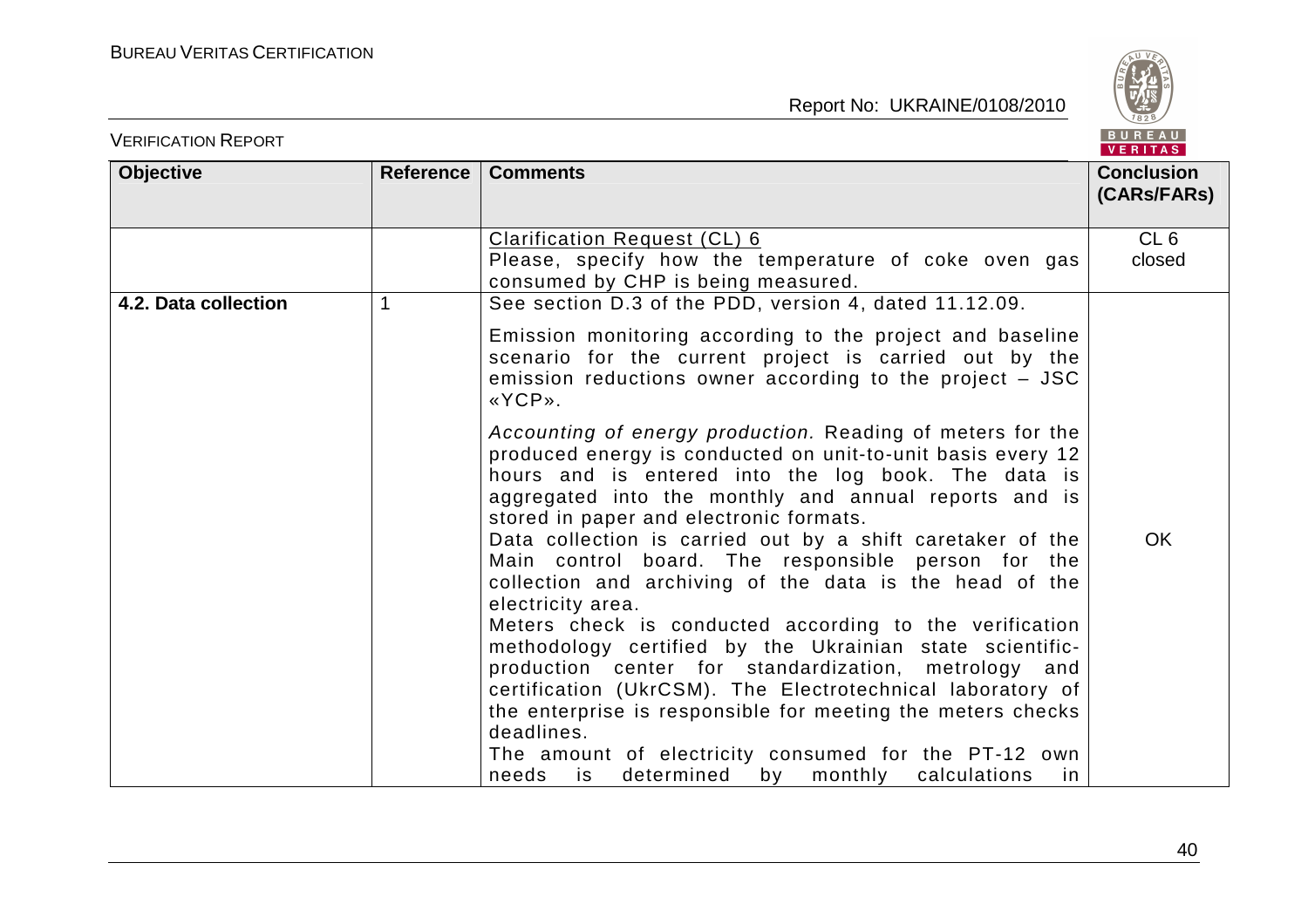

| <b>VERIFICATION REPORT</b> |                  |                                                                                                                                                                                                                                                                                                                                                                                                                                                                                                                                                                                                                                                                                                                                                                                                                                                                                                                                                                                                                                                                                                                                                                                                                                                                                                                                                                                                                        | BUREAU<br>VERITAS                |
|----------------------------|------------------|------------------------------------------------------------------------------------------------------------------------------------------------------------------------------------------------------------------------------------------------------------------------------------------------------------------------------------------------------------------------------------------------------------------------------------------------------------------------------------------------------------------------------------------------------------------------------------------------------------------------------------------------------------------------------------------------------------------------------------------------------------------------------------------------------------------------------------------------------------------------------------------------------------------------------------------------------------------------------------------------------------------------------------------------------------------------------------------------------------------------------------------------------------------------------------------------------------------------------------------------------------------------------------------------------------------------------------------------------------------------------------------------------------------------|----------------------------------|
| <b>Objective</b>           | <b>Reference</b> | <b>Comments</b>                                                                                                                                                                                                                                                                                                                                                                                                                                                                                                                                                                                                                                                                                                                                                                                                                                                                                                                                                                                                                                                                                                                                                                                                                                                                                                                                                                                                        | <b>Conclusion</b><br>(CARs/FARs) |
|                            |                  | consideration of the working auxiliary equipment load factor,<br>as well as its capacity. The data is archived and stored in<br>paper and electronic formats. The responsible person for<br>the collection and archiving of the data is the head of the<br>electricity area.<br>Accounting of coal consumption of CHP boilers. The amount<br>of coal, consumed by the boilers, is determined when coal is<br>supplied to the CHP by using the electro-mechanical scales.<br>Data on the amount of coal is entered into the logbook. The<br>responsible person is the head of the production<br>department.<br>The NCV of coal supplied to the CHP and combusted in the<br>boilers is determined according to the<br>technical specifications Y 10.1-23472138-161:2005 for coal<br>sort G, belonging to which was established by state<br>enterprise "Luganskstandardmetrology".<br>Accounting of the coke oven gas consumption in CHP<br>boilers. Accounting of the coke oven gas consumption in<br>CHP is determined by the meter on gas-flow inlet to the<br>boiler house. The pie chart readings is conducted manually<br>every 24 hours by shift caretaker of Control, Measurement<br>and Automation department and entered into logbooks and<br>electronic data base.<br>The responsible person for the collection and archiving of<br>the data is the head of Control, Measurement and<br>Automation department. |                                  |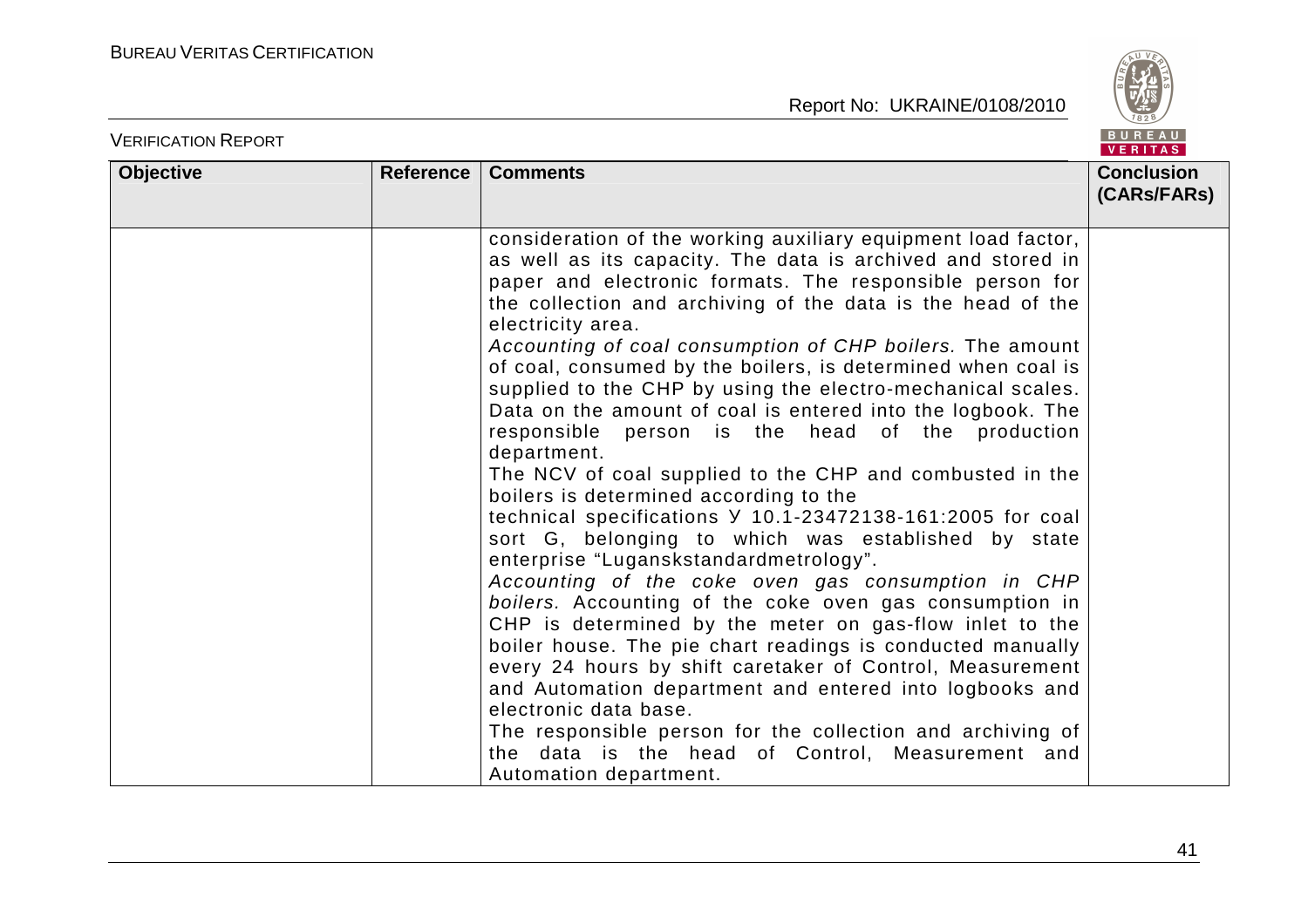

| <b>VERIFICATION REPORT</b> |           |                                                                                                                                                                                                                                                                                                                                                                                                                                                                           | BUREAU<br><b>VERITAS</b>         |
|----------------------------|-----------|---------------------------------------------------------------------------------------------------------------------------------------------------------------------------------------------------------------------------------------------------------------------------------------------------------------------------------------------------------------------------------------------------------------------------------------------------------------------------|----------------------------------|
| <b>Objective</b>           | Reference | <b>Comments</b>                                                                                                                                                                                                                                                                                                                                                                                                                                                           | <b>Conclusion</b><br>(CARs/FARs) |
|                            |           | Coke oven gas NCV is determined monthly by the Central<br>plant laboratory. The results are entered into the logbook.                                                                                                                                                                                                                                                                                                                                                     |                                  |
|                            |           | Employees responsible for the carrying out of the monitoring<br>plan. The vice-chief of heat and power sector of the plant is<br>responsible for the carrying out of the monitoring.<br>The chief metrologist of the plant is responsible for the<br>timely conduction of the scheduled meters calibration.<br>Quality assurance of collected data that directs to the vice-<br>chief of heat and power sector of the plant is conducted by<br>chief engineer of the CHP. |                                  |
|                            |           | At JSC "Yasynivskyi Coke Plant" was introduced and<br>applied a quality management system ISO 9001:2000. This<br>fact is evidenced by a certificate issued by TÜV CERT<br>GmbH. The registration number is №78100061035. Audit of<br>the processes of CHP quality management system conducts<br>at the JSC «Yasynivskyi Coke Plant» with accordance to<br>ISO 9001:2000.                                                                                                  |                                  |
|                            |           | In case any inconsistencies among the data are identified,<br>the source of them will be investigated in collaboration with<br>the specialists of "Environmental (Green) Investments<br>Fund". If any inappropriateness of monitored data is                                                                                                                                                                                                                              |                                  |
|                            |           | revealed, corrective measures will be conducted either on<br>the monitoring system for the item specified above. In such<br>case, monitored data will be corrected in a conservative<br>manner. All the information of corrective measures taken on                                                                                                                                                                                                                       |                                  |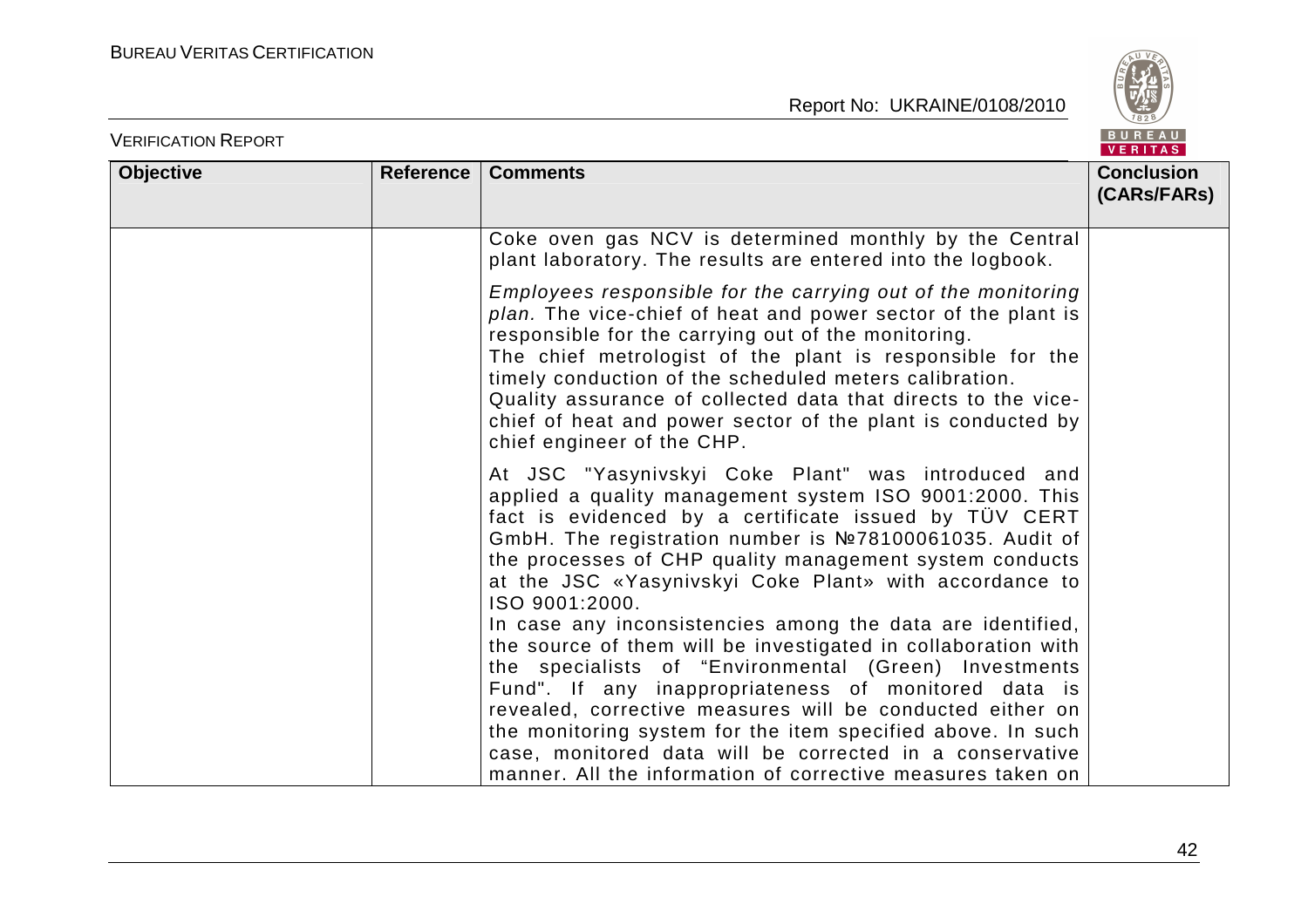

| <b>VERIFICATION REPORT</b>                |             |                                                                                                                                                                                                                                                                                                                                                                                                                                                                                                                                                                                                                                                                                                                        | BUREAU<br><b>VERITAS</b>         |
|-------------------------------------------|-------------|------------------------------------------------------------------------------------------------------------------------------------------------------------------------------------------------------------------------------------------------------------------------------------------------------------------------------------------------------------------------------------------------------------------------------------------------------------------------------------------------------------------------------------------------------------------------------------------------------------------------------------------------------------------------------------------------------------------------|----------------------------------|
| <b>Objective</b>                          | Reference   | <b>Comments</b>                                                                                                                                                                                                                                                                                                                                                                                                                                                                                                                                                                                                                                                                                                        | <b>Conclusion</b><br>(CARs/FARs) |
|                                           |             | the monitoring system and monitored data itself will be<br>archived along with original monitored data for future<br>verification of emission reductions. Responsibility and<br>scheme of the monitoring is presented above.<br>Employees of the metrological service of JSC «Yasynivskyi<br>Coke Plant» were passed through Refresher trainings.<br>Education was held in Kiev Research and Training Centre of<br>Standardization,<br>Certification<br>and<br>Quality<br>0f<br>Gospotrebstandart of Ukraine.<br>Monitoring report and corresponding calculations are carried<br>out by the specialists of "Environmental (Green)<br>Investments Fund" based on data received from the central<br>office of JSC «YCP». |                                  |
| 4.3. Quality assurance                    | 1           | See section C of the Monitoring report, version 1.0, dated<br>29.06.2010.                                                                                                                                                                                                                                                                                                                                                                                                                                                                                                                                                                                                                                              | <b>OK</b>                        |
| 4.4. Significance and<br>reporting risks  | 1, 2        | <b>Clarification Request (CL) 7</b><br>Please, provide information considering reporting risks and<br>include this information in the Monitoring Report.                                                                                                                                                                                                                                                                                                                                                                                                                                                                                                                                                               | CL <sub>7</sub><br>closed        |
| <b>5. External Data</b>                   |             |                                                                                                                                                                                                                                                                                                                                                                                                                                                                                                                                                                                                                                                                                                                        |                                  |
| 5.1. Type and sources of<br>external data | $\mathbf 1$ | See section B.2 of the Monitoring report, version 1.0, dated<br>29.06.2010.                                                                                                                                                                                                                                                                                                                                                                                                                                                                                                                                                                                                                                            | <b>OK</b>                        |
| 5.2. Access to external data              | $\mathbf 1$ | See section B.2.1. of the MR version 1.0 dated 29.06.2010.                                                                                                                                                                                                                                                                                                                                                                                                                                                                                                                                                                                                                                                             | <b>OK</b>                        |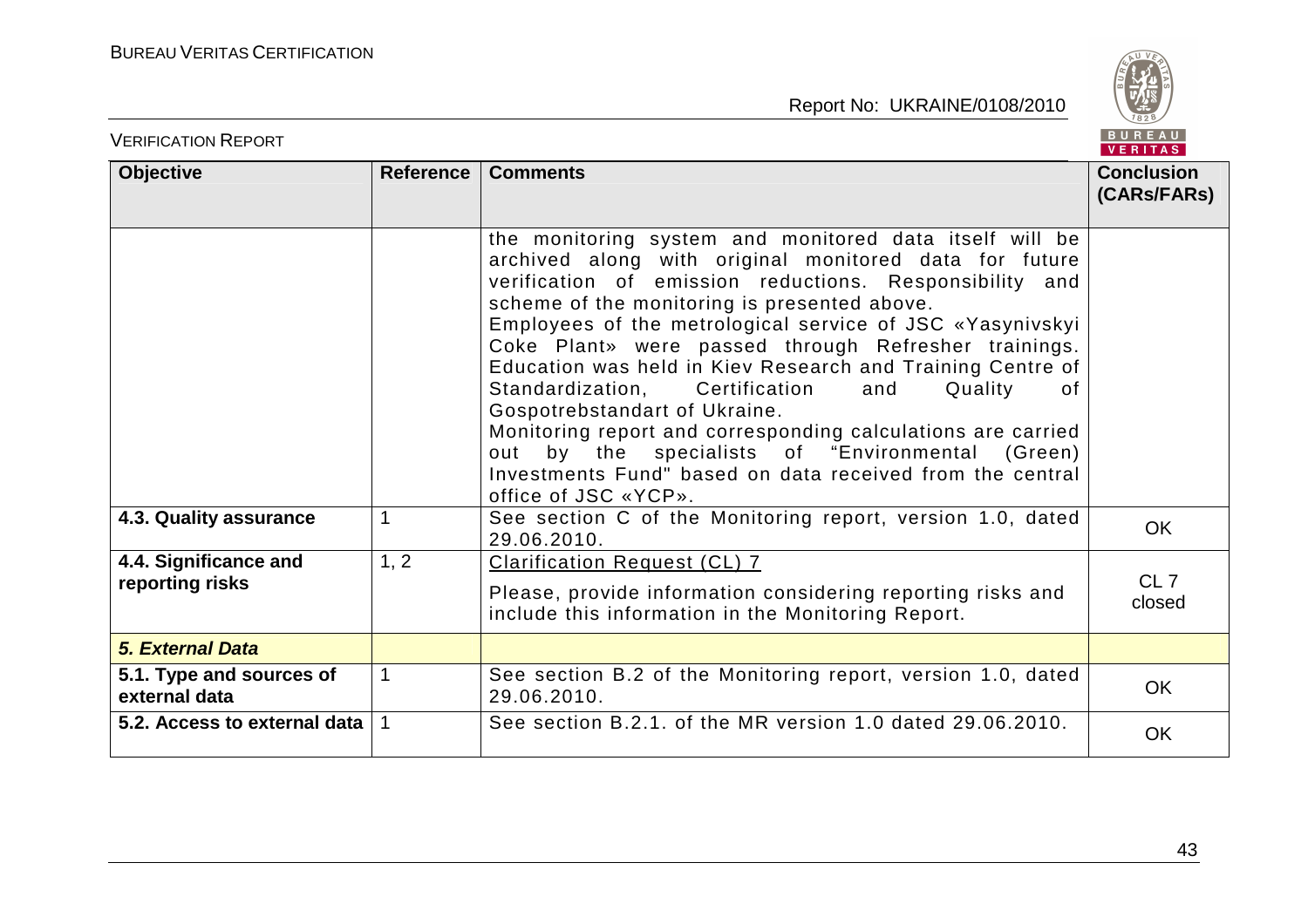

| <b>VERIFICATION REPORT</b>                       |             |                                                                                                                                                                                                                                                                                                                                                                                                                                                                         | BUREAU<br><b>VERITAS</b>         |
|--------------------------------------------------|-------------|-------------------------------------------------------------------------------------------------------------------------------------------------------------------------------------------------------------------------------------------------------------------------------------------------------------------------------------------------------------------------------------------------------------------------------------------------------------------------|----------------------------------|
| <b>Objective</b>                                 | Reference   | <b>Comments</b>                                                                                                                                                                                                                                                                                                                                                                                                                                                         | <b>Conclusion</b><br>(CARs/FARs) |
| 5.3. Quality assurance                           | 1           | See section C of the Monitoring report, version 1.0, dated<br>29.06.2010.                                                                                                                                                                                                                                                                                                                                                                                               | <b>OK</b>                        |
| 5.4. Data uncertainty                            | 1           | The hand readings of the meters cause additional<br>uncertainties. In case of obvious errors occurred, monitored<br>data will be corrected in a conservative manner. All the<br>information of corrective measures taken on the monitoring<br>system and monitored data itself will be archived along with<br>original monitored data for future verification of emission<br>reductions.<br>See section D.2 of the Monitoring report, version 1.0, dated<br>29.06.2010. | <b>OK</b>                        |
| 5.5. Emergency procedures                        |             | If any inappropriateness of monitored data is revealed,<br>corrective measures will be conducted either on the<br>monitoring system for the item specified above. In such<br>case, monitored data will be corrected in a conservative<br>manner. All the information of corrective measures taken on<br>the monitoring system and monitored data itself will be<br>archived along with original monitored data for future<br>verification of emission reductions.       | <b>OK</b>                        |
| 6. Environmental and<br><b>Social Indicators</b> |             |                                                                                                                                                                                                                                                                                                                                                                                                                                                                         |                                  |
| 6.1. Implementation of<br>measures               | $\mathbf 1$ | The project improved efficiency of use of coke oven gas at<br>the enterprise and thus leaded to decrease of harmful<br>emissions.<br>Now, there are no delays in the implementation of the                                                                                                                                                                                                                                                                              | OK                               |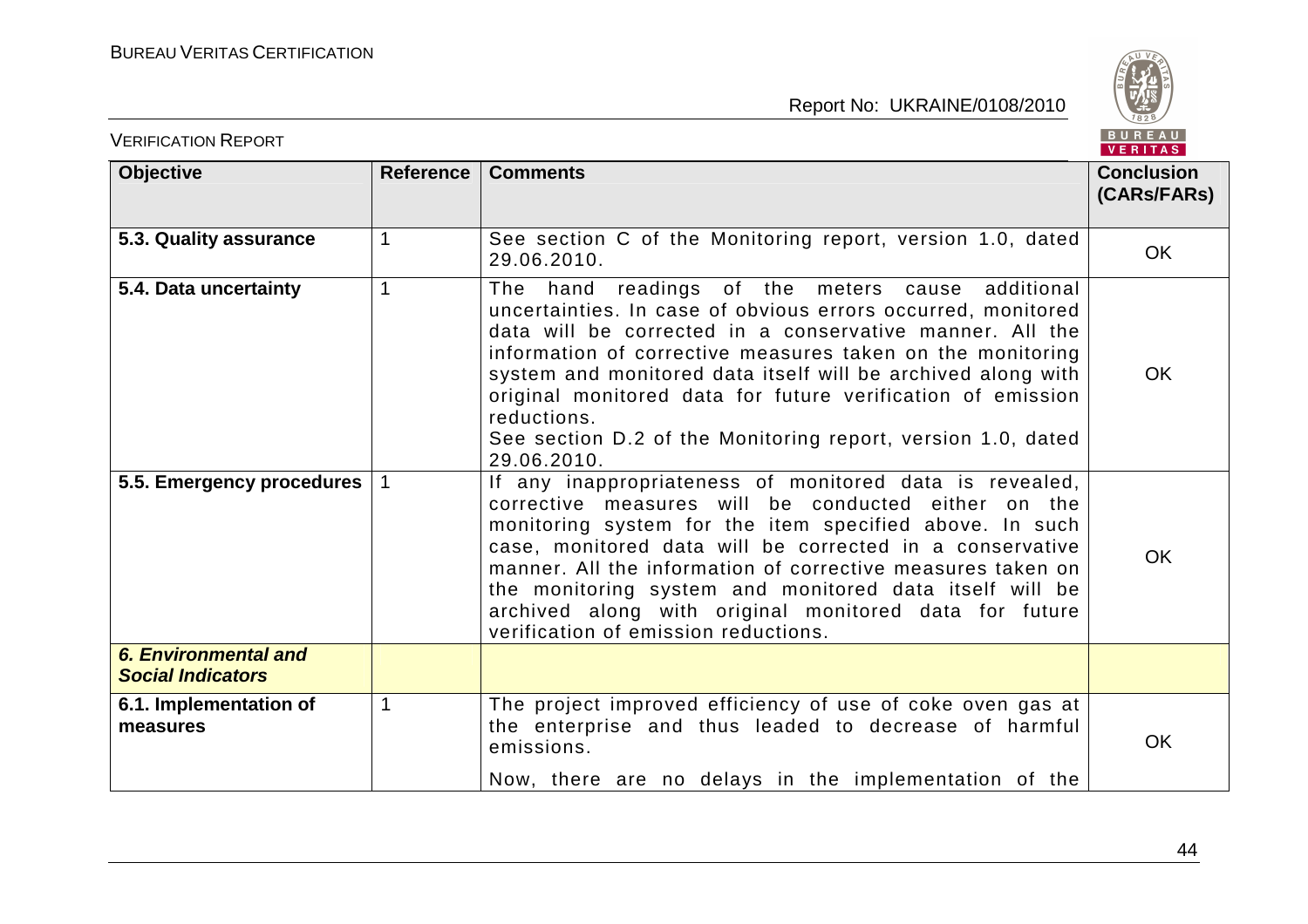

| <b>VERIFICATION REPORT</b>                     |                  |                                                                                                                                                                                                                                                                                                            | BUREAU<br><b>VERITAS</b>         |
|------------------------------------------------|------------------|------------------------------------------------------------------------------------------------------------------------------------------------------------------------------------------------------------------------------------------------------------------------------------------------------------|----------------------------------|
| <b>Objective</b>                               | <b>Reference</b> | <b>Comments</b>                                                                                                                                                                                                                                                                                            | <b>Conclusion</b><br>(CARs/FARs) |
|                                                |                  | project.<br>In 2004 the project investment stage began.<br>In 2006 there was launch of coke oven battery #1<br>reconstruction, and launch of first PT-12 turbogenerator<br>installation.                                                                                                                   |                                  |
| 6.2. Monitoring equipment                      |                  | Monitoring equipment types:<br>1. Electricity meters "SAZU-I 687"<br>2. Electricity meters "Indigo+"<br>3. Electromechanical railway carriage scales "VV-150E-1"<br>4. Coke oven gas flow meter "KSD-3", modification 1010.<br>See section B.1 of the Monitoring report, version 1.0,<br>dated 29.06.2010. | OK                               |
| 6.3. Quality assurance<br>procedures           | 1                | See section B.1.3 and C.1.1 of the Monitoring report,<br>version 1.0, dated 29.06.2010.                                                                                                                                                                                                                    | <b>OK</b>                        |
| 6.4. External data                             | 1                | See section B.2 of the Monitoring report, version 1.0, dated<br>29.06.2010.                                                                                                                                                                                                                                | <b>OK</b>                        |
| 7. Management and<br><b>Operational System</b> |                  |                                                                                                                                                                                                                                                                                                            |                                  |
| 7.1. Documentation                             | 1                | The company complies with all legal and statutory<br>requirements of the Ukraine. JSC «YCP» has all the<br>necessary permissions and licenses.                                                                                                                                                             | <b>OK</b>                        |
| 7.2. Qualification and<br>training             | 1, 2             | See CL 4 in the chapter 3.10 of this protocol.                                                                                                                                                                                                                                                             | CL <sub>4</sub>                  |
| 7.3. Allocation of<br>responsibilities         | 1                | See section C.1 of the Monitoring report, version 1.0 dated<br>29.06.2010.                                                                                                                                                                                                                                 | FAR 1 is<br>pending.             |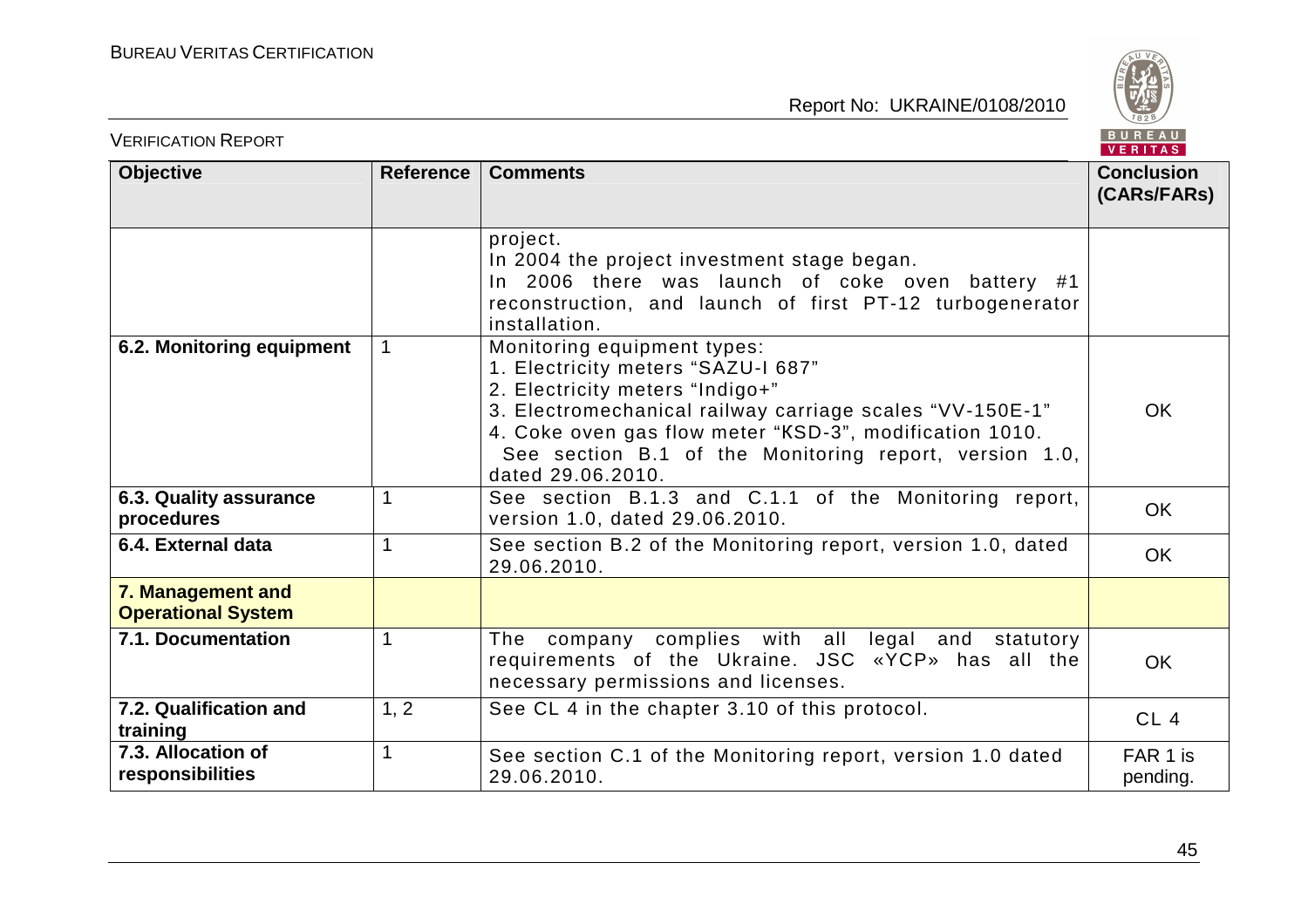

| <b>VERIFICATION REPORT</b>                    |              |                                                                                                                                                                                                                                                                                                                                                                                                                                                                                           | BUREAU<br><b>VERITAS</b>         |
|-----------------------------------------------|--------------|-------------------------------------------------------------------------------------------------------------------------------------------------------------------------------------------------------------------------------------------------------------------------------------------------------------------------------------------------------------------------------------------------------------------------------------------------------------------------------------------|----------------------------------|
| <b>Objective</b>                              | Reference    | <b>Comments</b>                                                                                                                                                                                                                                                                                                                                                                                                                                                                           | <b>Conclusion</b><br>(CARS/FARS) |
|                                               |              | Also, see FAR 1 in the chapter 3.11 of this protocol.                                                                                                                                                                                                                                                                                                                                                                                                                                     |                                  |
| 7.4. Emergency procedures                     |              | See the chapter 5.5 of this protocol.                                                                                                                                                                                                                                                                                                                                                                                                                                                     | OK.                              |
| 7.5. Data archiving                           | 1            | On the date of verification (13.07.2010), the verification<br>team found that not all the logbooks with readings of<br>electric meters are kept within the proper period of time.                                                                                                                                                                                                                                                                                                         |                                  |
|                                               |              | Forward Action Request (FAR) 2<br>Please, let all the departments of JSC «YCP» know that<br>according to section D of Guidelines for Users of the JI PDD<br>Form, version 04, data monitored and required for<br>determination are to be kept for two years after the last<br>transfer of ERUs for the project                                                                                                                                                                            | FAR <sub>2</sub>                 |
| 7.6. Monitoring report                        | $\mathbf{1}$ | Data information is laid down in the Monitoring report<br>version 1.0 dated 29.06.2010.                                                                                                                                                                                                                                                                                                                                                                                                   | <b>OK</b>                        |
| 7.7. Internal audits and<br>management review | 1, 2         | At JSC "Yasynivskyi Coke Plant" was introduced and<br>applied a quality management system ISO 9001:2000. This<br>fact is evidenced by a certificate issued by TÜV CERT<br>GmbH. The registration number is №78100061035.<br>Procedures for dealing with data gaps and uncertainty<br>conducts with accordance to this standard.<br><b>Clarification Request (CL) 8</b><br>Please, include more detailed information concerning<br>internal audits in the Monitoring report. Also, please, | CL <sub>8</sub><br>closed        |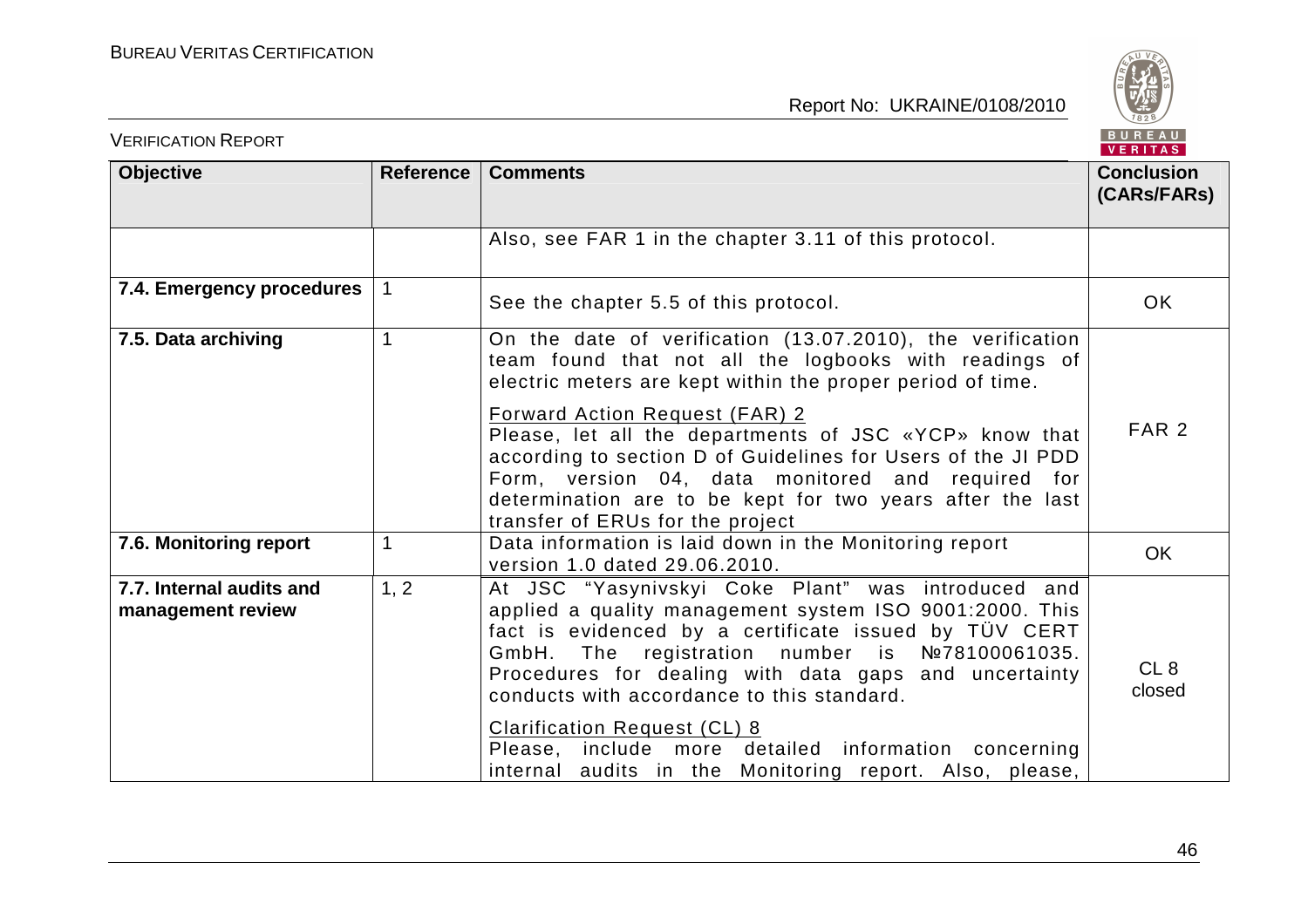

| <b>VERIFICATION REPORT</b> |  |                                                              | BUREAU<br>VERITAS                |
|----------------------------|--|--------------------------------------------------------------|----------------------------------|
| <b>Objective</b>           |  | <b>Reference   Comments</b>                                  | <b>Conclusion</b><br>(CARs/FARs) |
|                            |  | indicate people who are responsible for the internal audits. |                                  |

**Periodic Verification Checklist Protocol Table 2: Data Management System/Controls** 

| <b>Identification of</b><br>potential<br>reporting risk                               | Identificati<br>on,<br>assessment<br>and testing<br><b>of</b><br>managemen<br>t controls | Areas of residual risks                                                                                                                                                                                                                                                                                                                                                                                                                |
|---------------------------------------------------------------------------------------|------------------------------------------------------------------------------------------|----------------------------------------------------------------------------------------------------------------------------------------------------------------------------------------------------------------------------------------------------------------------------------------------------------------------------------------------------------------------------------------------------------------------------------------|
| 1. Defined<br>organizational<br>structure,<br>responsibilities<br>and<br>competencies |                                                                                          |                                                                                                                                                                                                                                                                                                                                                                                                                                        |
| 1.1. Position<br>and roles                                                            | Full                                                                                     | For this monitoring period the names of the personnel involved is as follows:<br>• Vice-chief of heat and power sector of the plant: Alexander Sevastianov<br>Head of Control, Measurement and Automation dpt.: Maxim Rusanov<br>$\bullet$<br>Head of the electricity area: Dmitry Bogdanov<br>$\bullet$<br>Head of the production dpt.: Alexey Shevchenko<br>$\bullet$<br>Chief metrologist of the plant: Larisa Krivaya<br>$\bullet$ |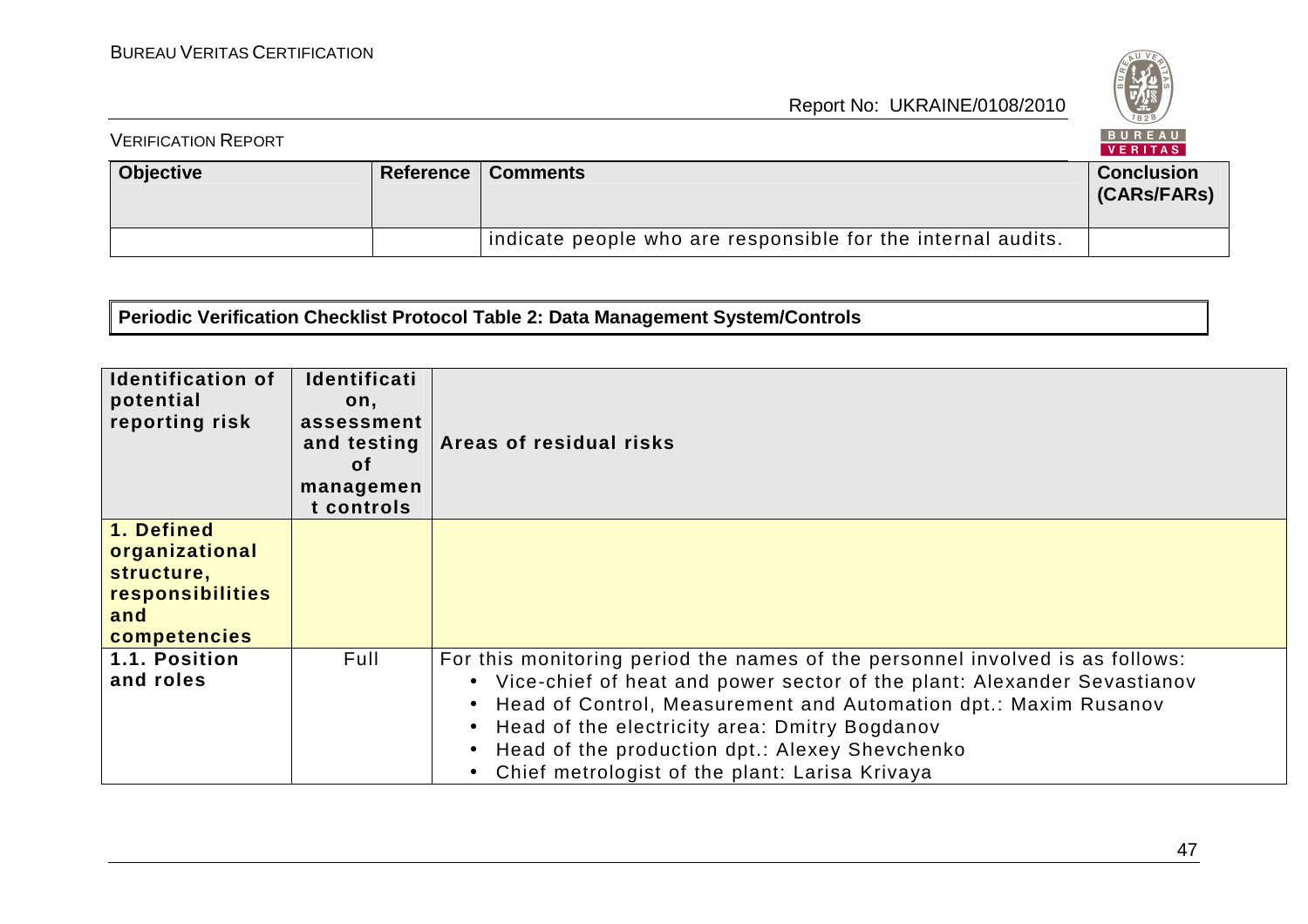

| <b>VERIFICATION REPORT</b>                              |                                                                                                 | <b>BUREAU</b><br>VERITAS                                                                                                                                                                                                                                                                                                                                                                                                                                                                                                                                                                                                                                                                                                                                                                                                                                                                                                                                                                                                                                                                                                                                                                |
|---------------------------------------------------------|-------------------------------------------------------------------------------------------------|-----------------------------------------------------------------------------------------------------------------------------------------------------------------------------------------------------------------------------------------------------------------------------------------------------------------------------------------------------------------------------------------------------------------------------------------------------------------------------------------------------------------------------------------------------------------------------------------------------------------------------------------------------------------------------------------------------------------------------------------------------------------------------------------------------------------------------------------------------------------------------------------------------------------------------------------------------------------------------------------------------------------------------------------------------------------------------------------------------------------------------------------------------------------------------------------|
| <b>Identification of</b><br>potential<br>reporting risk | <b>Identificati</b><br>on,<br>assessment<br>and testing<br><b>of</b><br>managemen<br>t controls | Areas of residual risks                                                                                                                                                                                                                                                                                                                                                                                                                                                                                                                                                                                                                                                                                                                                                                                                                                                                                                                                                                                                                                                                                                                                                                 |
| 1.2.<br><b>Responsibilities</b>                         | Full                                                                                            | See section C.1.1 of the Monitoring report, version 1.0, dated 29.06.2010.<br>The general project management is implemented by the Chairman of the Board<br>JSC "YCP" through the appointment of the person responsible for the supervising and<br>coordinating activities of the monitoring. For the considered monitoring period the<br>vice-chief of heat and power sector of the plant is responsible for the carrying out of<br>the monitoring. On-site day-to-day management is implemented by the Head of<br>Control, Measurement and Automation dpt., the head of the electricity area and the<br>head of the production department. Data collection is carried out by shift<br>caretakers (operators). The facility is in 24 hours operation. Three shifts by eight<br>hours have been introduced. The chief metrologist of the plant is responsible for the<br>timely conduction of the scheduled meters calibration.<br>All data necessary for the $CO2$ emission reductions calculation are collected by the<br>vice-chief of heat and power sector of the plant and forwarded to the<br>Environmental (Green) Investments Fund Itd. The specialists of the fund are making |
| 1.3.<br><b>Competencies</b><br>needed                   | Full                                                                                            | calculations on a monitoring period duration basis.<br>The responsibilities and authorities are described for each individual in job<br>descriptions as required statutorily. Training needs were identified in advance and<br>training was delivered that was checked onsite.                                                                                                                                                                                                                                                                                                                                                                                                                                                                                                                                                                                                                                                                                                                                                                                                                                                                                                          |
| 2. Conformance<br>with monitoring<br>plan               |                                                                                                 |                                                                                                                                                                                                                                                                                                                                                                                                                                                                                                                                                                                                                                                                                                                                                                                                                                                                                                                                                                                                                                                                                                                                                                                         |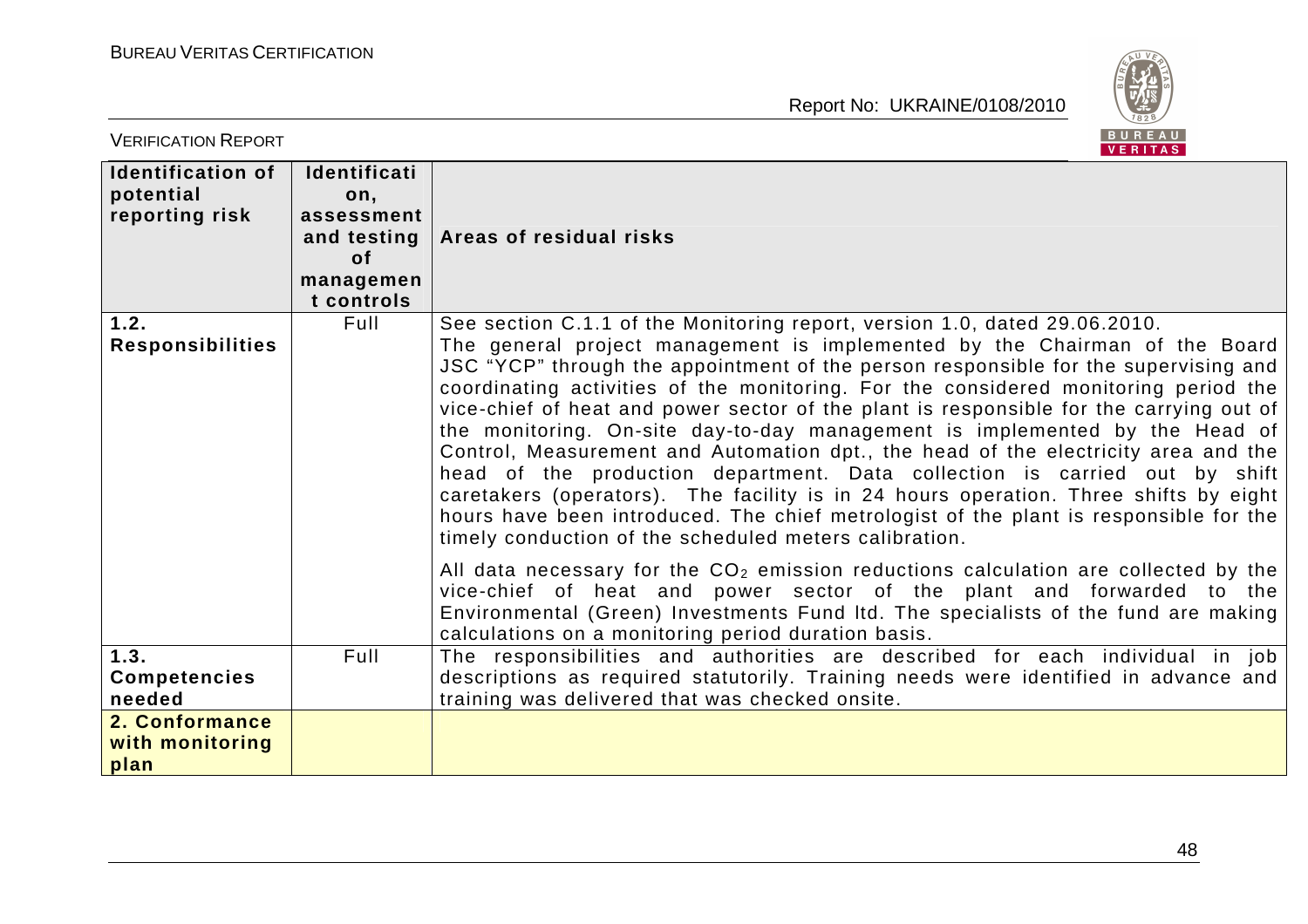

| <b>VERIFICATION REPORT</b>                                  |                                                                                   | <b>BUREAU</b><br><b>VERITAS</b>                                                                                                                                                                                                                                                                                                                                                                                                                                                                                                                                 |
|-------------------------------------------------------------|-----------------------------------------------------------------------------------|-----------------------------------------------------------------------------------------------------------------------------------------------------------------------------------------------------------------------------------------------------------------------------------------------------------------------------------------------------------------------------------------------------------------------------------------------------------------------------------------------------------------------------------------------------------------|
| <b>Identification of</b><br>potential<br>reporting risk     | Identificati<br>on,<br>assessment<br>and testing<br>of<br>managemen<br>t controls | Areas of residual risks                                                                                                                                                                                                                                                                                                                                                                                                                                                                                                                                         |
| 2.1. Reporting<br>procedures                                | Full                                                                              | The monitoring plan is as per the registered PDD version 2.0. The applauded version<br><b>PDD</b><br>2.0.<br>publicly<br>available<br><sub>of</sub><br>version<br>is<br>at<br>the<br>site<br>http://ji.unfccc.int/UserManagement/FileStorage/MRUAQE80DJZ16WCINXK4T9SHYB<br>GFP5<br>where it was placed during determination process.<br>The approved consolidated methodology ACM0012/ Version 03.1 "Consolidated<br>baseline methodology for GHG emission reductions from waste energy recovery<br>projects" has been used to monitor the proposed JI project. |
| 2.2. Necessary<br><b>Changes</b>                            | Full                                                                              | There are no delays in the implementation of the project.<br>No essential changes are necessary.                                                                                                                                                                                                                                                                                                                                                                                                                                                                |
| 3. Application of<br><b>GHG</b><br>determination<br>methods |                                                                                   |                                                                                                                                                                                                                                                                                                                                                                                                                                                                                                                                                                 |
| 3.1. Methods<br>used                                        | Full                                                                              | The reporting procedures reflect the monitoring plan content. The calculation of the<br>emission reduction is correct.                                                                                                                                                                                                                                                                                                                                                                                                                                          |
| 3.2. Information/<br>process flow                           | Full                                                                              | All data will be archived electronically and to handwritten journals.<br>See section 3.4 of the Table 1 of this protocol.                                                                                                                                                                                                                                                                                                                                                                                                                                       |
| 3.3. Data<br>transfer                                       | Full                                                                              | The complete data is stored electronically.                                                                                                                                                                                                                                                                                                                                                                                                                                                                                                                     |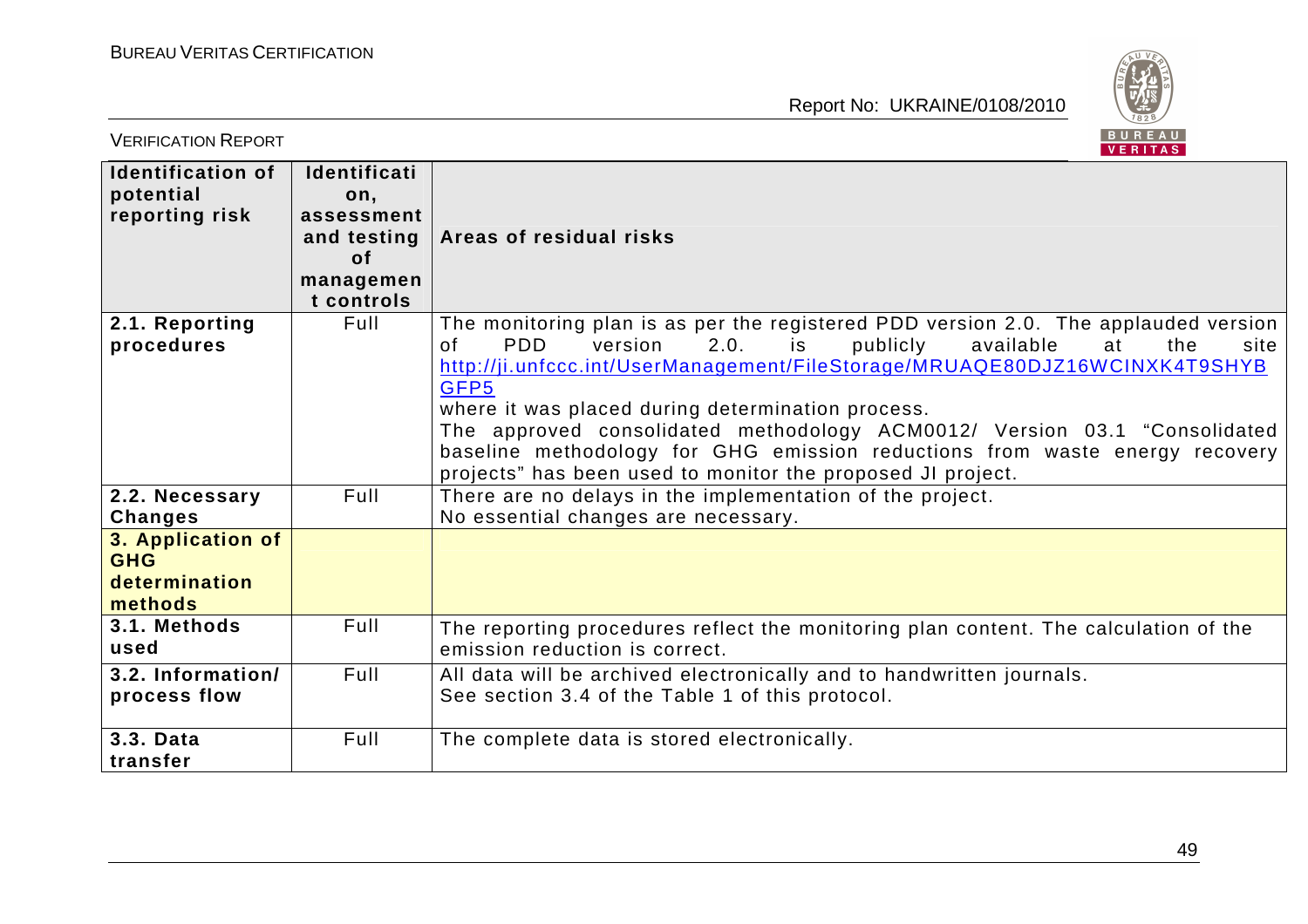

| <b>VERIFICATION REPORT</b>                                                     |                                                                                   | B U R E A U  <br>VERITAS                                                                                                                                                                                                       |
|--------------------------------------------------------------------------------|-----------------------------------------------------------------------------------|--------------------------------------------------------------------------------------------------------------------------------------------------------------------------------------------------------------------------------|
| <b>Identification of</b><br>potential<br>reporting risk                        | Identificati<br>on,<br>assessment<br>and testing<br>0f<br>managemen<br>t controls | Areas of residual risks                                                                                                                                                                                                        |
| 3.4. Data trails                                                               | Full                                                                              | The necessary procedures have been defined in internal procedures and additional<br>internal documents relevant for the determination of the all the parameters listed in<br>the monitoring plan.                              |
| 4. Identification<br>and<br>maintenance of<br>key process<br><b>parameters</b> |                                                                                   |                                                                                                                                                                                                                                |
| 4.1.<br><b>Identification of</b><br>key parameters                             | Full                                                                              | The critical parameters for the determination of GHG emissions are the parameters<br>listed in section D of the approved PDD version 4.0.                                                                                      |
| 4.2. Calibration/<br>maintenance                                               | Full                                                                              | The company maintains the elaborate calibration plan for each of the equipment. The<br>audit team verified the status of all the equipment at the sites sampled for the audit<br>and found them to be complying with the plan. |
| <b>5. GHG</b><br><b>Calculations</b>                                           |                                                                                   |                                                                                                                                                                                                                                |
| 5.1. Use of<br>estimates and<br>default data                                   | Full                                                                              | See section B.2.1. of the Monitoring report, version 1.0, dated 29.06.2010.                                                                                                                                                    |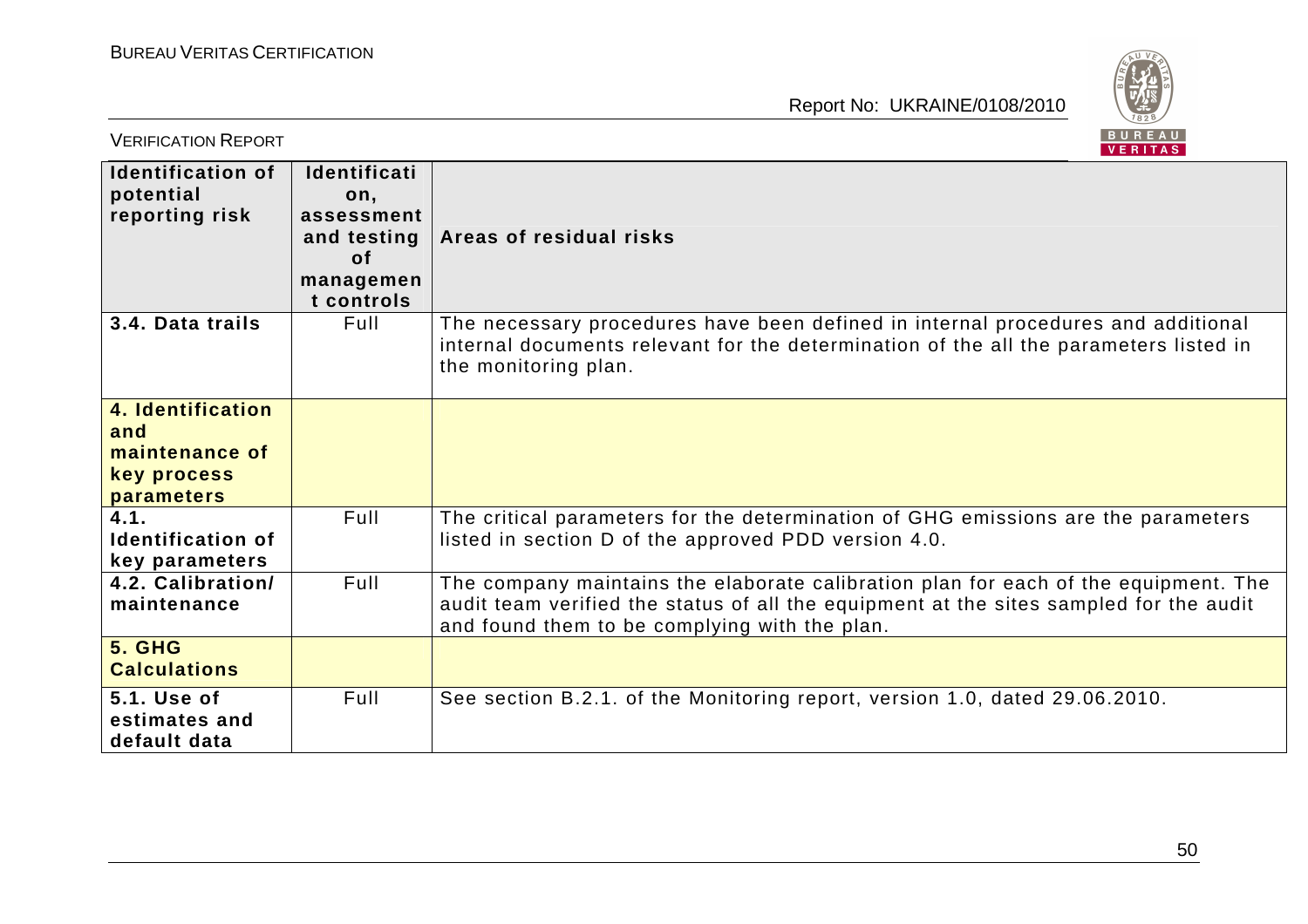

| <b>VERIFICATION REPORT</b>                              |                                                                                                 | B U K E A U<br>VERITAS                                                                                                                                                                                                                                                                                                                                          |
|---------------------------------------------------------|-------------------------------------------------------------------------------------------------|-----------------------------------------------------------------------------------------------------------------------------------------------------------------------------------------------------------------------------------------------------------------------------------------------------------------------------------------------------------------|
| <b>Identification of</b><br>potential<br>reporting risk | <b>Identificati</b><br>on,<br>assessment<br>and testing<br><b>of</b><br>managemen<br>t controls | Areas of residual risks                                                                                                                                                                                                                                                                                                                                         |
| 5.2. Guidance<br>on checks and<br>reviews               | Full                                                                                            | All data necessary for the $CO2$ emission reductions calculation are collected by the<br>vice-chief of heat and power sector of the plant and forwarded to the Environmental<br>(Green) Investments Fund Itd. The specialists of the fund are making calculations on<br>a monitoring period duration basis.<br>Also, see Section 7.7 of this protocol, table 1. |
| 5.3. Internal<br>validation and<br>verification         | Full                                                                                            | Monitoring procedure for JI Project includes the responsibility and frequency for<br>carrying out internal audits.                                                                                                                                                                                                                                              |
| 5.4. Data<br>protection<br>measures                     | Full                                                                                            | The necessary procedures relating to Information technology are in place to provide<br>necessary data security, and also prevent the unauthorized use of the same.                                                                                                                                                                                              |
| 5.5. IT systems                                         | Full                                                                                            | Data is collected in electronic database.                                                                                                                                                                                                                                                                                                                       |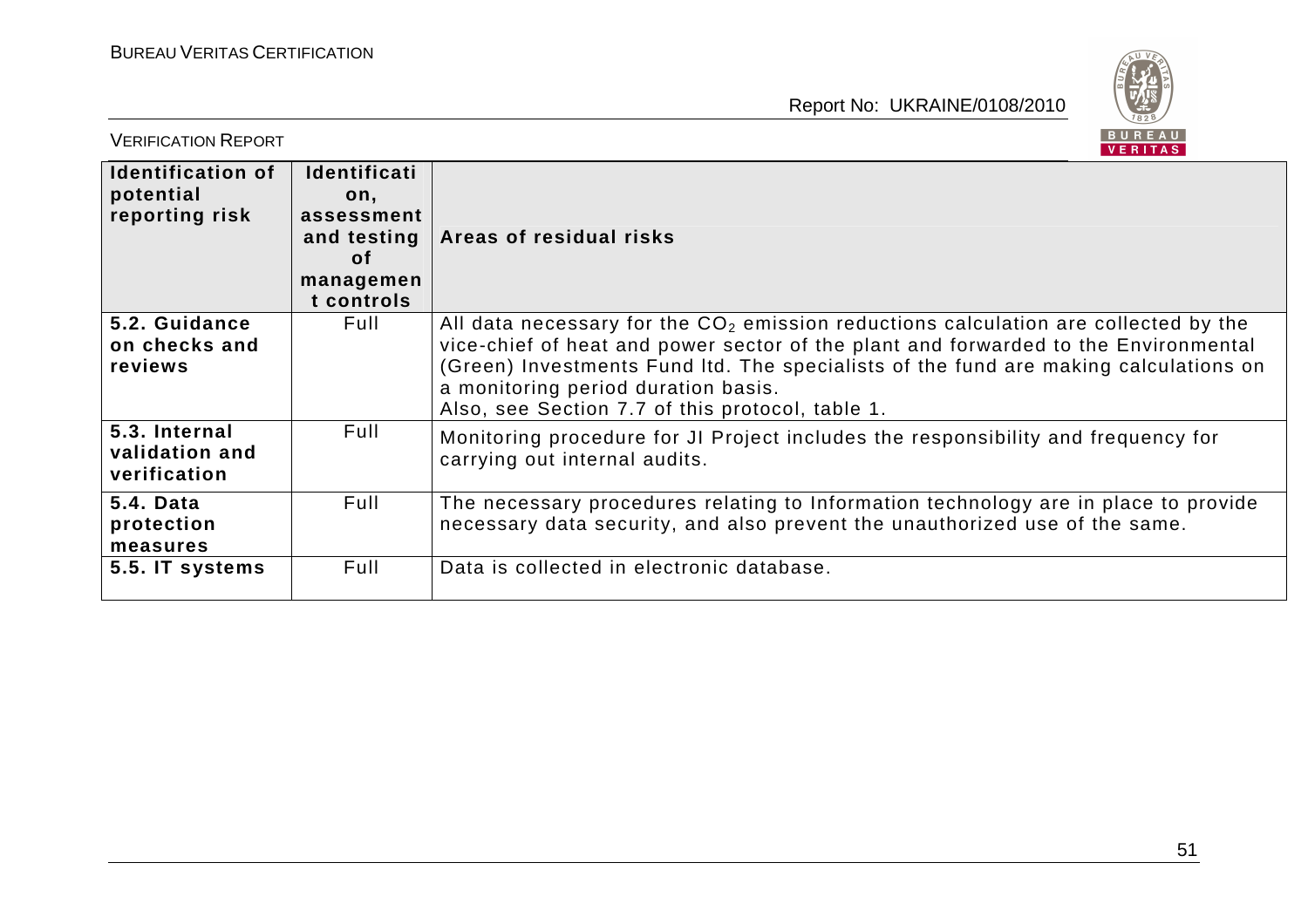

#### VERIFICATION REPORT

**Periodic Verification Protocol Table 3: GHG calculation procedures and management control testing** 

| Identification<br>potential<br>of<br>reporting risk                                                                                                                                                                                                                                                                                                                                                                   | Identification, assessment and<br>testing of management controls                                                                                                                                                                                                                                                                                          | Areas of residual risks                                                                                                                                                                                                                                                                            |
|-----------------------------------------------------------------------------------------------------------------------------------------------------------------------------------------------------------------------------------------------------------------------------------------------------------------------------------------------------------------------------------------------------------------------|-----------------------------------------------------------------------------------------------------------------------------------------------------------------------------------------------------------------------------------------------------------------------------------------------------------------------------------------------------------|----------------------------------------------------------------------------------------------------------------------------------------------------------------------------------------------------------------------------------------------------------------------------------------------------|
| Potential reporting risks based on<br>an assessment of the<br>emission<br>estimation procedures<br>can<br>be<br>expected in the following fields of<br>action:<br>$\triangleright$ the calculation methods,<br>collection<br>data<br>$\triangleright$ raw<br>and<br>of<br>supporting<br>sources<br>documentation,<br>$\triangleright$ reports/databases/<br>information<br>systems<br>from<br>which data is obtained. | Regarding the potential reporting<br>risks identified in the left column<br>the following mitigation measures<br>have been observed during the<br>document review and the on site<br>mission:<br>Key source data for this parameter<br>are:<br>• meter reading.<br>.invoices and record for fuels (and<br>for<br>coal)<br>consumption<br>and<br>purchase. | The issue remaining is the way the<br>data obtained is used to calculate<br>emission<br>reduction<br>the<br>in<br>a<br>conservative manner according to<br>the approach prescribed in the<br>PDD version 4.0 as well as the way<br>data obtained is used to calculate<br>the emissions reductions. |
| Key source data applicable to the<br>project assessed are hereby:<br>$\triangleright$ metering records,<br>$\triangleright$ process monitors,<br>$\triangleright$ operational logs<br>(metering)<br>records),<br>laboratory/analytical data (for<br>energy content of fuels),<br>$\triangleright$ accounting records.                                                                                                 | metering<br>equipments<br>The<br>are<br>installed<br>appropriately<br>in<br>the<br>enclosure panels and same are of<br>reputed make.<br>Calculation methods:<br>The reporting procedures reflect the<br>monitoring plan content and the<br>calculation<br>0f<br>the<br>emission<br>reduction<br>and<br>also<br>is<br>correct                              |                                                                                                                                                                                                                                                                                                    |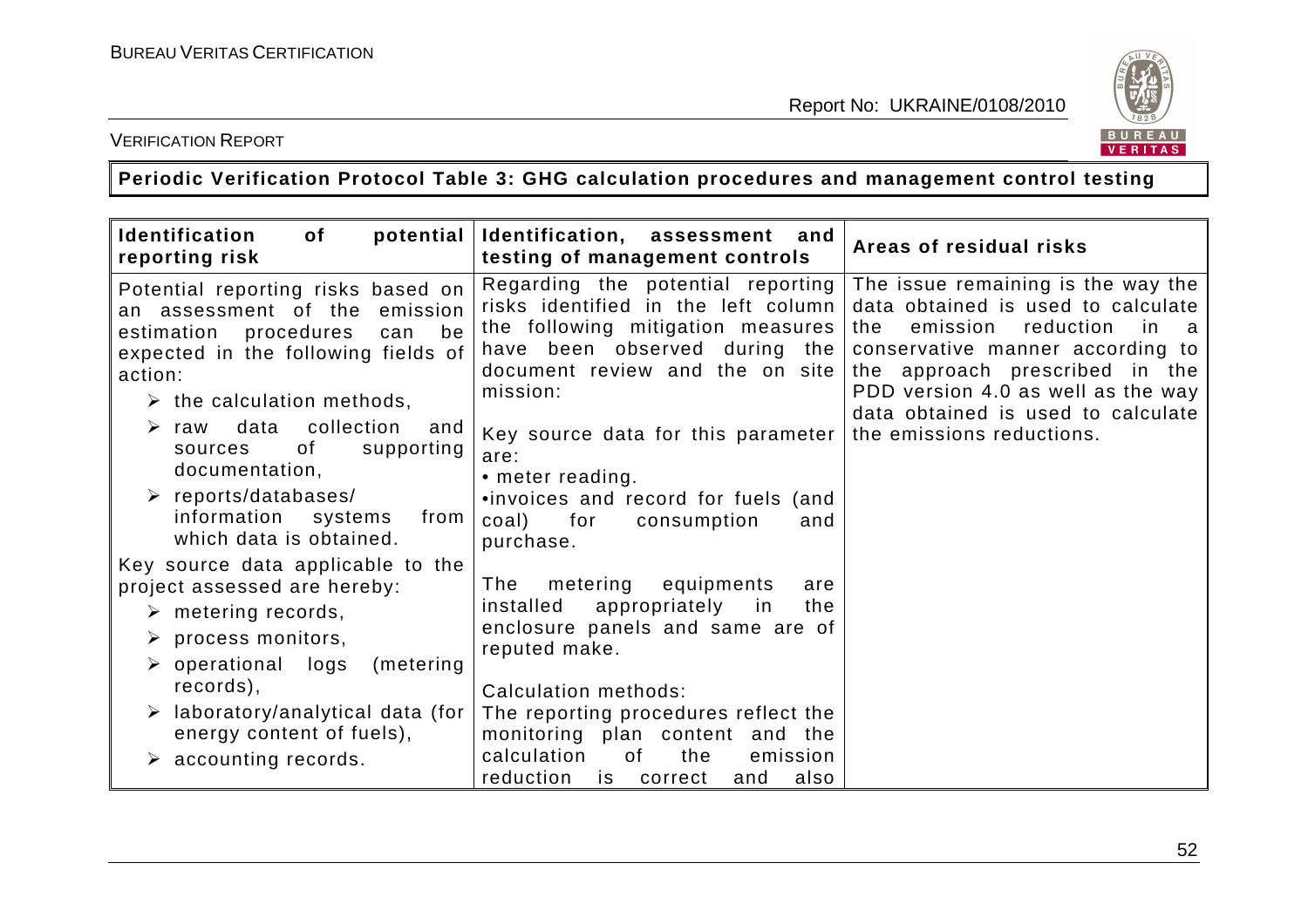

VERIFICATION REPORT

| <b>Identification</b><br>of<br>reporting risk                                                                                                                                                                                         | potential   Identification, assessment<br>and<br>testing of management controls | Areas of residual risks |
|---------------------------------------------------------------------------------------------------------------------------------------------------------------------------------------------------------------------------------------|---------------------------------------------------------------------------------|-------------------------|
| calibration<br>and<br>Appropriate<br>maintenance<br>of<br>equipment  <br>resulting in high accuracy of data<br>supplied should be in place.                                                                                           | additionally deducting the project<br>emissions caused by fossil fuel.          |                         |
| It is hereby needed to focus on<br>risks<br>that<br>impact<br>the<br>those<br>completeness<br>and<br>accuracy,<br>consistency of the reported data.<br>Risks are weakness in the GHG<br>calculation systems<br>and<br>may<br>include: |                                                                                 |                         |
| transfer<br>of<br>$\triangleright$ manual<br>data/manual calculations,                                                                                                                                                                |                                                                                 |                         |
| $\triangleright$ position of the metering<br>equipment,                                                                                                                                                                               |                                                                                 |                         |
| $\triangleright$ unclear origins of data,                                                                                                                                                                                             |                                                                                 |                         |
| $\triangleright$ accuracy due to technological<br>limitations,                                                                                                                                                                        |                                                                                 |                         |
| lack of appropriate<br>data<br>➤<br>(for<br>protection<br>measures<br>example,<br>protected<br>cells<br>calculation<br><i>in</i><br>and/or<br>spreadsheets<br>password restrictions).                                                 |                                                                                 |                         |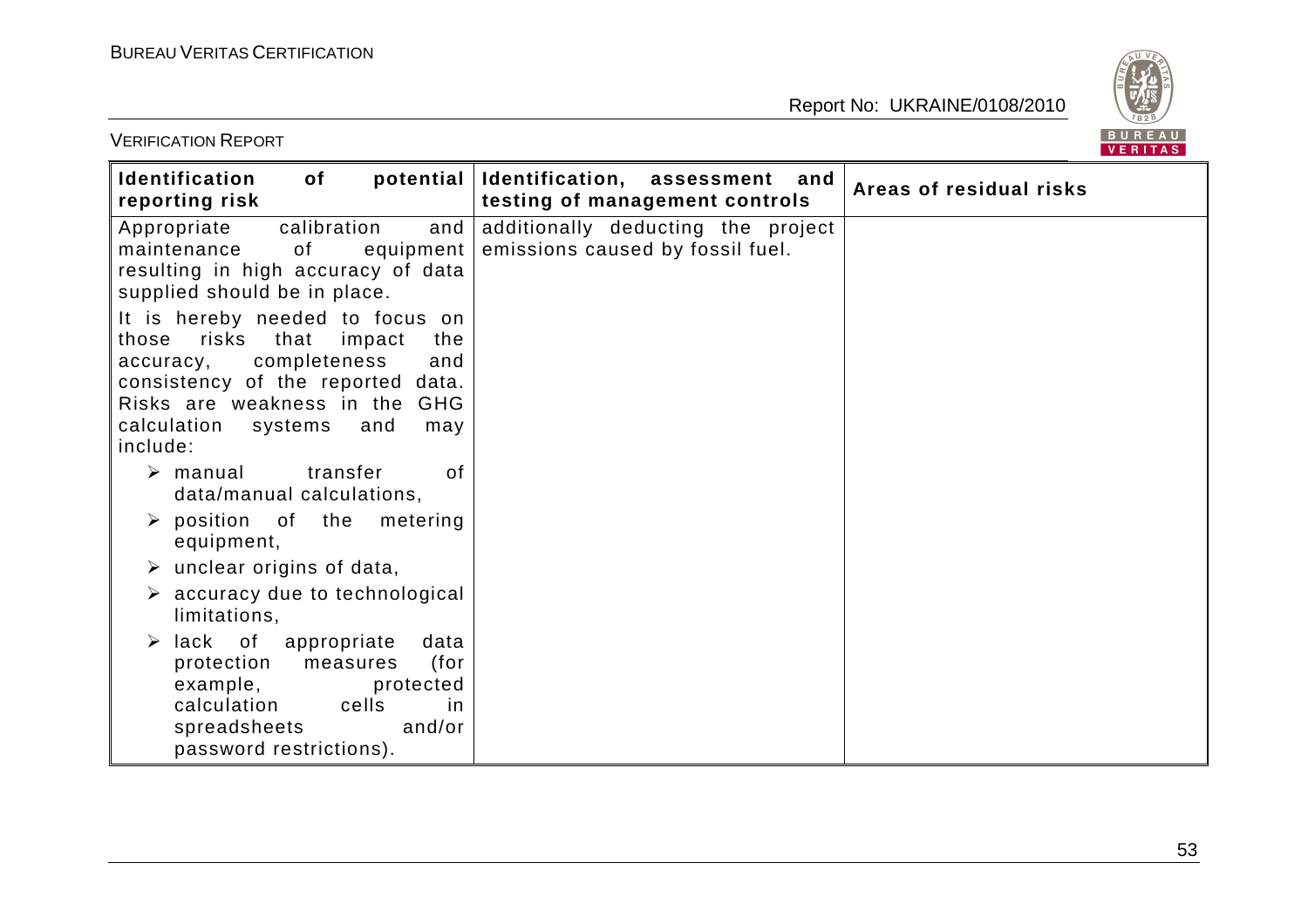

VERIFICATION REPORT

#### **Periodic Verification Protocol Table 4: Detailed audit testing of residual risk areas and random testing**

| <b>of</b><br><b>Areas</b><br>residual risks                                                                                                                                                                                                         | Additional<br>verification<br>testing<br>performed                                                                                                                                                                                                                                                                               | <b>Conclusions</b><br>Requiring<br>and Areas<br>Improvement<br>(including Forward Action Requests)                                                                                                                                                                                                    |
|-----------------------------------------------------------------------------------------------------------------------------------------------------------------------------------------------------------------------------------------------------|----------------------------------------------------------------------------------------------------------------------------------------------------------------------------------------------------------------------------------------------------------------------------------------------------------------------------------|-------------------------------------------------------------------------------------------------------------------------------------------------------------------------------------------------------------------------------------------------------------------------------------------------------|
| The<br>issue<br>remaining is the<br>way the<br>data  <br>obtained<br>is<br>used<br>$\mathsf{to}$<br>calculate<br>the<br>emission<br>conservative<br>manner<br>according to the $ $<br>approach<br>prescribed<br>in l<br>PDD.<br>the<br>version 4.0. | There<br>has been<br>a<br>complete<br>check of<br>data transferred from<br>daily<br>consumption<br>generation<br>and<br>the<br>readings<br>to<br>calculation<br>tool.<br>reduction in $a \mid$ There was no error in<br>such transfer. The<br>correct installation of<br>metering<br>the<br>equipment<br>be<br>can<br>confirmed. | Having investigated the residual risks, the audit team comes to the<br>following conclusion:<br>Immediate action is not needed with respect to the current emission<br>reduction calculation. Those corrections have been considered<br>during the verification process, so no residual risk is open. |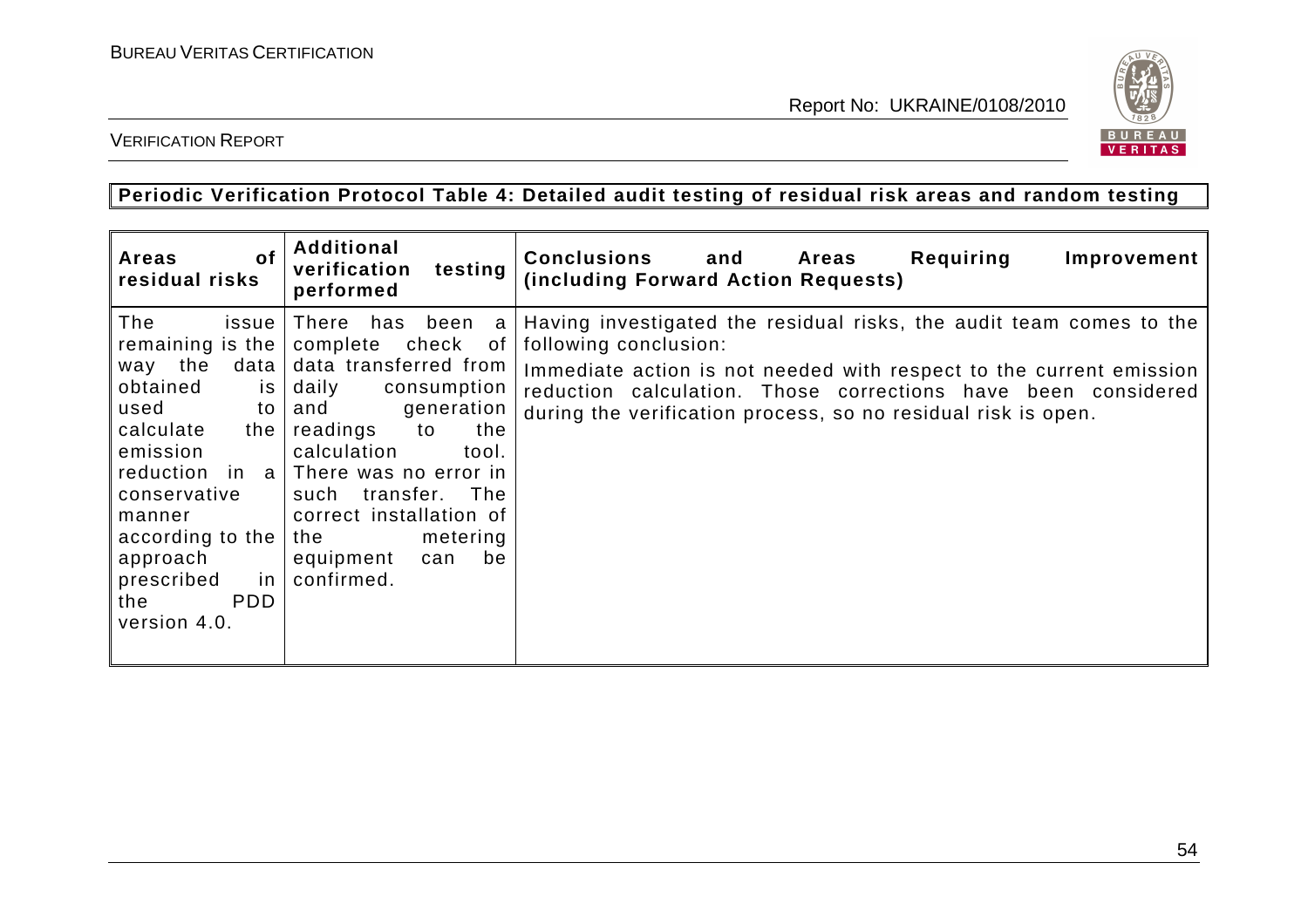

#### VERIFICATION REPORT

#### **Verification Protocol Table 5: Resolution of Corrective Action and Clarification Requests**

| Report clarifications<br>and corrective action<br>requests                                                                                                                                             | Ref.<br>to<br>checklist<br>question<br>in tables<br>2/3 | Summary of project owner response                                                                                                                                                        | <b>Verification conclusion</b>                            |
|--------------------------------------------------------------------------------------------------------------------------------------------------------------------------------------------------------|---------------------------------------------------------|------------------------------------------------------------------------------------------------------------------------------------------------------------------------------------------|-----------------------------------------------------------|
| Corrective<br>Action<br>Request (CAR) 1<br>There are no Letters<br>of Approval from both<br>NFPs.                                                                                                      | 2.1                                                     | The Letters of Approval from both The issue remains open.<br>NFPs are expected in July 2010.                                                                                             |                                                           |
| Action<br>Forward<br>Request (FAR) 1<br>Please, indicate<br>names and surnames<br>of people responsible<br>for key monitoring<br>activities and acquaint<br>the people with their<br>responsibilities. | 3.11                                                    | At the JSC "Yasynivskyi coke plant"<br>the order concerning indication of the<br>names of the personnel involved in the<br>monitoring will be issued.                                    | Will<br>verified<br>be<br>during<br>next<br>verification. |
| Forward<br>Action<br>Request (FAR) 2<br>Please, let all the<br>departments of JSC<br>«YCP» know that<br>according to section D                                                                         | 7.5                                                     | At the JSC "Yasynivskyi coke plant"<br>the order concerning appointment of<br>vice-chief of heat and power sector of<br>the plant responsible for the keeping<br>of the monitoring data. | Will<br>verified<br>be<br>during<br>next<br>verification. |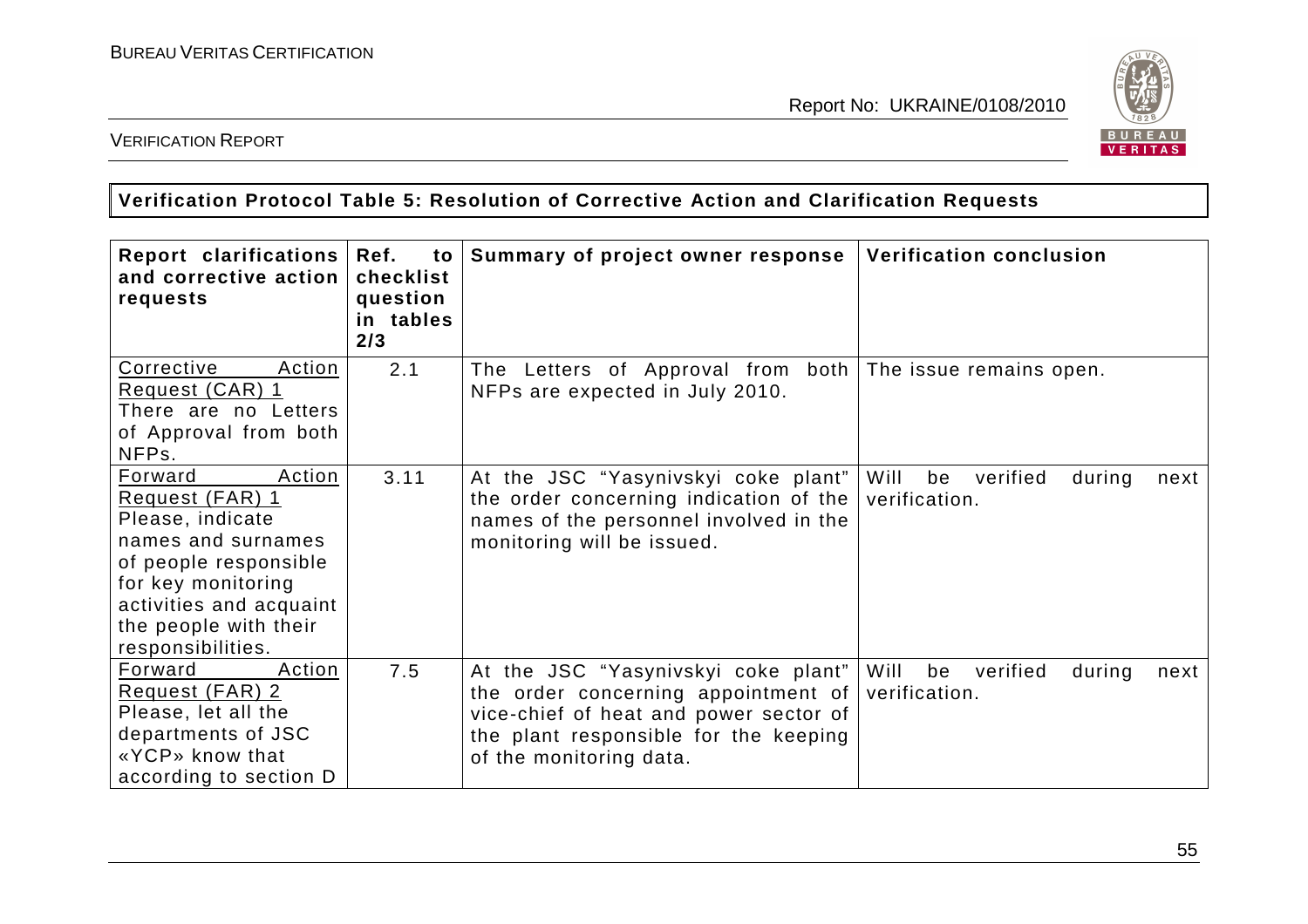

| <b>BUREAU</b><br><b>VERIFICATION REPORT</b><br><b>VERITAS</b>                                                                                                                                                  |                                                         |                                                                                                                                                                                                                                                                                                                                                                                  |                                             |  |
|----------------------------------------------------------------------------------------------------------------------------------------------------------------------------------------------------------------|---------------------------------------------------------|----------------------------------------------------------------------------------------------------------------------------------------------------------------------------------------------------------------------------------------------------------------------------------------------------------------------------------------------------------------------------------|---------------------------------------------|--|
| Report clarifications<br>and corrective action<br>requests                                                                                                                                                     | Ref.<br>to<br>checklist<br>question<br>in tables<br>2/3 | Summary of project owner response                                                                                                                                                                                                                                                                                                                                                | <b>Verification conclusion</b>              |  |
| of Guidelines for<br>Users of the JI PDD<br>Form, version 04, data<br>monitored and<br>required for<br>determination are to<br>be kept for two years<br>after the last transfer<br>of ERUs for the<br>project. |                                                         |                                                                                                                                                                                                                                                                                                                                                                                  |                                             |  |
| Clarification<br>Request<br>$CL)$ 1<br>Please, provide the<br>clarification on the<br>difference of the<br>amount of emission<br>reductions in PDD and<br><b>Monitoring Report.</b>                            | 3.3                                                     | The main reasons for the difference in $ $<br>the amount of the ERUs are the<br>following:<br>• difference between the amount<br>of electric energy generated<br>actually and the amount that<br>was planed to generate in<br>PDD;<br>difference between the amount of coal<br>consumed by CHP boilers actually and<br>amount that was<br>planed<br>the<br>to<br>consume in PDD. | Clarification is accepted.<br>CL is closed. |  |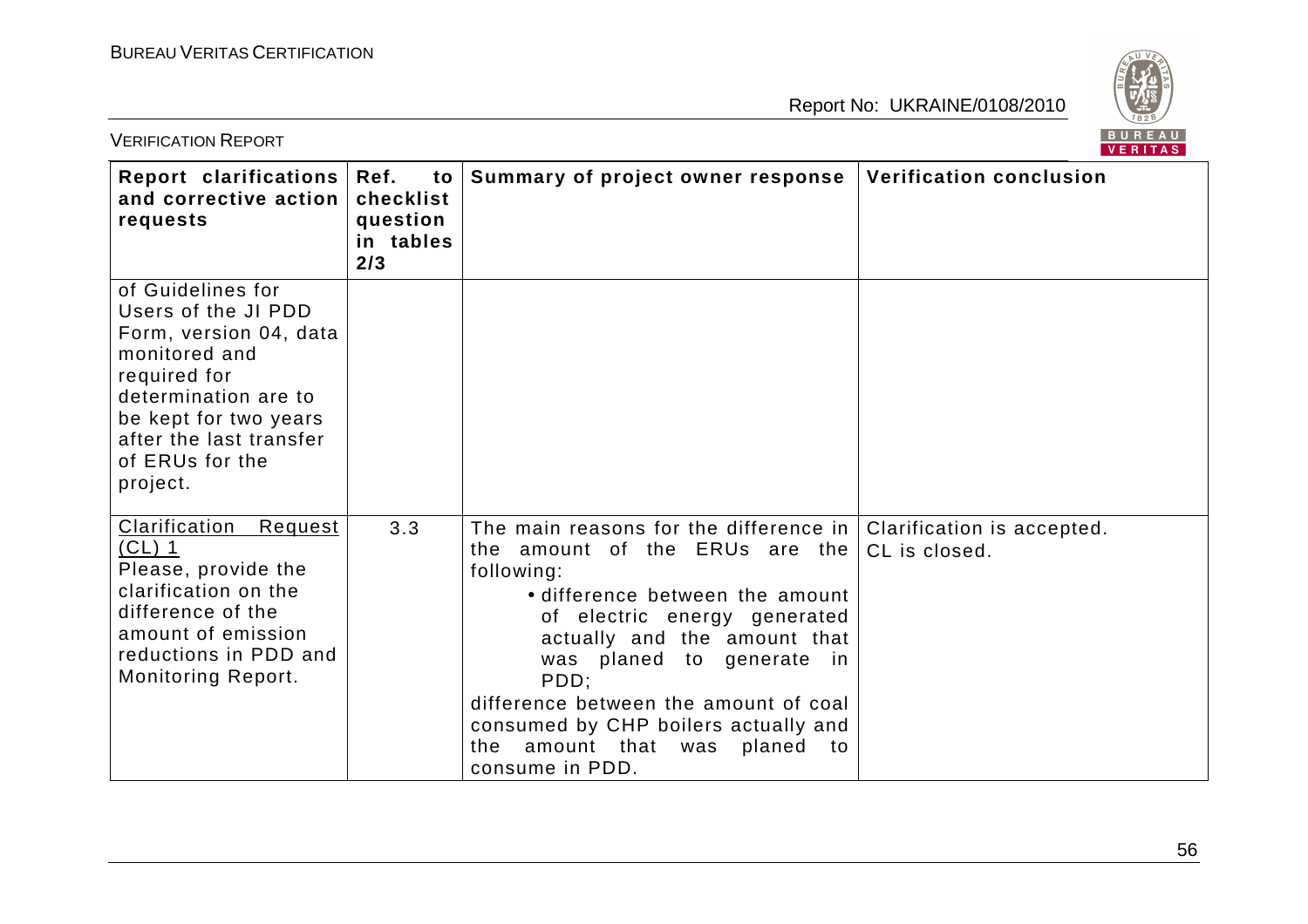

| BUREAU<br><b>VERIFICATION REPORT</b><br><b>VERITAS</b>                                                                                                                                                                                                                                                                                                 |                                                         |                                                                                                                                                                                                                                                                                                                                                                    |                                             |
|--------------------------------------------------------------------------------------------------------------------------------------------------------------------------------------------------------------------------------------------------------------------------------------------------------------------------------------------------------|---------------------------------------------------------|--------------------------------------------------------------------------------------------------------------------------------------------------------------------------------------------------------------------------------------------------------------------------------------------------------------------------------------------------------------------|---------------------------------------------|
| Report clarifications<br>and corrective action<br>requests                                                                                                                                                                                                                                                                                             | Ref.<br>to<br>checklist<br>question<br>in tables<br>2/3 | Summary of project owner response                                                                                                                                                                                                                                                                                                                                  | <b>Verification conclusion</b>              |
| <b>Clarification</b><br>Request<br>$(CL)$ 2<br>Please, provide<br>information on how<br>the level of<br>uncertainty is taken<br>into account, and<br>define if the level of<br>uncertainty is taken<br>into account in the<br>final emission<br>reductions<br>calculations. Please,<br>include this<br>information in the<br><b>Monitoring Report.</b> | 3.5                                                     | The data received directly from meters<br>is taken with the level of uncertainty<br>taking into account. During calculation<br>of the GHG emissions the level of<br>uncertainty is taken into<br>account<br>according to the Article 10 of "Law of<br>Ukraine on Metrology and Metrological<br>Activity", which states about the<br>results of measurements usage. | Clarification is accepted.<br>CL is closed. |
| Clarification Request<br>$CL)$ 3<br>Please, clarify what<br>inplant instructions<br>are used for<br>calculation of energy<br>consumption for own                                                                                                                                                                                                       | 3.9                                                     | For calculation of energy consumption<br>for own needs of PT-12 generator is<br>used "Instruction on monitoring of the<br>project "Utilization of surplus coke<br>with<br>the<br>electricity<br>oven<br>gas<br>generation at JSC "Yasynivskyi Coke<br>Plant" dated 6.05.2006.                                                                                      | Clarification is accepted.<br>CL is closed. |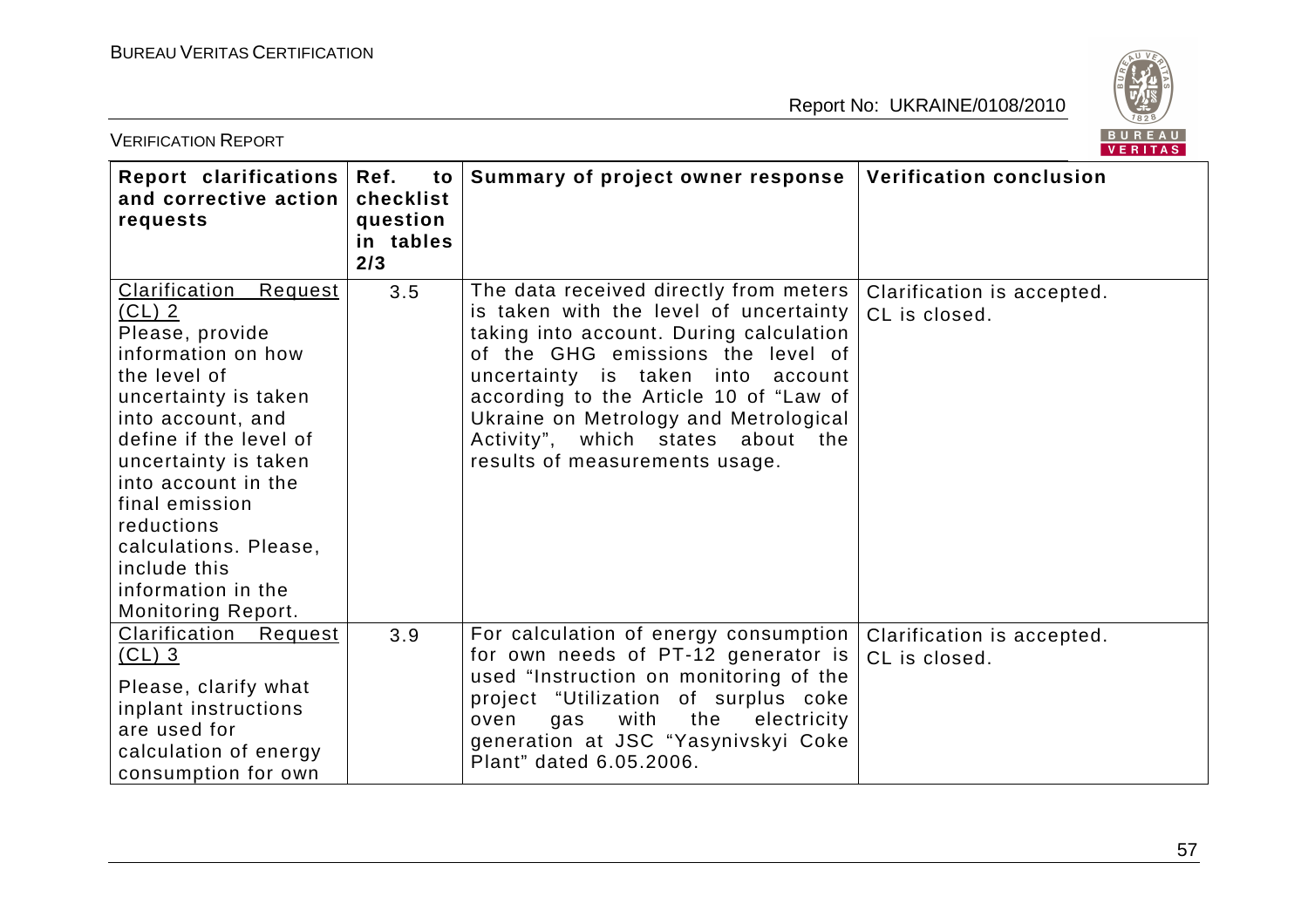

| BUREAU<br><b>VERIFICATION REPORT</b><br>VERITAS                                                                                                    |                                                         |                                                                                                                                                                                                                                                                                                                                                                                                                                                                                                                                                                                                                                                                 |                                                                        |  |
|----------------------------------------------------------------------------------------------------------------------------------------------------|---------------------------------------------------------|-----------------------------------------------------------------------------------------------------------------------------------------------------------------------------------------------------------------------------------------------------------------------------------------------------------------------------------------------------------------------------------------------------------------------------------------------------------------------------------------------------------------------------------------------------------------------------------------------------------------------------------------------------------------|------------------------------------------------------------------------|--|
| Report clarifications<br>and corrective action<br>requests                                                                                         | Ref.<br>to<br>checklist<br>question<br>in tables<br>2/3 | Summary of project owner response                                                                                                                                                                                                                                                                                                                                                                                                                                                                                                                                                                                                                               | <b>Verification conclusion</b>                                         |  |
| needs of PT-12<br>generator 1, and<br>include this<br>information in the<br>Monitoring report,<br>Section B.2.2,<br>Table 9.                       |                                                         |                                                                                                                                                                                                                                                                                                                                                                                                                                                                                                                                                                                                                                                                 |                                                                        |  |
| Clarification<br>Request<br>$CL)$ 4<br>Please, include<br>information<br>considering<br>qualification of the<br>stuff to the Monitoring<br>Report. | 3.10                                                    | After<br>installation<br>of<br>project<br>CHP<br>turbogenerator PT-12,<br>staff<br>underwent<br>training<br>the<br>at<br>manufacturer of the turbines (Kaluga<br>turbine works). Also, employees of the<br>metrological<br><b>JSC</b><br>service<br>of<br>«Yasynivskyi Coke<br>Plant»<br>were<br>passed through Refresher trainings.<br>Education was held in Kiev Research<br>Training<br>Centre<br>and<br>of<br>Standardization,<br>Certification<br>and<br>Quality of Gospotrebstandart<br>0f<br>Ukraine. At the JSC "YCP" for the<br>personnel of the plant periodically are<br>conducting inner refresher trainings<br>"Terms of design and safe operation | Clarification is closed due to the<br>amendments in Monitoring report. |  |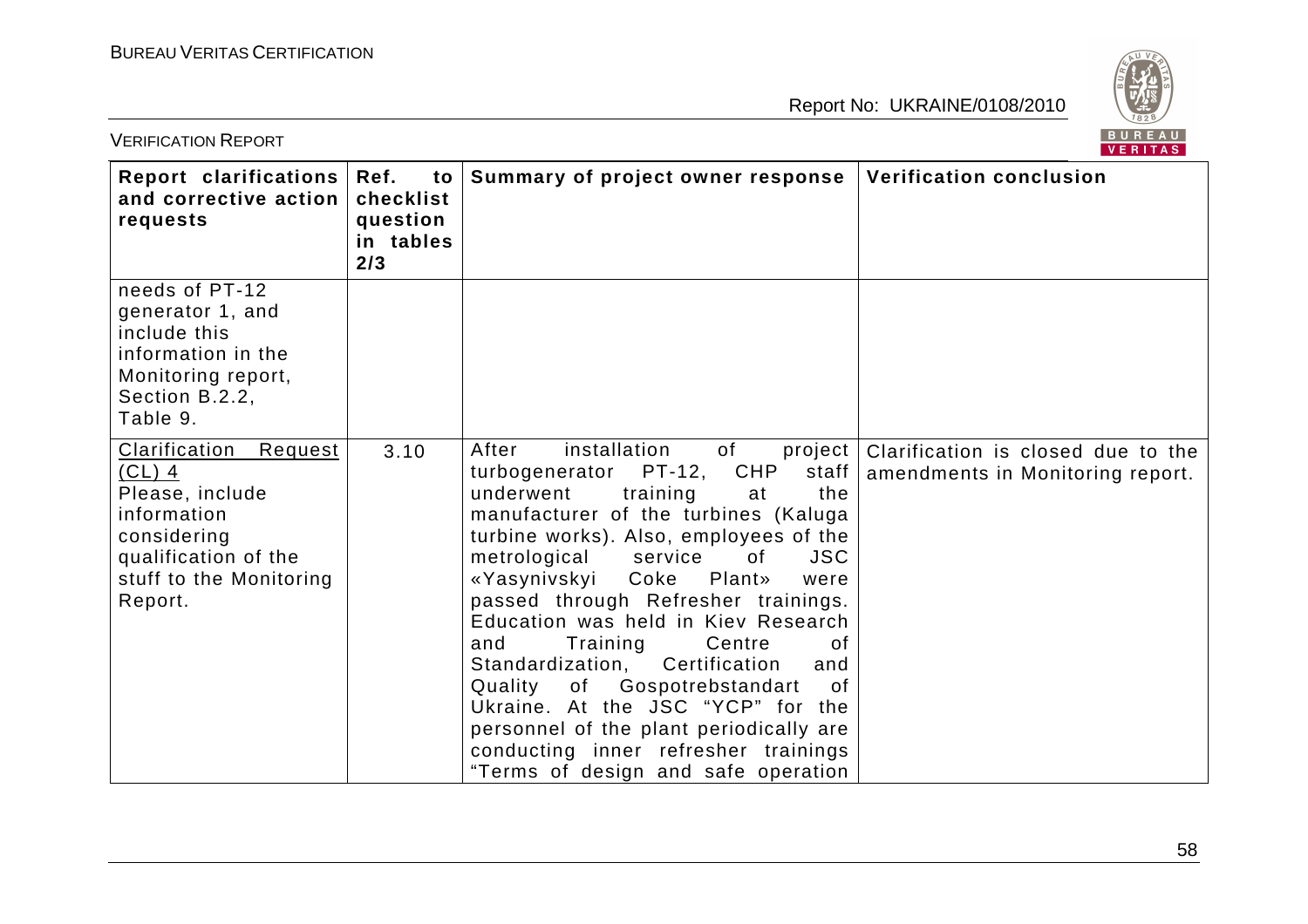

| <b>VERIFICATION REPORT</b>                                                                                                                                                                                  | BUREAU<br><b>VERITAS</b>                                |                                                                                                                                                                                                                                                                                                                                                                                                                                                                                                                                                                                                                                                                     |                                             |
|-------------------------------------------------------------------------------------------------------------------------------------------------------------------------------------------------------------|---------------------------------------------------------|---------------------------------------------------------------------------------------------------------------------------------------------------------------------------------------------------------------------------------------------------------------------------------------------------------------------------------------------------------------------------------------------------------------------------------------------------------------------------------------------------------------------------------------------------------------------------------------------------------------------------------------------------------------------|---------------------------------------------|
| Report clarifications<br>and corrective action<br>requests                                                                                                                                                  | Ref.<br>to<br>checklist<br>question<br>in tables<br>2/3 | Summary of project owner response                                                                                                                                                                                                                                                                                                                                                                                                                                                                                                                                                                                                                                   | Verification conclusion                     |
|                                                                                                                                                                                                             |                                                         | of pressure vessels" and "Electrical<br>and work technology fundamentals".                                                                                                                                                                                                                                                                                                                                                                                                                                                                                                                                                                                          |                                             |
| <b>Clarification Request</b><br>$CL)$ 5<br>Please, clarify<br>whether there are<br>possibilities of<br>redundant data<br>monitoring in case of<br>having problems with<br>the used monitoring<br>equipment. | 3.12                                                    | In case of any meter failure, data<br>discrepancy will be found within one<br>day. The meter will be substituted by<br>working one. CO2 emissions reduction<br>will be calculated by cross-checking<br>method for this period.<br>In case of having problems with the<br>used monitoring equipment cross-<br>checking data can be achieved:<br>$\bullet$ for<br>electric<br>meters<br>from<br>$\overline{\phantom{m}}$<br>commercial meters of imported and<br>exported electric energy data;<br>• for coke oven gas meter - from<br>individual boilers' coke oven gas<br>meters data;<br>for coal weighting machine - from<br>reserve coal weighting machine data. | Clarification is accepted.<br>CL is closed. |
| Clarification<br>Request<br>$CL)$ 6<br>Please, specify how                                                                                                                                                  | 4.1                                                     | Temperature of coke oven<br>gas  <br>consumed by CHP indicated by the<br>KSMz-P meter. This meter's data is                                                                                                                                                                                                                                                                                                                                                                                                                                                                                                                                                         | Clarification is accepted.<br>CL is closed. |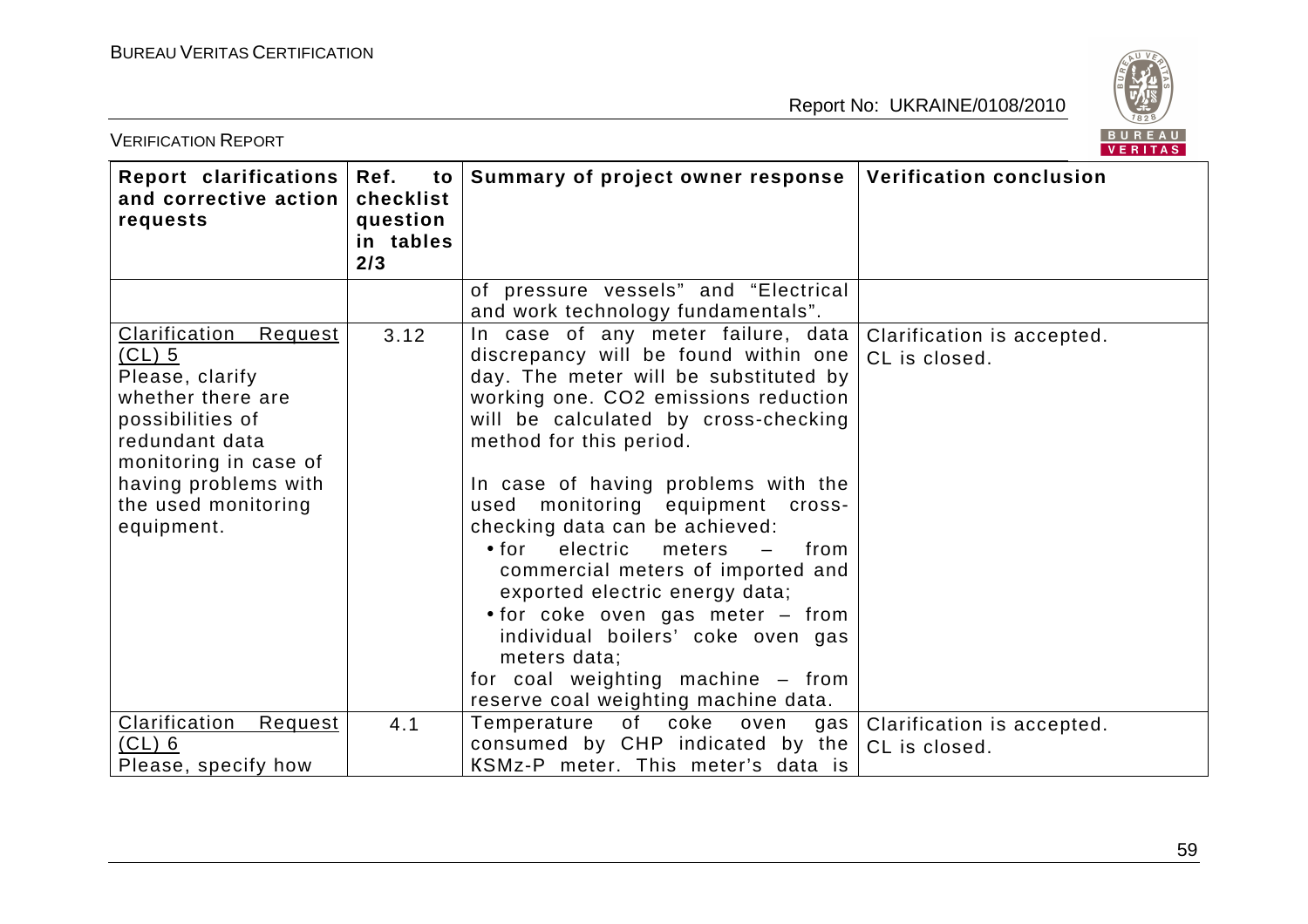

| <b>VERIFICATION REPORT</b>                                                                                                                                                         | BUREAU<br><b>VERITAS</b>                                |                                                                                                                                                                                                                                                                                                                                                                                                                                                              |                                                                        |
|------------------------------------------------------------------------------------------------------------------------------------------------------------------------------------|---------------------------------------------------------|--------------------------------------------------------------------------------------------------------------------------------------------------------------------------------------------------------------------------------------------------------------------------------------------------------------------------------------------------------------------------------------------------------------------------------------------------------------|------------------------------------------------------------------------|
| Report clarifications<br>and corrective action<br>requests                                                                                                                         | Ref.<br>to<br>checklist<br>question<br>in tables<br>2/3 | Summary of project owner response                                                                                                                                                                                                                                                                                                                                                                                                                            | <b>Verification conclusion</b>                                         |
| the temperature of<br>coke oven gas<br>consumed by CHP is<br>being measured.                                                                                                       |                                                         | used to recalculate amount of coke<br>oven gas consumed from m <sup>3</sup> to the<br>$Nm3$ .                                                                                                                                                                                                                                                                                                                                                                |                                                                        |
| <b>Clarification Request</b><br>$CL)$ 7<br>Please, provide<br>information<br>considering reporting<br>risks and include this<br>information in the<br><b>Monitoring Report.</b>    | 4.4                                                     | Every day persons responsible for Clarification is closed due to the<br>"Instruction on monitoring" fulfillment  <br>reports to the Vice-chief of heat and<br>power sector of the plant about any<br>malfunctioning. So, in case of any<br>meter failure, data discrepancy will be<br>found within one day. The meter will<br>be substituted by working one. $CO2$<br>emissions reduction will be calculated<br>by cross-checking method for this<br>period. | amendments in Monitoring report.                                       |
| <b>Clarification</b><br>Request<br>$CL)$ 8<br>Please, include more<br>detailed information<br>concerning internal<br>audits in the<br>Monitoring report.<br>Also, please, indicate | 7.7                                                     | Audit of the processes of CHP quality  <br>management system conducts at the<br>JSC «Yasynivskyi Coke Plant» with<br><b>ISO</b><br>9001:2000".<br>accordance<br>to<br>N. Trush, the assistant chairman of the<br>quality, is responsible for the internal<br>quality audit conducting.                                                                                                                                                                       | Clarification is closed due to the<br>amendments in Monitoring report. |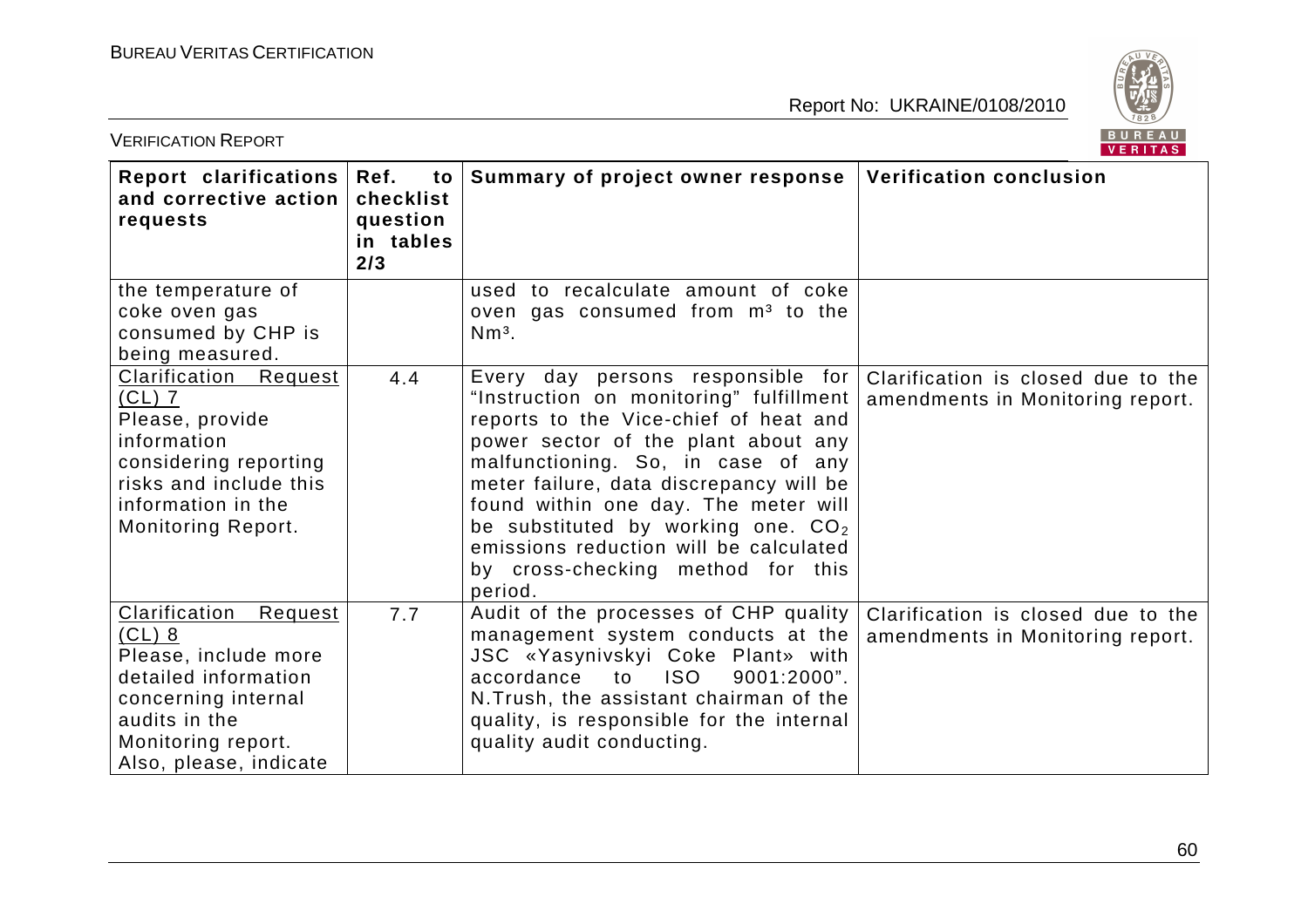

| <b>VERIFICATION REPORT</b>                                |                              |                                                                       |                         |  |
|-----------------------------------------------------------|------------------------------|-----------------------------------------------------------------------|-------------------------|--|
| and corrective action   checklist<br>requests             | question<br>in tables<br>2/3 | Report clarifications $ Ref.$ to $ Summary of project owner response$ | Verification conclusion |  |
| people who are<br>responsible for the<br>internal audits. |                              |                                                                       |                         |  |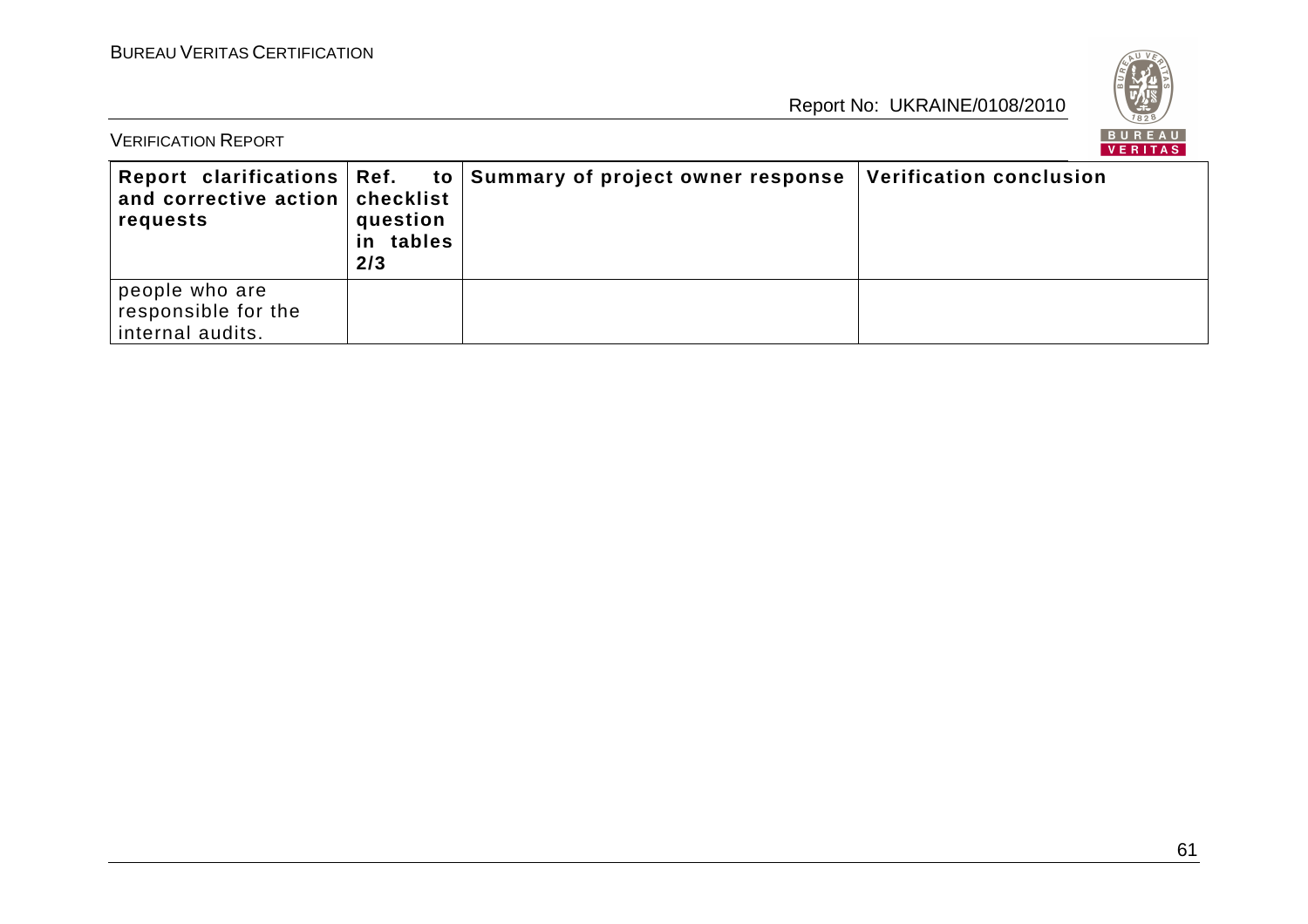

VERIFICATION REPORT

#### APPENDIX B: VERIFICATION TEAM

The verification team consists of the following personnel:

#### **Nadiya Kaiiun, M.Sci. (environmental science)**

Team Leader, Climate Change Lead Verifier

Bureau Veritas Ukraine HSE Department Project Manager

Nadiya Kaiiun has graduated from National University of Kyiv-Mohyla Academy with the Master Degree in Environmental Science. She is a Lead auditor of Bureau Veritas Certification for Environment Management Systems. She has performed over 15 audits since 2008. She has undergone intensive training on Clean Development Mechanism /Joint Implementation and is involved in the determination/verification of 10 JI projects.

#### **Iuliia Gumeniuk, Master of Ecology**

Team member, Climate Change Verifier Bureau Veritas Ukraine HSE Department Project Manager

Iuliia Gumeniuk has graduated from National University of Kyiv-Mohyla Academy with the Master Degree in Environmental Science. She has successfully completed IRCA registered Lead Auditor Training Course for Environment Management Systems. Iuliia has undergone an intensive training course on Clean Development Mechanism /Joint Implementation, and she has also been involved in the determination/verification of 6 JI projects.

#### **Svitlana Gariyenchyk, Ecology Specialist**

Team member, Climate Change Verifier Bureau Veritas Ukraine HSE Department Project Manager.

She has 8 year working experience as a Project Manager, Head of Investment, Environmental Programs and Training Department in the company operating in the sphere of ecological audit, management and certification. She is experienced in European Union programs as an environmental protection expert.

She followed study and training course within TACIS program on training of managers in the sphere of environmental protection. She has completed intensive training course "Lead verifier of JI projects". She is involved in the determination/verification of 7 JI projects.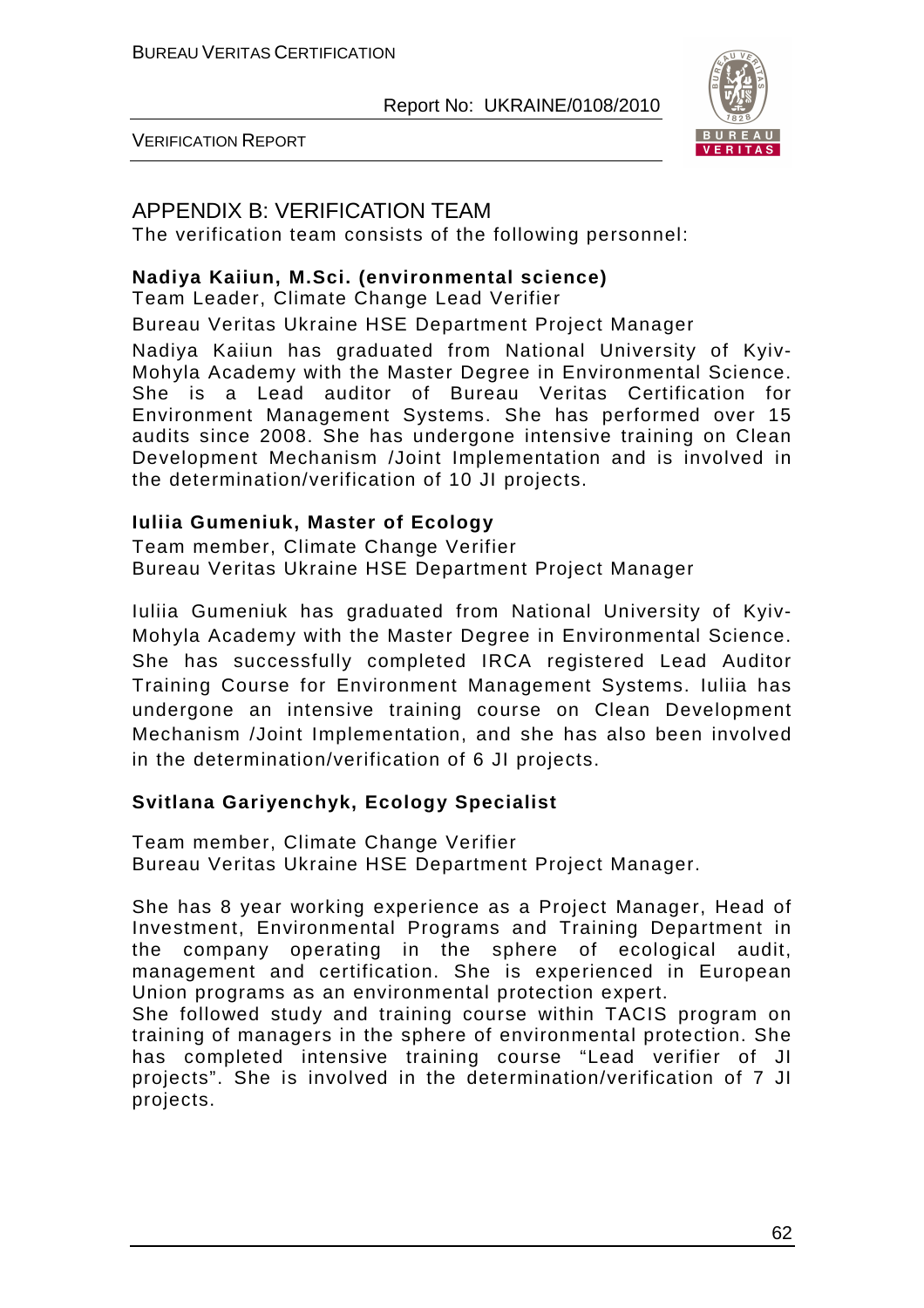

VERIFICATION REPORT

#### **The verification report was reviewed by:**

#### **Ivan G. Sokolov, Dr. Sci. (biology, microbiology)**

Internal Technical Reviewer, Climate Change Lead Verifier, Bureau Veritas Certification Holding SAS Local Climate Change Product Manager for Ukraine

Acting CEO Bureau Veritas Black Sea District

He has over 25 years of experience in Research Institute in the field of biochemistry, biotechnology, and microbiology. He is a Lead auditor of Bureau Veritas Certification for Environment Management System (IRCA registered), Quality Management System (IRCA registered), Occupational Health and Safety Management System, and Food Safety Management System. He performed over 140 audits since 1999. Also he is Lead Tutor of the IRCA registered ISO 14000 EMS Lead Auditor Training Course, and Lead Tutor of the IRCA registered ISO 9000 QMS Lead Auditor Training Course. He is Lead Tutor of the Clean Development Mechanism /Joint Implementation Lead Verifier Training Course and he was involved in the determination/verification over 60 JI/CDM projects.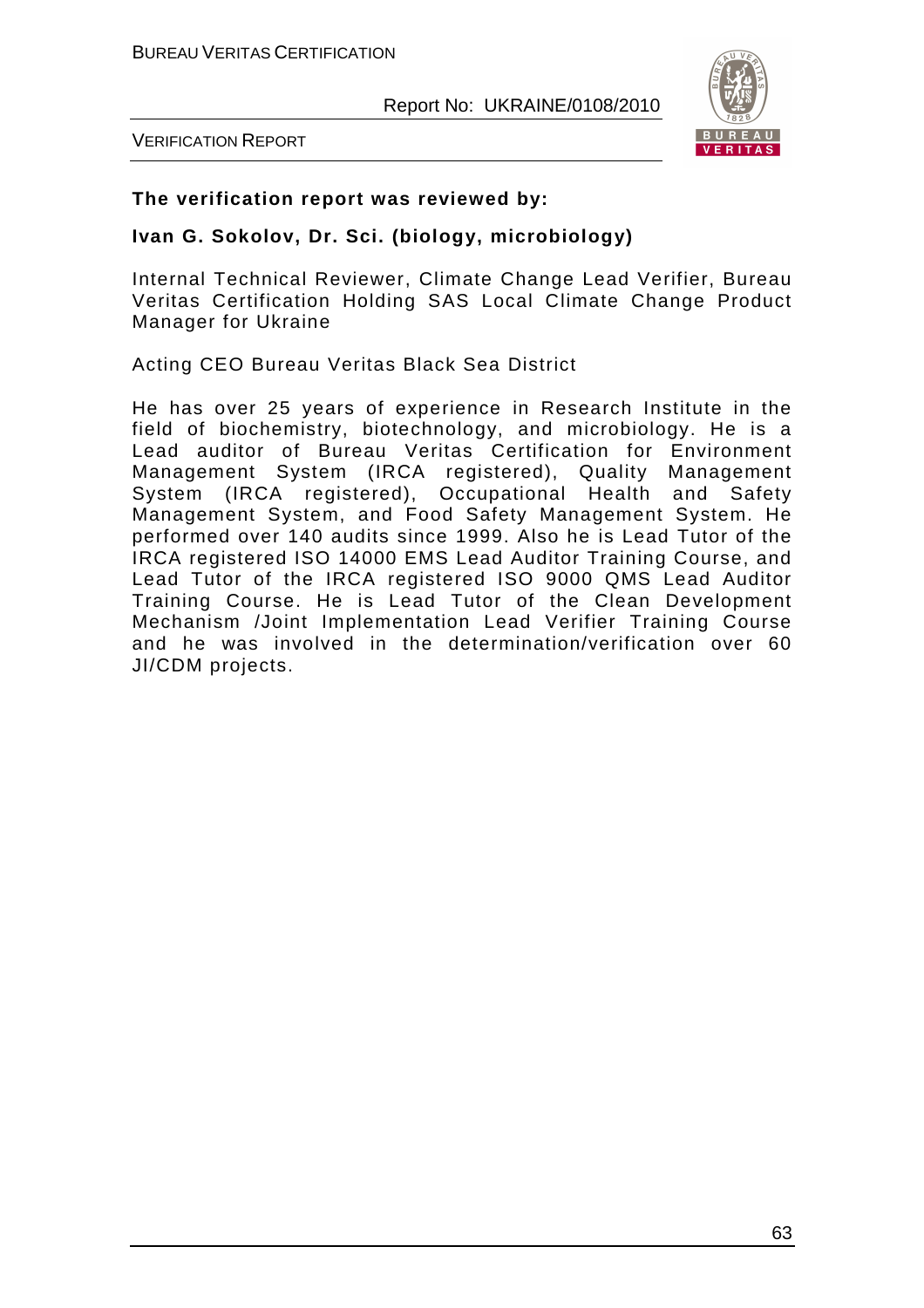#### VERIFICATION REPORT

APPENDIX C: DOCUMENTS CHECKED DURING VERIFICATION

- $/1/$  Photo. Device for determining caloric value of coke.
- /2/ Consolidated journal of component composition of coke oven gas. Started 02.01.2009. Period of storage 5 years.
- /3/ Attestation certificate of Central plant laboratory #06544-2-4-11/3 ГОМС. Annex to the attestation certificate dated 07.10.2009 #06544-5-1-125-ВЛ. Certification sector: Central plant laboratory of JSC "Yasynivskyi coke plant" for conducting of measurements within and out of the sphere of distribution of state metrological supervision.
- $/4/$  Schedule of departmental, and periodic verification of electrical appliances and electric meters.
- /5/ Photo. CHP. JSC "YCP".
- /6/ Photo. Turbine, inv. #104101855.
- /7/ Photo. Electronic recorder МТМ-РЭ-160.
- /8/ Photo. Electric meter "Indigo+".
- /9/ Photo. Wh. Counter input to the generator.
- /10/ Passport. Electric multifunctional meters Indigo+.
- $/11/$  Acceptance certificate. Electric meter of type of Indigo+, ser. #UA015673.
- /12/ Logbook of accounting of electricity CHP JSC "YCP" for 2007.
- /13/ Daily flow diagram of coke oven gas consumption.
- /14/ Daily flow diagram of coke oven gas pressure.
- /15/ List of dangerous and harmful production factors dated 05.01.2009.
- /16/ Policy of JSC "Yasynivskyi coke plant" in the quality sphere dated 01.04.2009.
- /17/ Eight principles of quality management at JSC "Yasynivskyi coke plant".
- /18/ Passport for the flow meter (variable drop). ДКО ser. #1411. КСДЗ ser. #299048 dated 23.06.2008. Date of the last verification: 23.06.2010.
- /19/ Certificate #48 issued for Rusanov Maksim Leonidovich as he was participating from 15.01 to 26.01.2007 in training course for working with "Complex of technical means of control systems, management and diagnostics ИТ12/ИТ14" dated 26.01.2007.
- /20/ Consolidated journal of component composition of coke oven gas. Started 01.01.2006. Finished 29.12.2007.
- /21/ Journal of coke oven gas consumption for January 2006.
- /22/ Journal of coke oven gas consumption for February 2006.
- /23/ Journal of coke oven gas consumption for December 2006.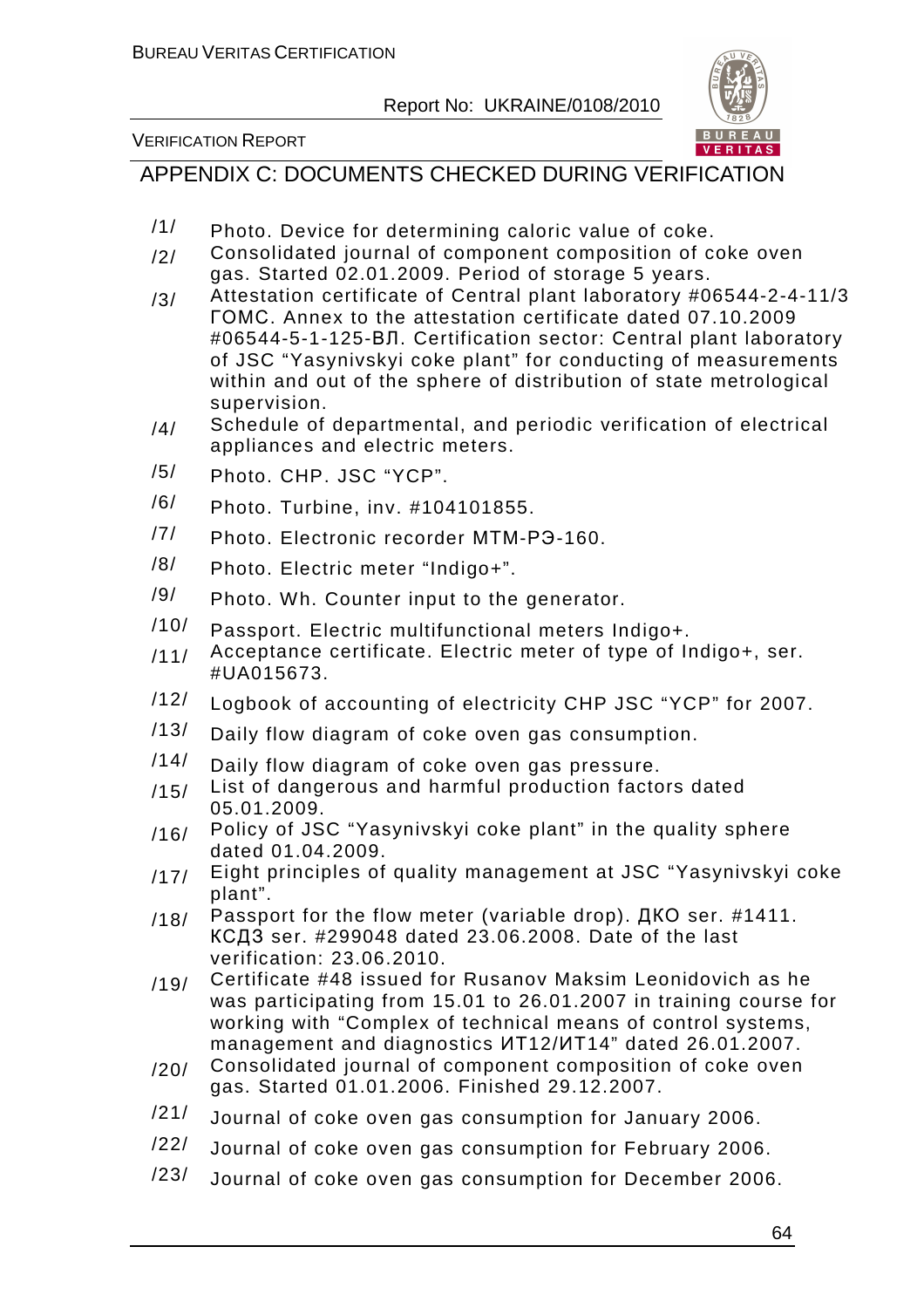

VERIFICATION REPORT

- $\frac{124}{100}$  Journal of coke oven gas consumption for January 2007.
- /25/ Journal of coke oven gas consumption for December 2007.
- /26/ Logbook for registration of occupational safety issues.
- /27/ The certificate of conformance of management system with requirements of the standard EN IO 9001:2008.
- /28/ Certificate of the introduction and application of quality management system in the following areas. Manufacture of coke. Verification audit, # report 8000 329 07 on conformation of meeting the requirements of EN ISO 9001:2000. 15.01.2009. Certificate Registration #. 78 100 0610 35.
- /29/ The investment project "Reconstruction of benzene-scrubber department of Trapping of chemical coking products" (as a coke oven battery № 4). The beginning of project implementation – January 2008, date of commissioning – June 2008, the period of development of design parameters – 6 months.
- $/30/$  Protocol #2 of meeting of the commission for verification of the knowledge on occupational safety and health dated 22 April 2009.
- $/31/$  Protocol #3 of meeting of the commission for verification of the knowledge on occupational safety and health dated 24 April 2009.
- /32/ Scheme of installation of counters in the power supply system at JSC "YCP".
- (33) Letter of Endorsement for the JI project "Utilization of surplus coke oven gas with the electricity generation at JSC "Yasynivskyi Coke Plant". #1070/23/7 dated 11.09.2009.
- /34/ Certificate on conformation of quality management #08.706.026 dated 05.12.2008 ISO 9001:2000 for the following field of activities: development, production and servicing of steam turbines, turbogenerators, sepators for cleaning oil and fuels, pumps, heat exchanging apparatus, vessels operating under pressure, steam and hot water pipelines, sedimentation centrifuges, car- and furniture accessories.
- /35/ Report on internal audit #1, conducted 20.09.2007. dated 21.03.2008.
- $/36/$  Report on internal audit #2, conducted 20.09.2007. dated 26.09.2008.
- /37/ Attestation certificate of Electrotechnical laboratory. Registration date: 02.11.2006., reg. #06544-2-4-152-ВЛ, valid to 02.11.2012.
- /38/ Form #19087 on alingement of the contract JSC "YCP". Contract #24/3143 dated 22.12.08.
- /39/ Passport Ат-022 ПС 3. Electromechanical railway carriage scales "VV-150E-1". Date of the last state verification: April 2009.
- /40/ Passport for the flow meter (variable drop) dated 23.06.2008.
- /41/ Accreditation certificate #ПК 010-2004. Issued 20 July 2004, valid to 20 July 2009.